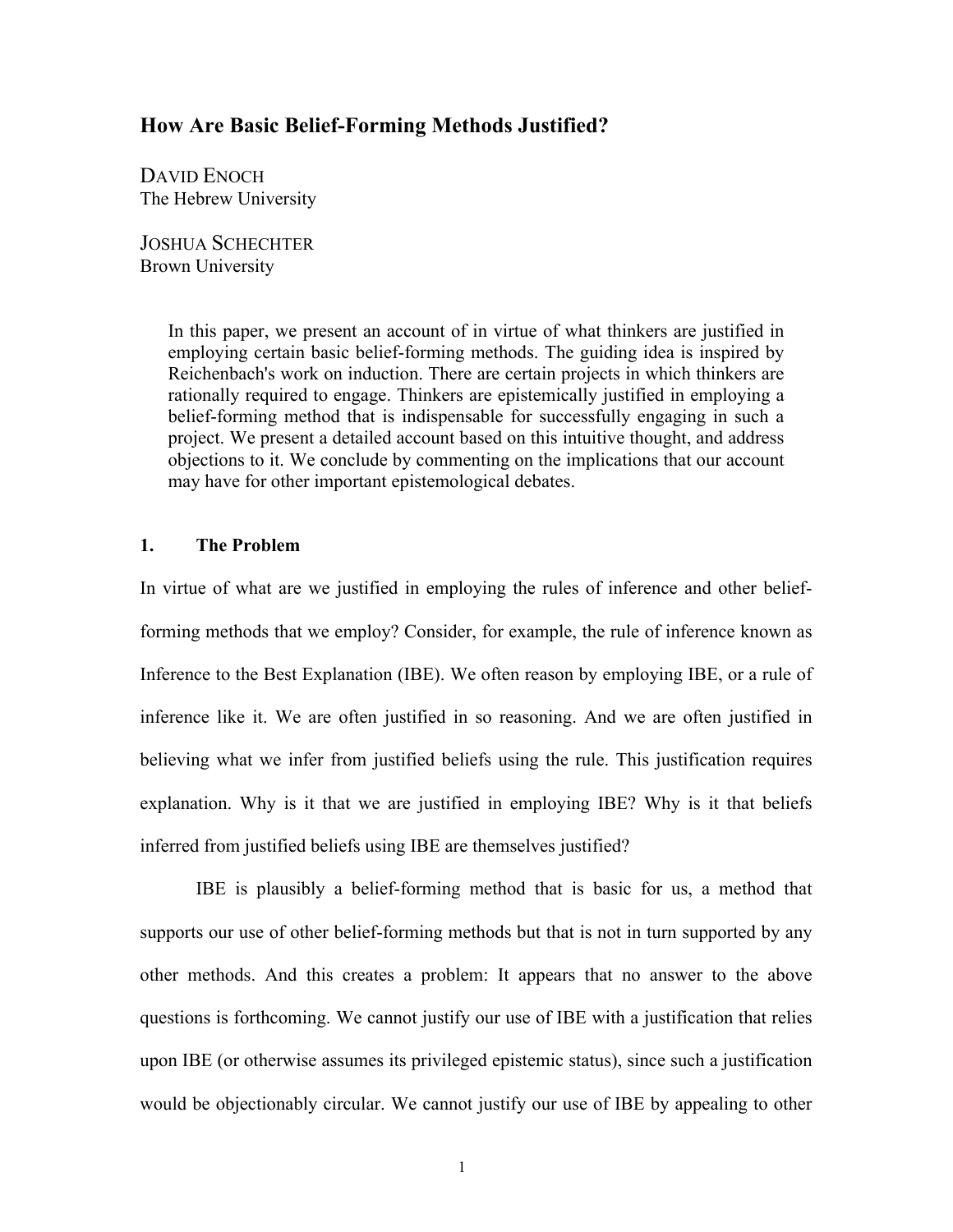belief-forming methods, since IBE is a basic rule. Thus, there is nothing in virtue of which we are justified in using IBE. Or so it may seem.

This problem generalizes to other basic belief-forming methods. In virtue of what are we justified in employing Modus Ponens (MP), plausibly a basic rule of inference? Or, if it is not, if Modus Ponens depends on more basic deductive rules, in virtue of what are we justified in using them? Similarly, how is it that we are justified – if indeed we are – in relying on our perceptual faculties in forming beliefs? And how is it that we are justified in relying on memory, on moral and other normative intuitions, and on modal intuitions? Now, several of these examples may be controversial. Perhaps, for instance, relying on perception is not a belief-forming method that is basic for us. Perhaps we are not justified in relying on our modal intuitions. But surely we are justified in using at least some of these methods, and surely we are justified in using at least some of these methods as basic. The question of how it is that we are justified in employing basic belief-forming methods is thus very pressing.

In thinking about this question, one may be tempted by the following line of thought: Justification must come to an end somewhere. Basic belief-forming methods provide a plausible place for such an end. So, there is no need for a substantive account of our justification to employ basic belief-forming methods. Our lack of an account poses no difficulty.

This line of thought is unsatisfactory, and not merely because it is psychologically unsatisfying. True, a *thinker* need not possess a justification of the employment of a basic belief-forming method to be justified in employing it. Yet, this does not show that a *theorist* can have an adequate theory of justification without possessing an account of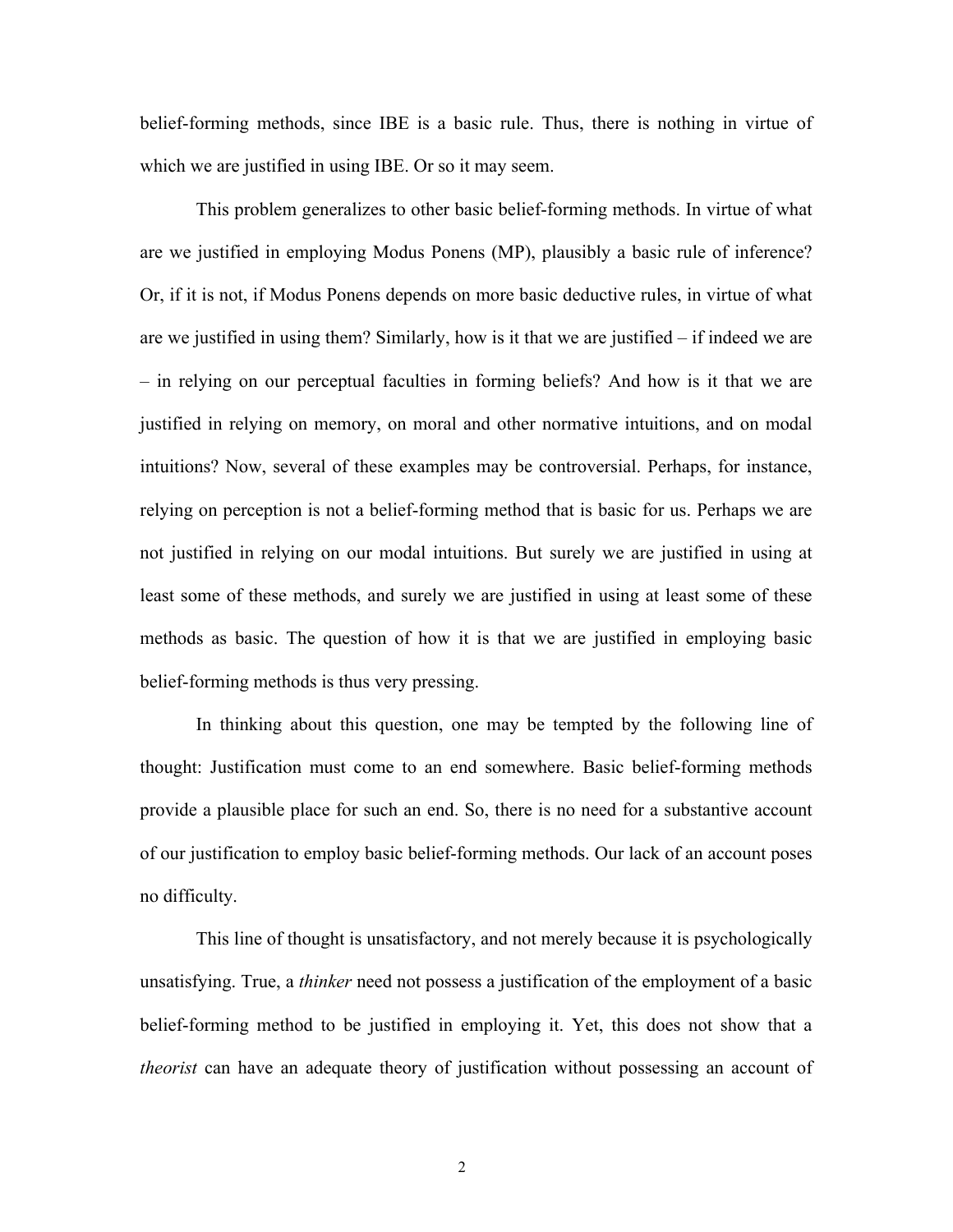how basic belief-forming methods are justified. There are many different possible beliefforming methods that could be employed as basic. Some, such as MP, IBE, and relying on perception, we presumably are justified in employing. Others, such as Affirming the Consequent, Inference to the Third Worst Explanation, and relying on wishful thinking, we presumably would be unjustified in employing.<sup>1</sup> It is highly implausible that it is merely a brute fact that we are justified in employing certain methods as basic and not others. It is much more plausible that there is a principled distinction between the two classes. And it is plausible that this distinction is one that we would be happy to accept as relevant to justification, one that presents the relevant methods in a rationally positive light.<sup>2</sup> This, then, is what a theorist should be after: a substantive account of what's in common to the belief-forming methods we are justified in employing as basic, an account that provides a plausible explanation of this epistemic status.

One distinction that a theorist may point to is the distinction between those methods that we are justified in believing reliable and those methods that we are not. This distinction may, indeed, be helpful in explaining some of our justification: A thinker may, for instance, be justified in relying upon her favorite thermometer because she is antecedently justified in believing that it reliably indicates the prevailing temperature. But holding a belief about the reliability of a belief-forming method cannot be a necessary condition for being justified in employing it as basic, for two familiar reasons. First, such a view over-intellectualizes the conditions of justification. A rather simple thinker (a young child, perhaps, or a cognitively advanced non-human animal) can be justified in

<sup>1</sup> Affirming the Consequent is the rule of inference: from *if p then q* and *q* infer *p*. Inference to the Third Words Explanation is a rule of inference just like some reasonable version of IBE, except that it evaluates the quality of putative explanations differently, so that employing it leads to the "explanations" that are among the worst according to the original IBE rule.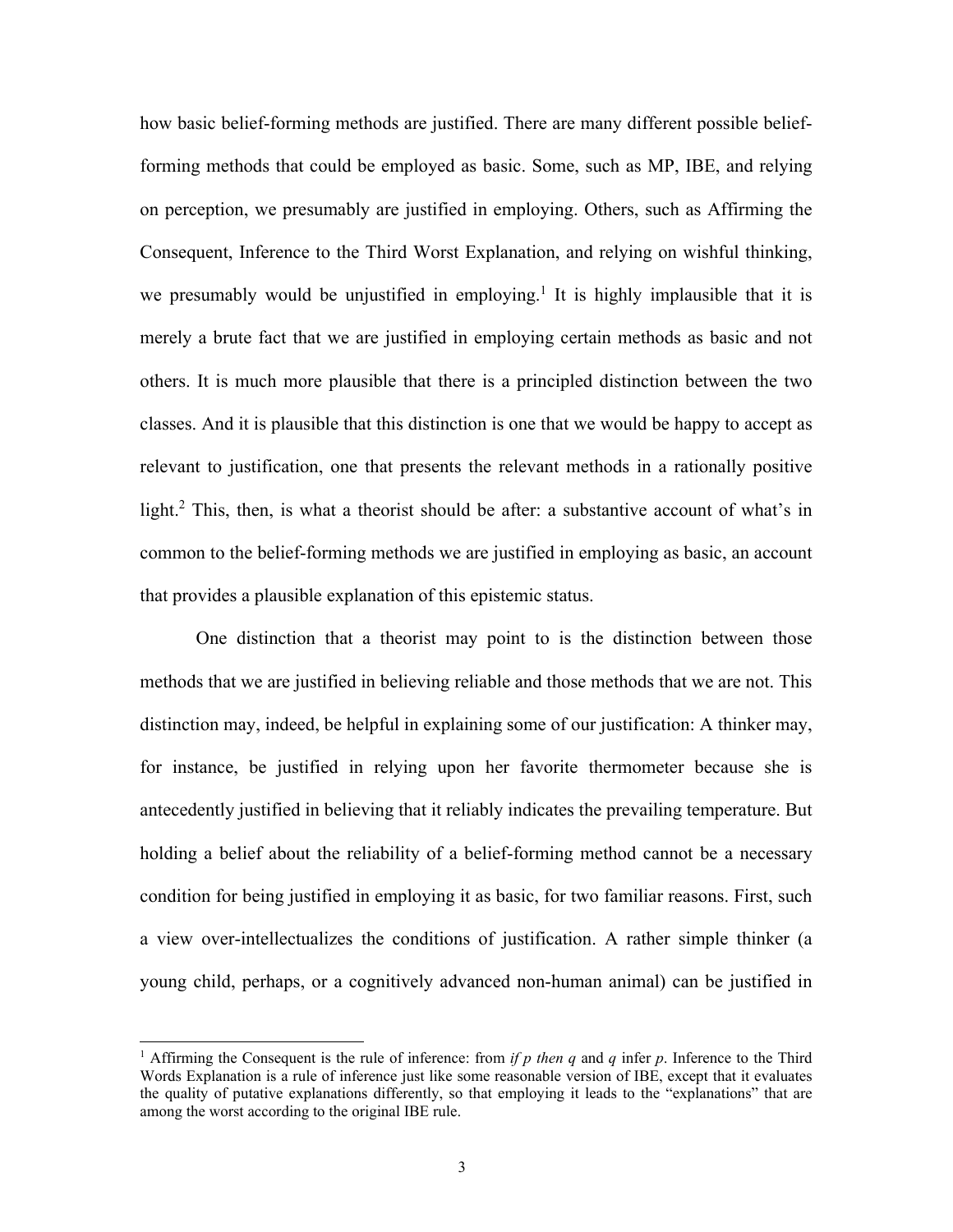using IBE or in relying upon perception without having – or being able to have – any belief about the belief-forming method or its reliability. Second, since the relevant reliability beliefs must themselves be justified, the threat of an infinite regress or vicious  $circularity$  looms large.<sup>3</sup> And analogous problems face views that ground the justification of our employment of basic belief-forming methods in the justification of other beliefs. In what follows, then, we attempt to account for the justification of employing basic beliefforming methods directly, and not via the justification of any belief.

The guiding idea of our account is simple. Consider the explanatory project, the project of understanding and explaining the world around us. This project is of fundamental importance to us. Indeed, it seems that engaging in this project is central to rationality; a thinker who does not inquire about the world around him is intuitively doing something wrong. This counts in favor of employing whatever methods are necessary for successfully engaging in the explanatory project. It is plausible that employing IBE (or a close relative) is needed for successfully engaging in the explanatory project. And this explains why we are justified in employing IBE as a basic rule in our thought.

Generalizing beyond the case of IBE, the rough idea is as follows: There are certain projects in which we rationally ought to engage. They are, as we will call them, *rationally required* projects. Such projects plausibly include explaining the world around us, deliberating about what to do, planning for the future, and evaluating our own patterns of thinking. We are justified in employing any belief-forming method needed for successfully engaging in a rationally required project. This provides the fundamental

<sup>2</sup> Boghossian (2000, 239) and Peacocke (2004) make similar points. See Horwich (2006) for a countervailing view.

<sup>&</sup>lt;sup>3</sup> For detailed discussion, see Boghossian (2000; 2001; 2003). The regress problem is one lesson of Carroll (1895).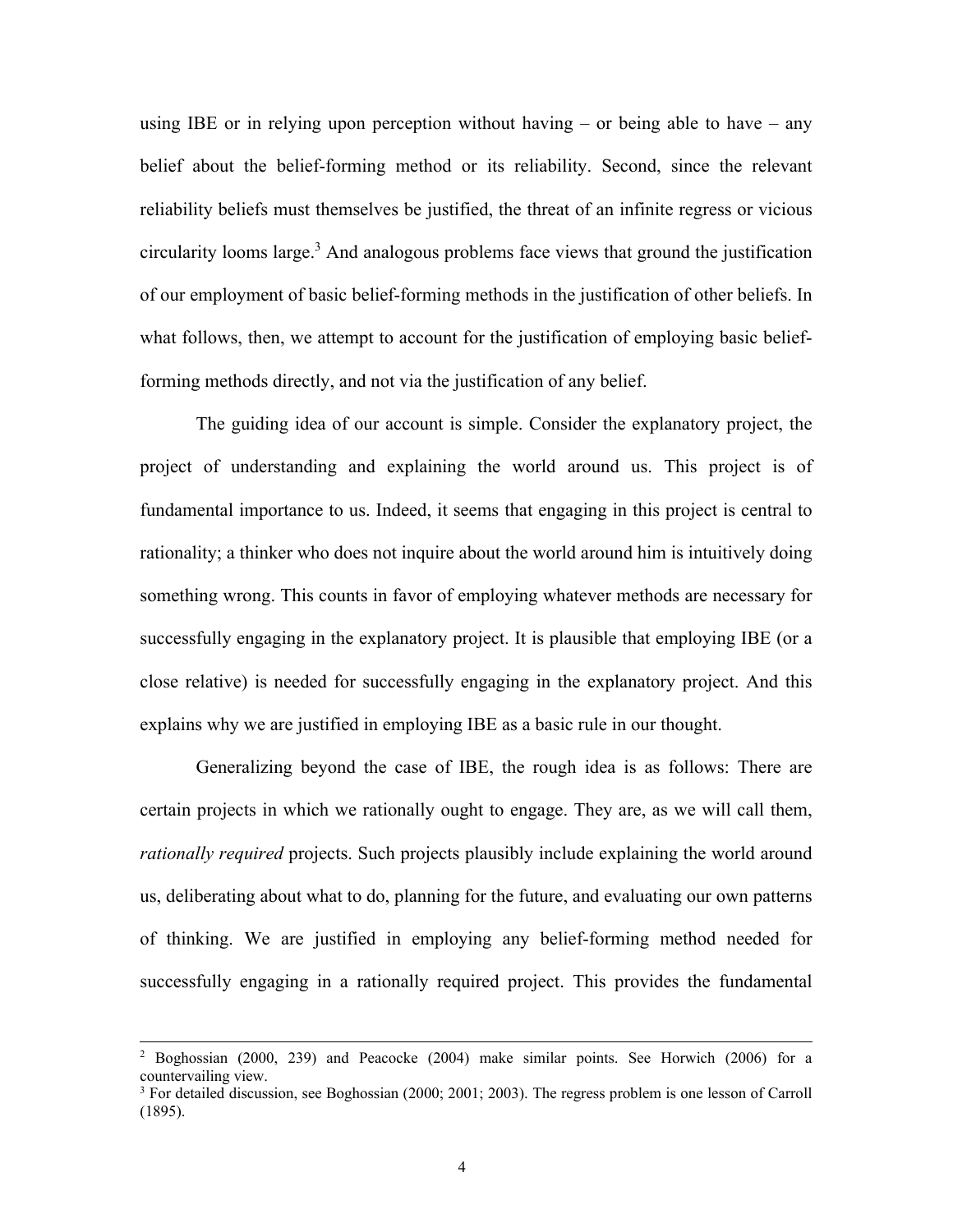explanation of our justification for employing such methods. In particular, this explains our justification for employing IBE, MP, relying on perception, and the other examples listed above.

Our discussion will proceed as follows. In the next section we discuss several preliminary points, to sharpen the issues and avoid misunderstandings. We then put forward our account in detail – presenting the intuitive motivations behind it in section 3, and presenting some needed clarifications and refinements in section 4. Section 5 is devoted to answering four central objections to the account. We conclude, in section 6, by briefly hinting at some of the implications our account may have for other important epistemological issues and debates.

#### **2. Preliminaries**

A *belief-forming method* is a method (a procedure, for instance, or algorithm, or rule) that a thinker uses in forming beliefs and other belief-like mental states. To employ a beliefforming method, thinkers need not believe that they employ the method. They need only follow it.<sup>4</sup> Certain belief-forming methods – rules of inference – govern transitions between beliefs. Other belief-forming methods govern the non-inferential formation of beliefs. These include the methods guiding the formation of beliefs on the basis of

<sup>&</sup>lt;sup>4</sup> We leave it open how exactly one ought to understand "following" a belief-forming method. A discussion of this would take us deep into the dark constellation of issues concerning rule-following. Our point is only that a thinker need not have any conscious propositional attitudes to a belief-forming method for it to be correctly ascribed to her. There is a second issue that we would also like to put aside. This is the question of what distinguishes genuine methods from arbitrarily complex functions from beliefs (and other mental states) to beliefs. There is an intuitive sense in which someone who supplies you with a list of many beliefs, and tells you to infer them from whatever beliefs you already have, does not suggest to you a genuine belief-forming method. When we refer in the text to belief-forming methods, we mean genuine methods, in this intuitive sense. We think we can help ourselves in good faith to this notion, not because we have at hand a satisfactory philosophical account of it, but because the challenge of coming up with such an account – much like the rule-following challenge – is a challenge that everyone faces, whether or not they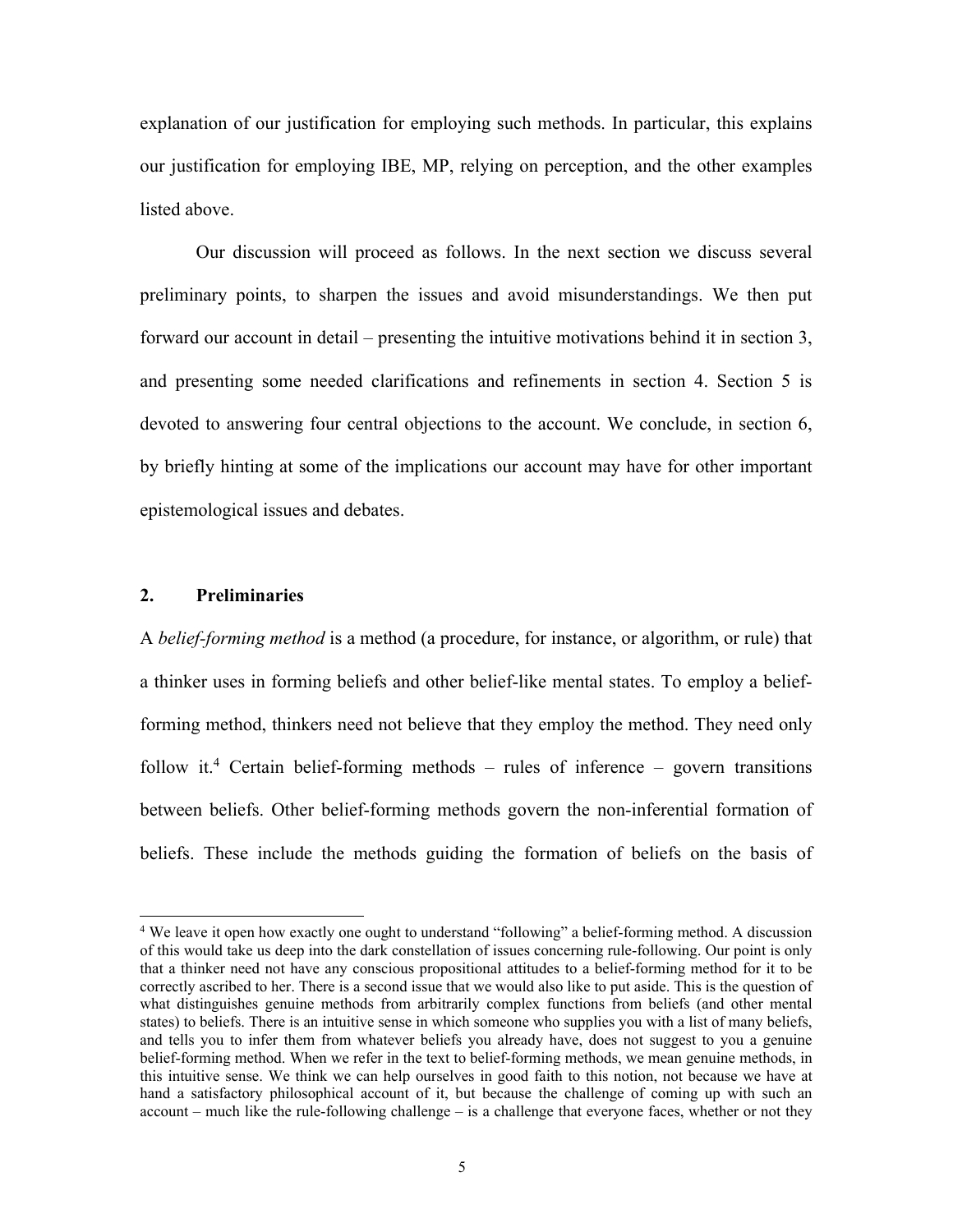perception and memory. Given the possibility of mistakes, inconsistencies, and the like, correctly ascribing a belief-forming method to a thinker involves some idealization. Thus, the belief-forming methods employed by a thinker are, roughly, those that appear in the best rational reconstruction of the thinker's cognitive processes.

For any thinker, certain belief-forming methods are employed as *basic*. The notion of basicness here is an intuitive one. The belief-forming methods that are basic for a thinker are those methods that are the most fundamental in how the thinker reasons. All other belief-forming methods employed by the thinker are derivative. This characterization of basicness is not fully precise, and it may be somewhat indeterminate which methods are employed as basic by a thinker. But we find it plausible that MP, IBE, reliance on memory and perception, and reliance on normative and modal intuitions (or close relatives of these belief-forming methods) are basic for most adult human thinkers.<sup>5</sup>

In providing an account of the justification of employing certain belief-forming methods as basic, the kind of justification we wish to explain is *epistemic justification,*  not pragmatic justification.<sup>6</sup> Here is one way to motivate the distinction: By offering you a large sum of money to believe *p*, I may make it the case that you are pragmatically justified in believing *p*, for I am making it the case that believing *p* will be of benefit to you. But I do not thereby make it the case that you are epistemically justified in believing *p*. How best to characterize this distinction is an interesting and controversial issue. For

accept our account of the justification of basic belief-forming methods. We thank Paul Boghossian for reminding us of the relevance of this issue.

<sup>&</sup>lt;sup>5</sup> Our notion of a basic belief-forming method is closely related to the notion of a basic psychological process in Goldman (1986).

<sup>&</sup>lt;sup>6</sup> We use "justification" and its correlates broadly. Some justified beliefs are justified via an explicit justification being available to the relevant thinker. Other justified beliefs may not be so justified. On a popular way of talking due to Burge (1993), the latter class includes beliefs the thinker is merely *entitled* to hold. Similar remarks hold for "justification" as applied to belief-forming methods.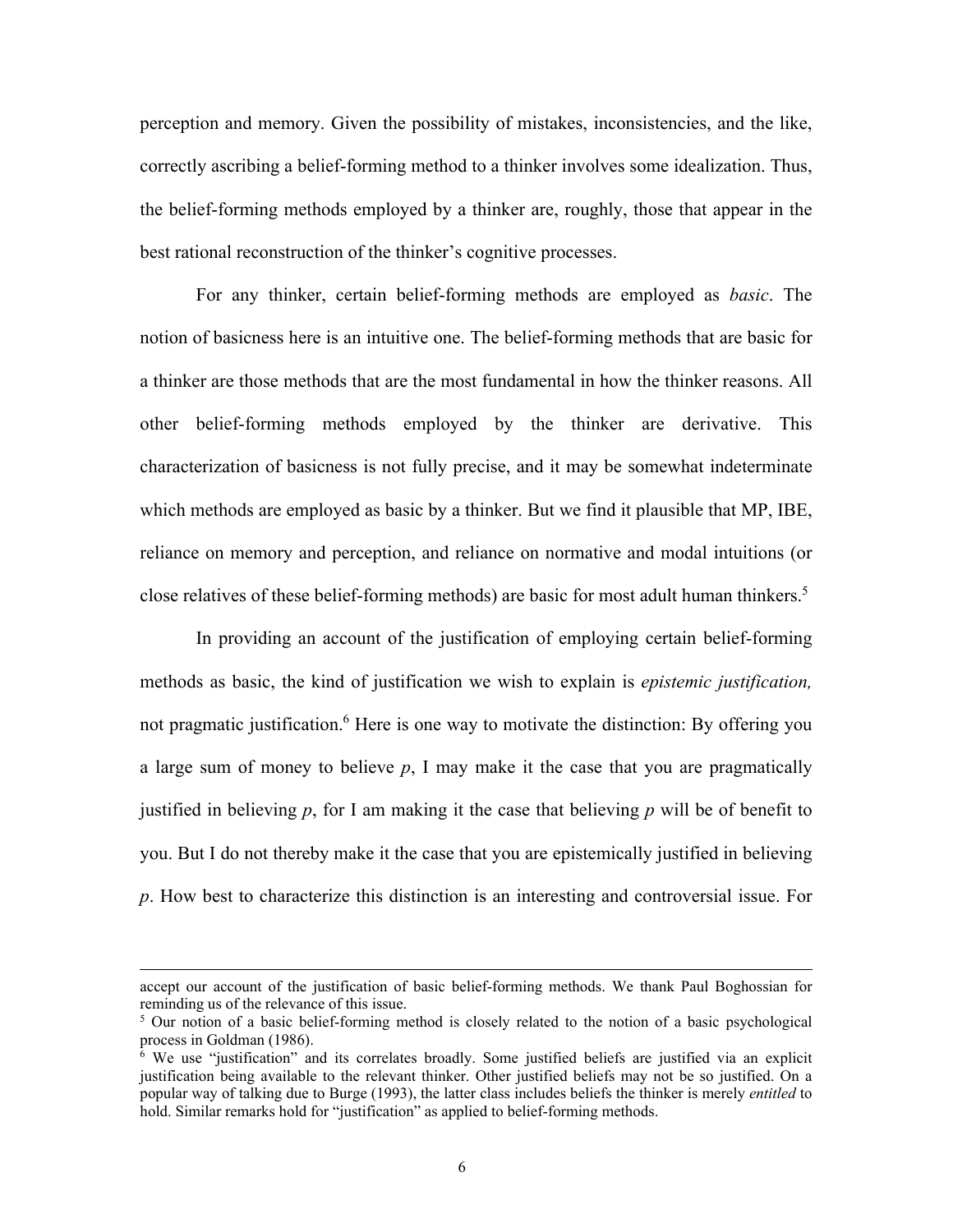our purposes, however, an intuitive grasp of the epistemic/ pragmatic distinction will suffice.

One lesson of the internalism-externalism debate in epistemology is that there may be several different senses of epistemic justification. The sense of epistemic justification we are after is the one closely related to the notions of epistemic responsibility and blameworthiness. Whether a thinker is epistemically justified, in this sense, is tied to the question of whether she is being a responsible believer in holding the relevant belief. Whether there are other, more externalist notions of epistemic justification is an issue on which we can remain neutral.

Just as beliefs can be epistemically justified, so too can belief-forming methods, and the two notions may be related in roughly the following way: A thinker is epistemically justified in employing a belief-forming method just in case beliefs formed by applications of that method to epistemically justified inputs (where the question of epistemic justification arises) are *prima facie* epistemically justified for the thinker to hold, and furthermore are epistemically justified because they were so formed. For instance, a thinker is justified in employing MP just in case, roughly, whenever the thinker justifiably believes *p* and *if p then q*, and by employing MP forms the belief *q*, that belief is *prima facie* justified, and it is justified because it was so formed.

We want to restrict our project to a search for an account of *prima facie* epistemic justification. In some circumstances, considerations that confer justificatory status on a belief-forming method may be defeated. This is compatible with a method being *prima facie* justified, being such that we are justified in employing it in the absence of defeating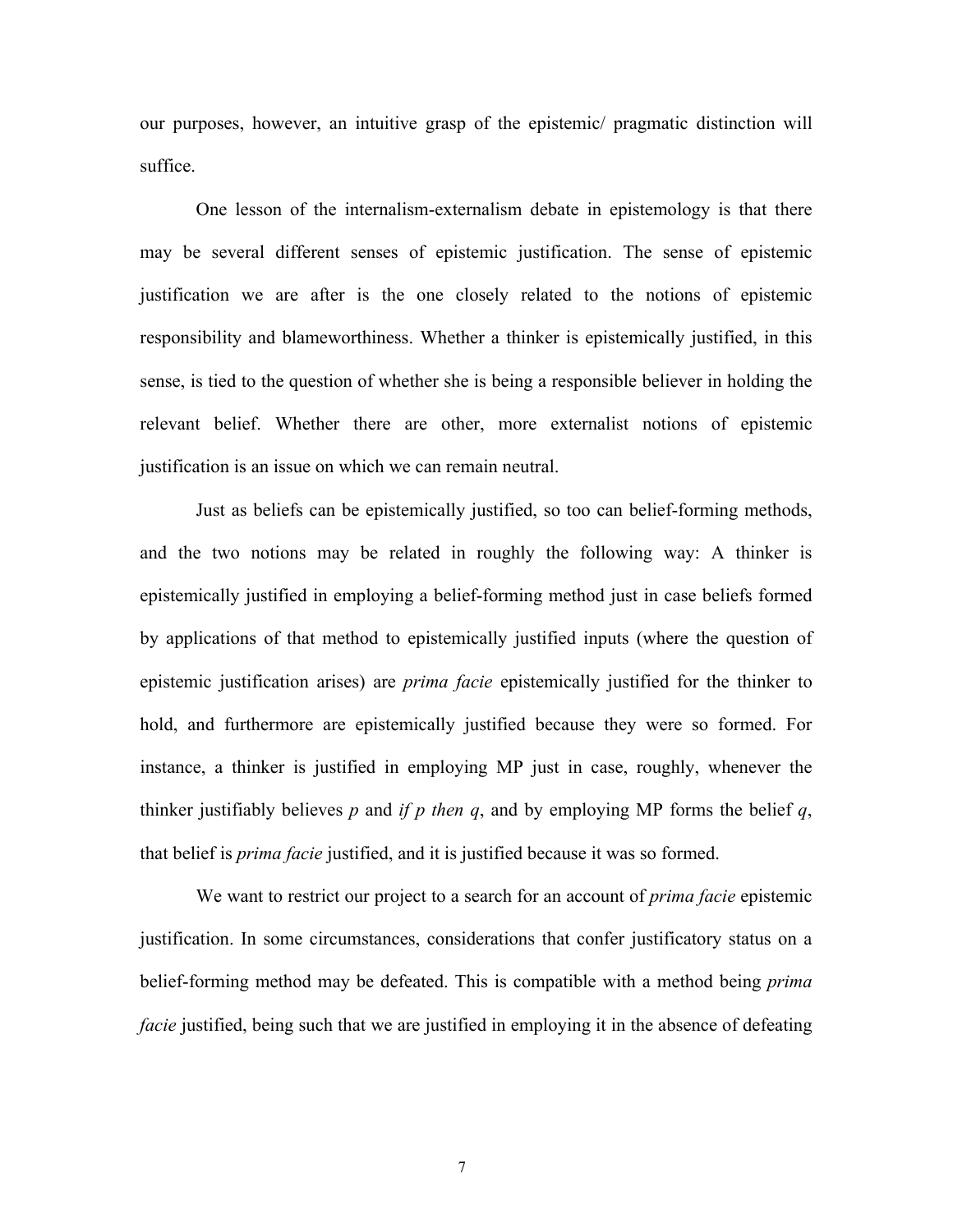considerations.<sup>7</sup> A complete account of all-things-considered justification for beliefforming methods, like a complete account of all-things-considered justification for beliefs, must involve a characterization of defeating considerations and an explanation of the ways different defeating considerations interact. Though we think the account developed here can be straightforwardly extended to serve the purposes of this fuller project, we will not discuss this issue here.

What does it take for an account of our *prima facie* epistemic justification in employing basic belief-forming methods to be fully satisfactory? Such an account, at the very least, must be extensionally adequate. It should fit with our pre-theoretic judgments about which belief-forming methods – MP, IBE, and so on – we are justified in employing, and which belief-forming methods – Affirming the Consequent, Inference to the Third Worst Explanation, and so on – we are not. Or, if it is does not accord with all of our pre-theoretic judgments, it must provide a compelling reason to reject some of them.

Of course, mere extensional adequacy is insufficient for a fully satisfactory account. Providing necessary and sufficient conditions is not enough. It is important that the conditions not be gerrymandered or *ad hoc*. But this, too, is insufficient. What is needed is an *explanation* of our justification. The account need not be reductive; indeed, ours is not. But it must provide a way of seeing *why it is* that we are justified in employing as basic certain belief-forming methods but not others. The account must

<sup>&</sup>lt;sup>7</sup> We want to remain neutral regarding another possibility – the possibility of underminers. A justification is defeated if other epistemic considerations outweigh it. A justification is undermined if some considerations show that the (purported) initial justification did not in fact confer justificatory status to begin with.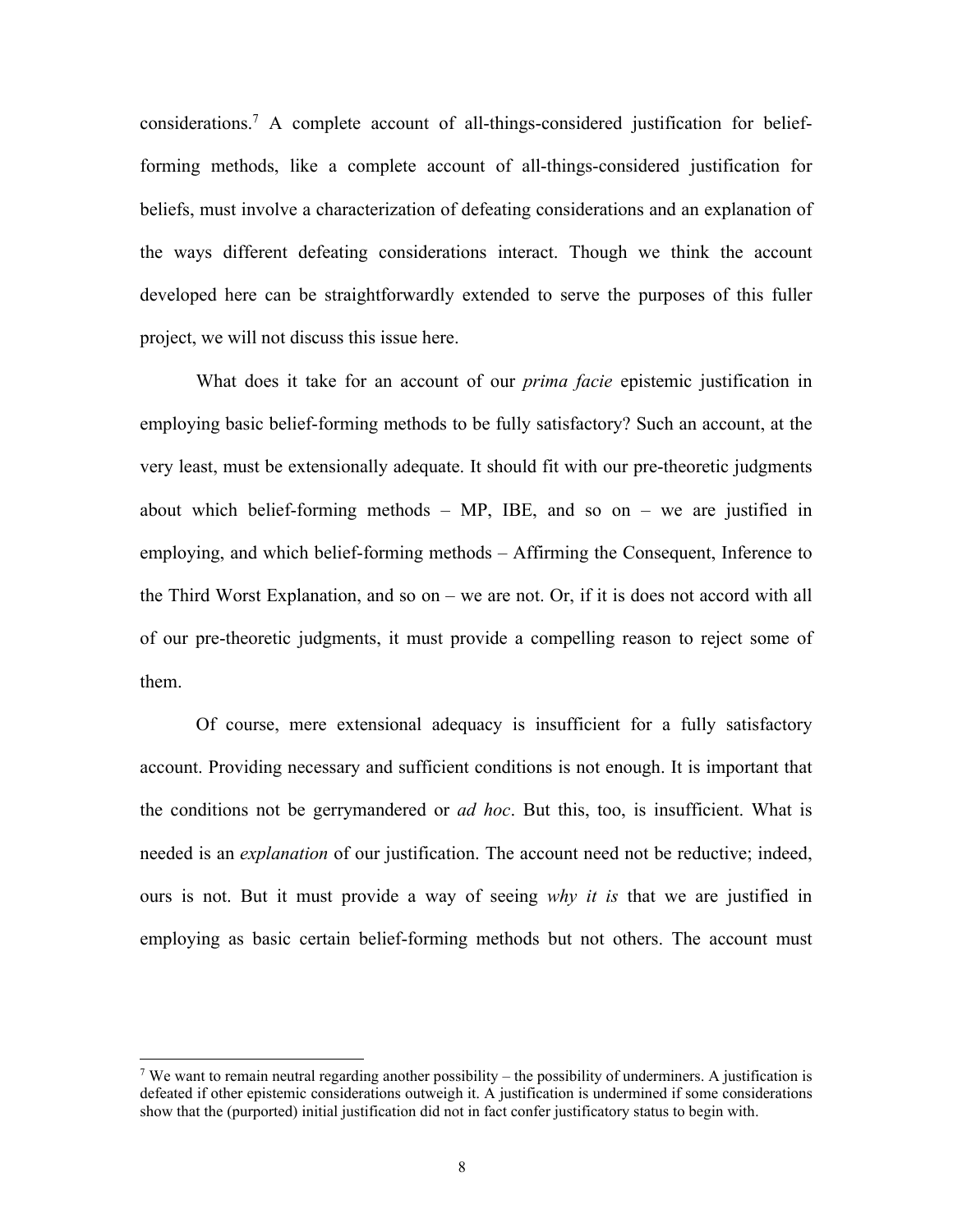show the justified methods in a rationally positive light.<sup>8</sup> To borrow a term from Feigl, the account should *vindicate* the belief-forming methods in question.<sup>9</sup> In what follows, we hope to show that the account we suggest here delivers all of these desiderata.

## **3. The Pragmatic Account of Justification10**

To provide an account of the epistemic justification of basic belief-forming methods, one must explain why it is that we are justified in employing MP and IBE, in relying on perception and memory, and in employing many other basic belief-forming methods. The motivation for our pragmatic account starts with the observation that these methods have very little in common other than the important role they play in our lives. What's common to these examples seems to be that they are our only relevant hope for successfully engaging in some extremely important projects.

 Take, for example, IBE. One project that is of tremendous importance to us is the explanatory project. We are explaining creatures, creatures that try to make sense of ourselves and the world around us. This project may be one in which we cannot help but engage. Even if it is not, it seems that we ought to engage in this project; a thinker who did not inquire into the world around him would not be fully rational. Of course, it is not

<sup>&</sup>lt;sup>8</sup> Here is another way of making this point: Etiquette-justifications also come to an end somewhere. But we want an account of epistemic justification that gives it a more robust normative status than that of etiquetterelated justification.

<sup>9</sup> See Feigl (1952). Rysiew (2002) reads Reid as searching for a similarly vindicating account of (what we call) basic belief-forming methods.

 $10$  Our view is interestingly related to, and in thinking about it we have benefited from, Kant's arguments for the postulates of practical reason (primarily, but not exclusively, in the Second Critique and the Canon of the First Critique); Reichenbach's pragmatic justification of Enumerative Induction in his (1938) and (1949); Feigl's distinction between validation and vindication in his (1952), (1954), and (1963); Carnap's distinction between internal and external questions in his (1950); Lycan's discussion of ultimate epistemic norms in his (1985); Nagel's emphasis on the unavoidability of basic logical and mathematical truths as a response to skepticism in his (1997); Dretske's discussion of belief-forming methods that are justified in virtue of being unavoidable in his (2000); and Wright's discussion of Reichenbach's suggestions as a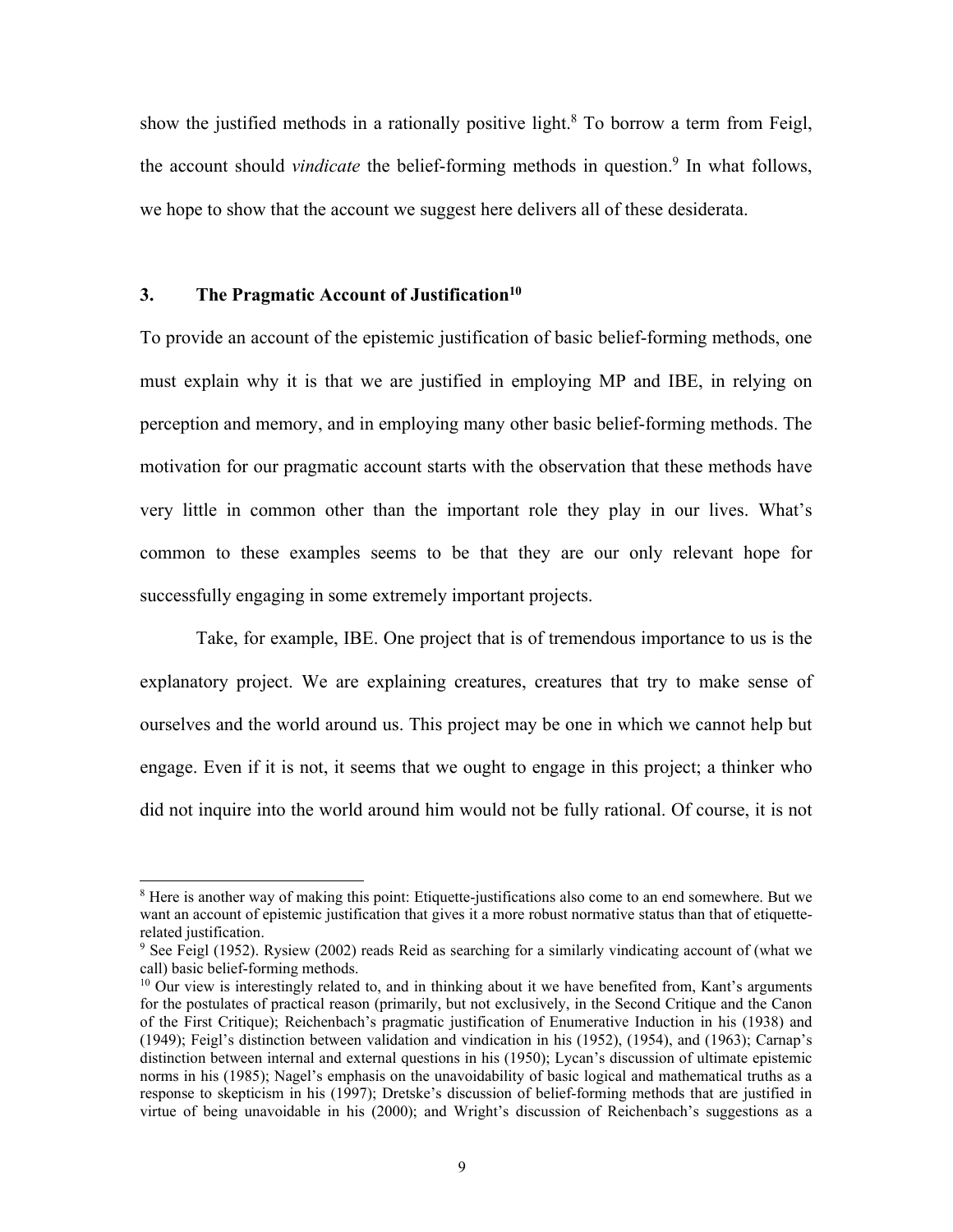as if we all ought to be amateur scientists or philosophers. But the project of making sense of the world – in a more modest, everyday sense – is not rationally optional. In an important sense, the explanatory project is one in which we are rationally required to engage.

 Now, given our constitution, it seems that we can only successfully make the world intelligible to us if IBE is a reasonably effective method. Perhaps we can successfully engage in the explanatory project using IBE. Perhaps we can also successfully engage in the project using a closely related method. But if IBE were ineffective, closely related methods would presumably fail, too, and we could not successfully engage in the explanatory project. It is in virtue of this that we are *prima facie* epistemically justified in employing IBE as a basic method. And we are justified in employing IBE antecedently of holding any justified belief concerning this method.<sup>11</sup>

The explanatory project is not the only rationally required project. Plausibly, rationally deliberating about what to do, planning for the future, and evaluating our own patterns of thinking are all rationally required projects, at least for beings like us. This, then, is the general idea of our account: If a belief-forming method is such that it is possible to successfully engage in a rationally required project by employing it, and such that it is impossible to successfully engage in the project if the method is ineffective, then we are *prima facie* epistemically justified in employing that method as basic, even in the absence of a justified belief concerning the method.

possible reply to skeptical challenges in his (2004). We cannot, of course, pursue the relations between our view and these sources in detail here, but we hope to do so on another occasion.

<sup>11</sup> We leave it open whether a justified belief that IBE is *unreliable* would serve to defeat our *prima facie* justification for using IBE.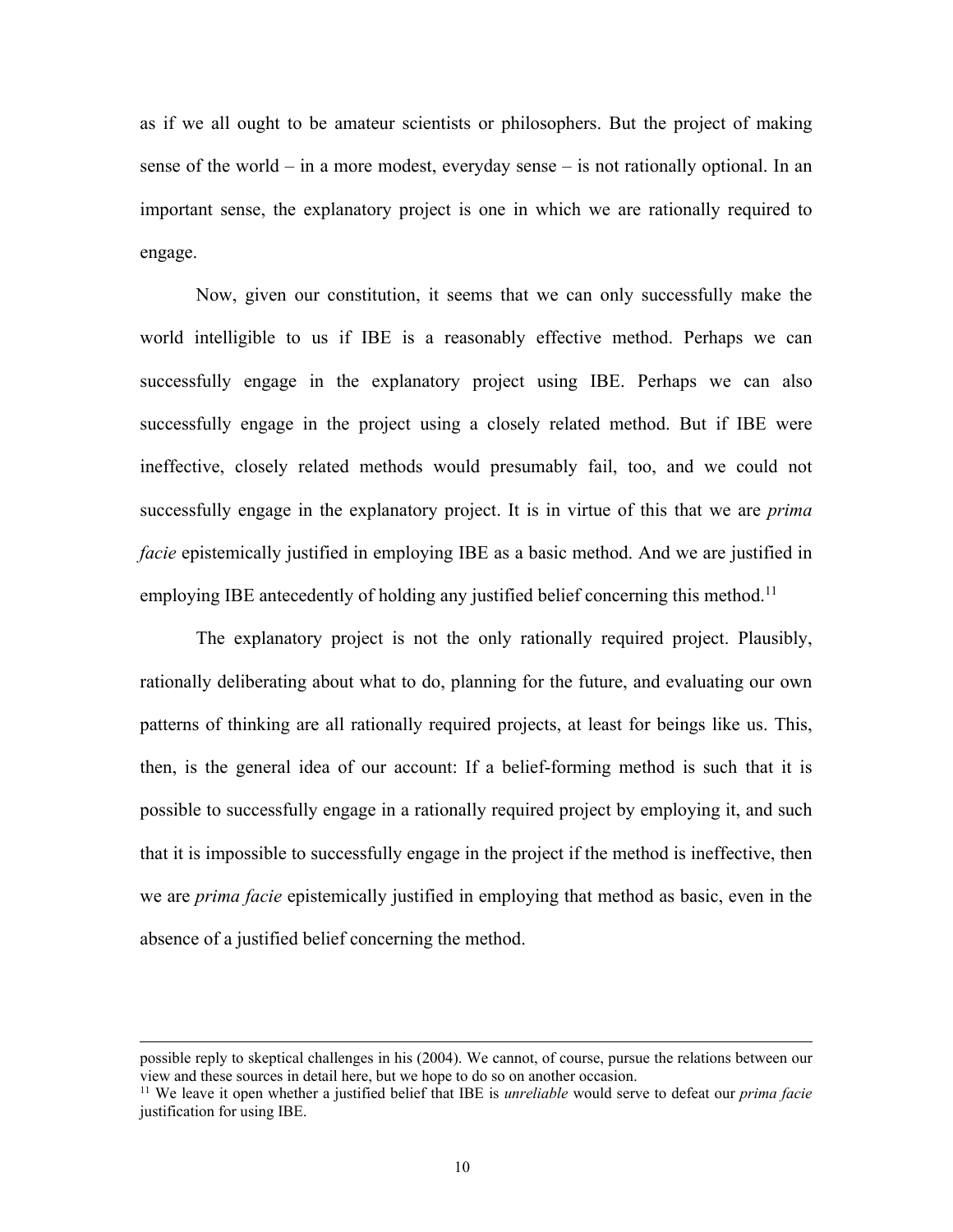In motivating this suggestion, it is helpful to consider a parable due to Reichenbach (1949, 482):

> A blind man who has lost his way in the mountains feels a trail with his stick. He does not know where the path will lead him, or whether it may take him so close to the edge of a precipice that he will be plunged into the abyss. Yet he follows the path, groping his way step by step; for if there is any possibility of getting out of the wilderness, it is by feeling his way along the path.

The blind man is not justified in believing that the method he's using – "groping his way step by step" along the trail – will lead to his survival. Regarding this proposition, he has no evidence one way or another, or so we may assume. Yet, given that if the method does not work, all is lost for him, the blind man is pragmatically justified in employing the method. Indeed, he would be rationally criticizable had he not employed it.

The intuitive idea behind our account is similar. Seeing that if IBE does not work, the explanatory project is doomed to systematic failure, we are epistemically justified in employing IBE even in the absence of an antecedently justified belief in its likelihood of success. Indeed, we would be rationally criticizable had we not employed IBE.<sup>12</sup>

Perhaps this point can be made more clearly in terms of epistemic responsibility. Although he has no evidence that groping his way along the path will lead to safety, and

11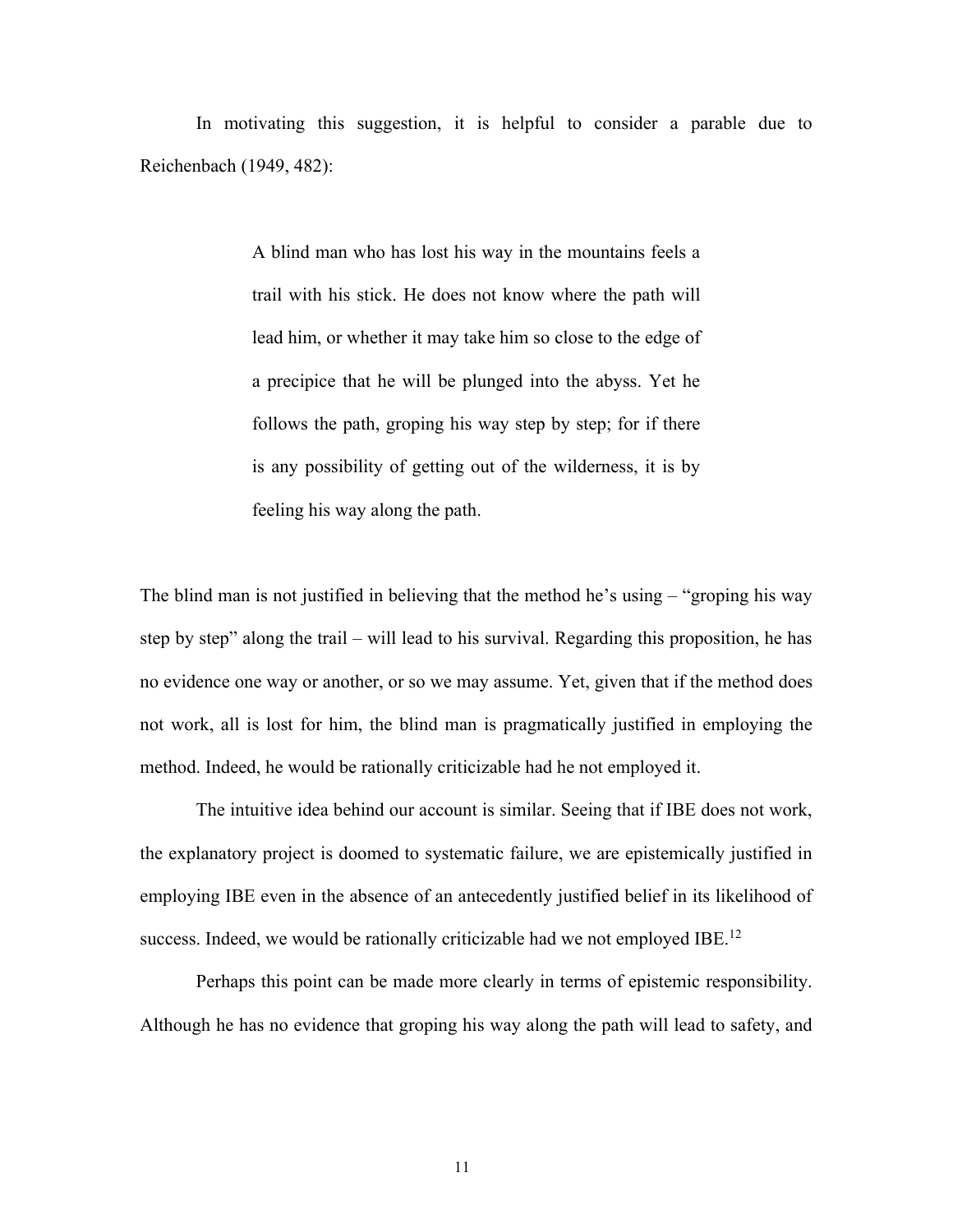although such evidence is typically needed in order to use a practical method responsibly, nevertheless the blind man behaves responsibly in groping his way, because if he does not, all is lost. Similarly, although employing a belief-forming method is typically epistemically responsible only if the relevant thinker is antecedently justified in believing that the method is a good one, and although in the case of basic belief-forming methods no such justified belief is antecedently available, nevertheless employing such a method may be epistemically responsible. This is so in the case where if the method is not effective the relevant rationally required project is doomed to systematic failure.

Thinking in terms of epistemic responsibility also helps motivate the restriction of the pragmatic account to *basic* belief-forming methods. A thinker would be epistemically irresponsible in employing a non-basic belief-forming method without possessing a justification of the method. But a thinker would not be irresponsible in employing a belief-forming method as basic merely because she did not possess a justification. Such a requirement is much too strong. Given the *ex hypothesi* basicness of the method for the thinker, possessing a justification is impossible. Of course, the thinker is not justified in employing just any belief-forming method as basic. What our account does is to provide an intuitively plausible sufficient condition (and perhaps also a necessary one, though we won't argue the point here) for a thinker to be epistemically justified in employing a method as basic.

Perhaps it is helpful to consider another example or two. Think first of the rule of inference, MP. Employing MP, or a rule of inference like it, is plausibly indispensable (in our slightly technical sense) for a whole host of rationally required projects. One

<sup>&</sup>lt;sup>12</sup> There are important disanalogies between the case of Reichenbach's blind man and the cases in which we are interested, some of which we discuss below. These disanalogies do not, we think, defeat the limited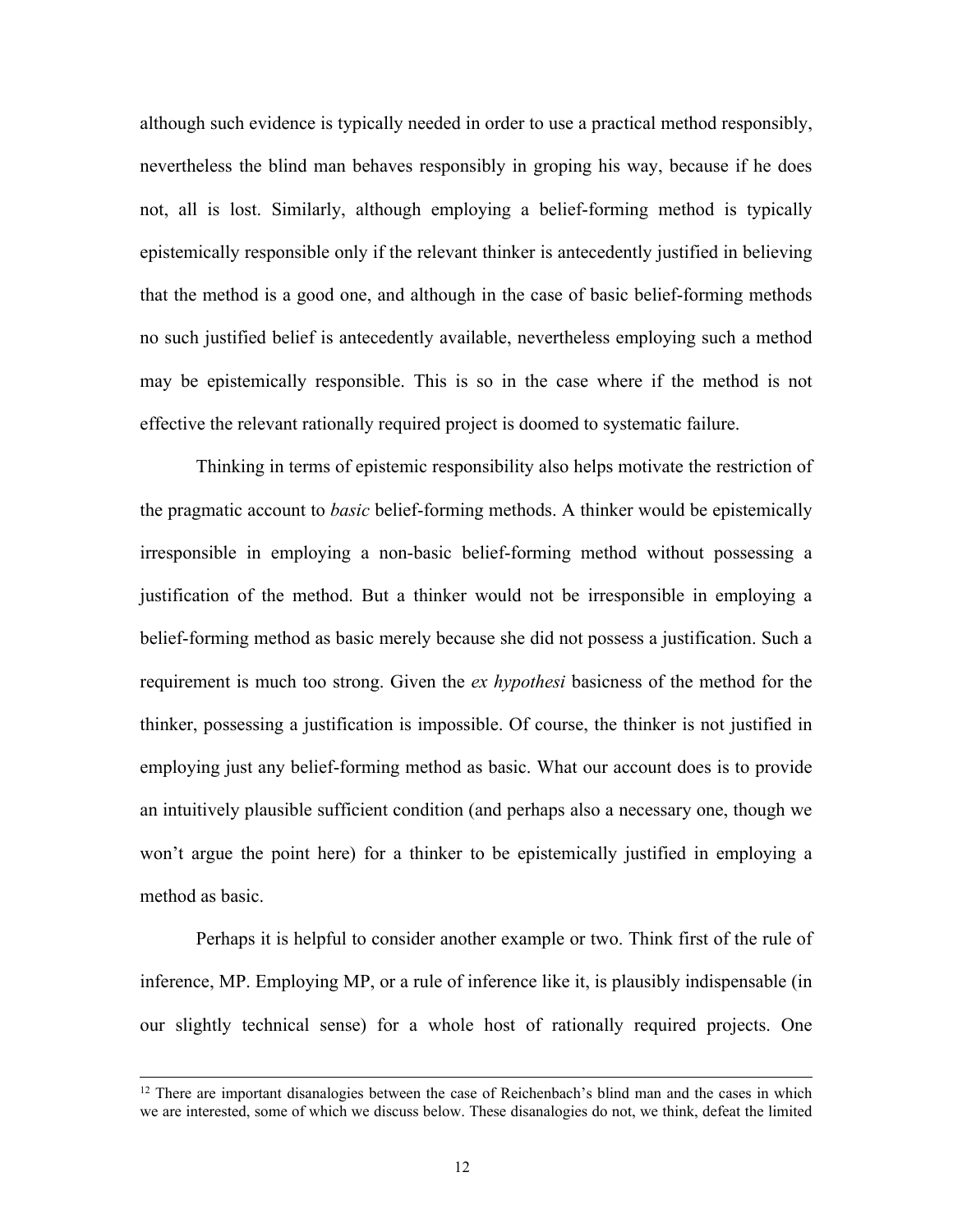interesting example is the project of planning for future contingencies. This project intuitively is very important because such planning enables us to put our future situation under greater rational control. It is plausible that engaging in contingency planning requires possessing the concept of the conditional (or some similar logical device). One cannot plan to do x if y unless one can form conditional beliefs. Moreover, planning does not count as planning unless we can and sometimes do execute our plans. Executing contingency plans requires drawing the relevant Modus Ponens inferences. So engaging in the project of planning for contingencies requires employing MP. We cannot successfully engage in this project unless MP is effective; if MP is unreliable, the project of planning for contingencies is doomed to systematic failure. It is in virtue of this that we are justified in employing  $MP<sup>13</sup>$  Notice, too, that no analogous claim regarding Affirming the Consequent can be defended. Given our constitution, it is just not true that Affirming the Consequent is indispensable for the project of contingency planning (or, it seems, for any other rationally required project).

 For another example, consider the method of relying on our normative intuitions. The project of deciding what to do is quite plausibly one which is rationally required for us. Moreover, it is plausible that we can only successfully engage in this deliberative project if we have some way of coming to know normative truths. Given our constitution, our only hope for coming to know such truths is if our normative intuitions are at least reasonably reliable; if relying on these intuitions is not at all reliable, the project of deliberating about what to do is doomed to systematic failure. According to our account,

use we make of Reichenbach's parable.

<sup>&</sup>lt;sup>13</sup> Schechter (in preparation) discusses the case of MP in detail, examining the importance of employing MP for contingency planning, self-evaluation, and reasoning in general.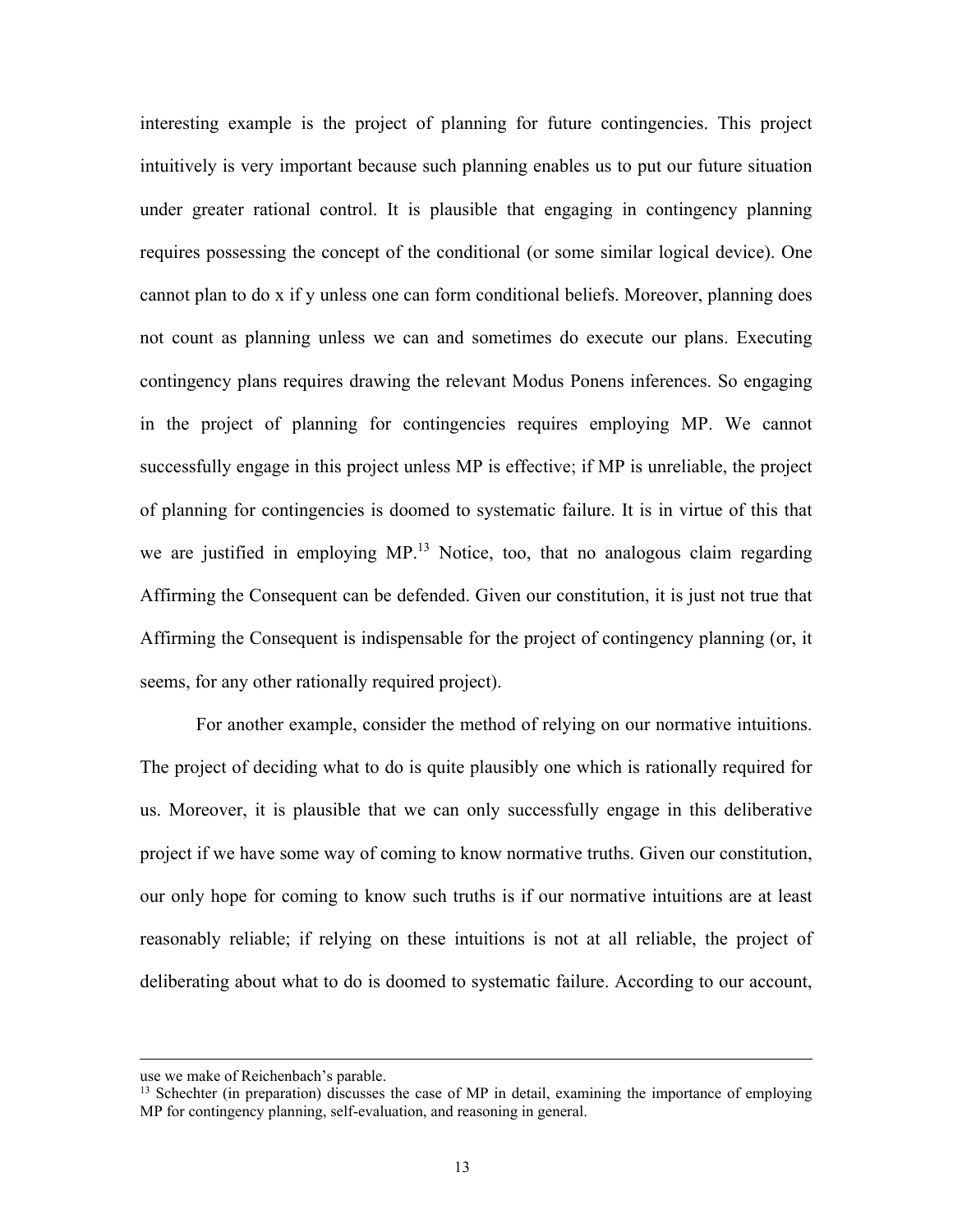it is in virtue of these facts that we are *prima facie* epistemically justified in relying on our normative intuitions (or on some privileged subclass thereof).<sup>14</sup>

Notice that the pragmatic account's strengths allow it to meet the desiderata presented in the previous section.<sup>15</sup> The sufficient condition on justification that it provides is neither gerrymandered nor *ad hoc*. And indispensability to a rationally required project is clearly a positive rational status. So the pragmatic account supplies a vindicating, and quite plausibly fundamental, explanation of our epistemic justification.

There is an additional theoretical advantage worth noting. The problem of justifying our basic belief-forming methods is, it seems, the very same problem across the wide variety of basic belief-forming methods we employ. And it seems likely that the solution to this problem will be a unified account, one applicable to all the instances of the problem. At the very least, it should count in favor of a proposed account that it offers such a unified solution. Let us note, then, that the pragmatic account enjoys this important theoretical advantage, too. For on our account, what explains our justification for employing IBE and MP, for relying on perception and memory, and so on, is the same in every case – indispensability to a rationally required project.

### **4. Details and Clarifications**

To restate our view, we claim that

<sup>&</sup>lt;sup>14</sup> Enoch (2003; 2006) develops a related line of thought in detail, and argues that it suffices to establish a rather strong version of realism about the normative.

<sup>&</sup>lt;sup>15</sup> In Schechter and Enoch (forthcoming), we argue that these strengths of the account make it preferable to an initially attractive competing family of accounts, those we call meaning-based accounts of justification.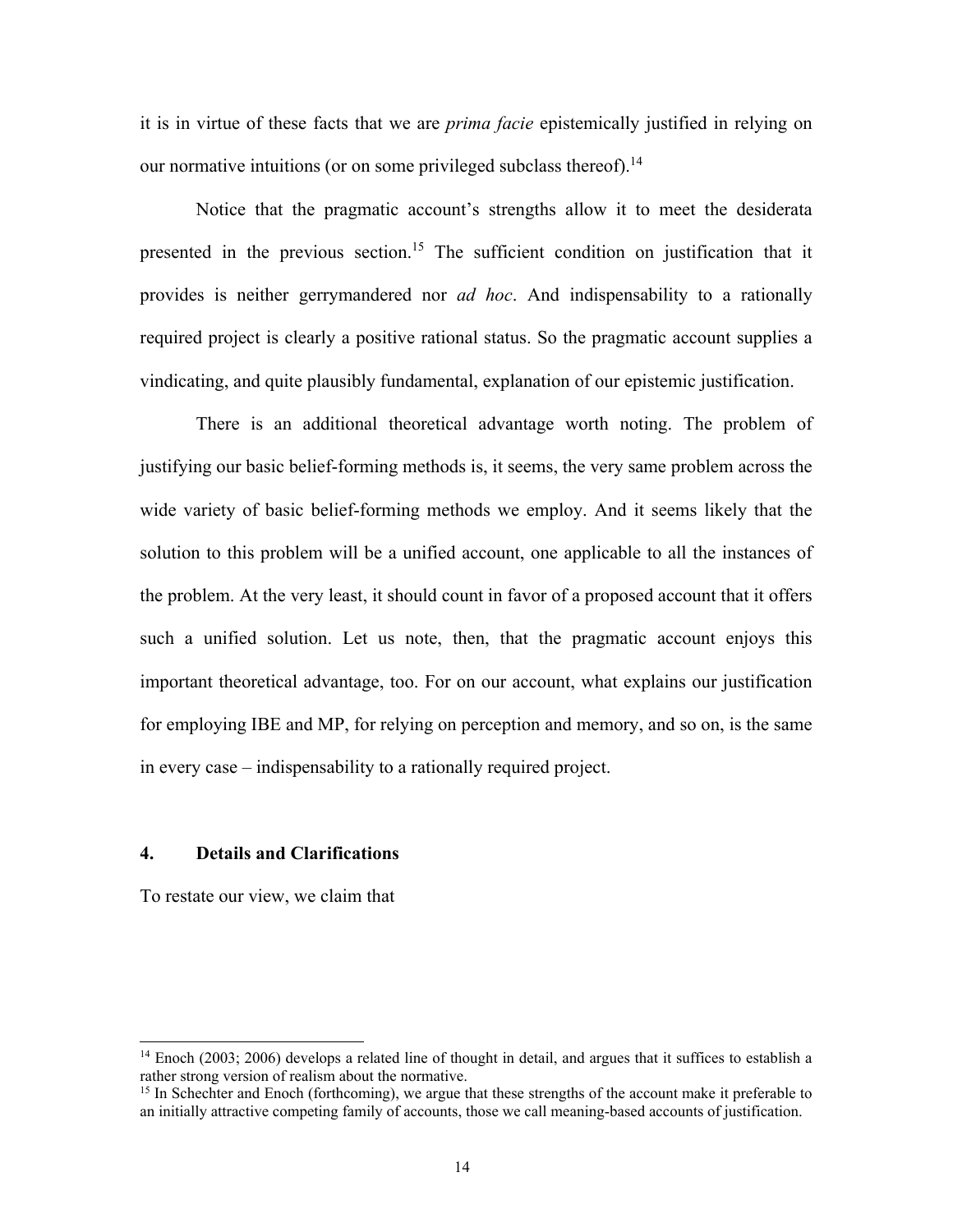A thinker is *prima facie* epistemically justified in employing a belief-forming method as basic if there is a project that is rationally required for the thinker such that:

- (i) it is possible for the thinker to successfully engage in the project by employing the method; and
- (ii) it is impossible for the thinker to successfully engage in the project if the method is ineffective.

Moreover, where clauses (i) and (ii) apply, it is in virtue of these facts that the thinker is so justified.

In this section, we make our account more precise by filling in some of the needed details in a way that retains the intuitive appeal of the account without sacrificing its potential for extensional adequacy. In particular, we discuss how "rationally required", "successfully engage in", "ineffective", and "possible" and "impossible" should best be understood.

### 4.1. Rationally Required Projects

Given a valuable project and a method that is indispensable for successfully engaging in it, how is one justified in proceeding? The answer depends on the likelihood of success using the method, the value of the project, and perhaps other factors as well. But what doesn't depend on such factors seems to be this: Given a project and a method indispensable for successfully engaging in it, one is justified in either employing the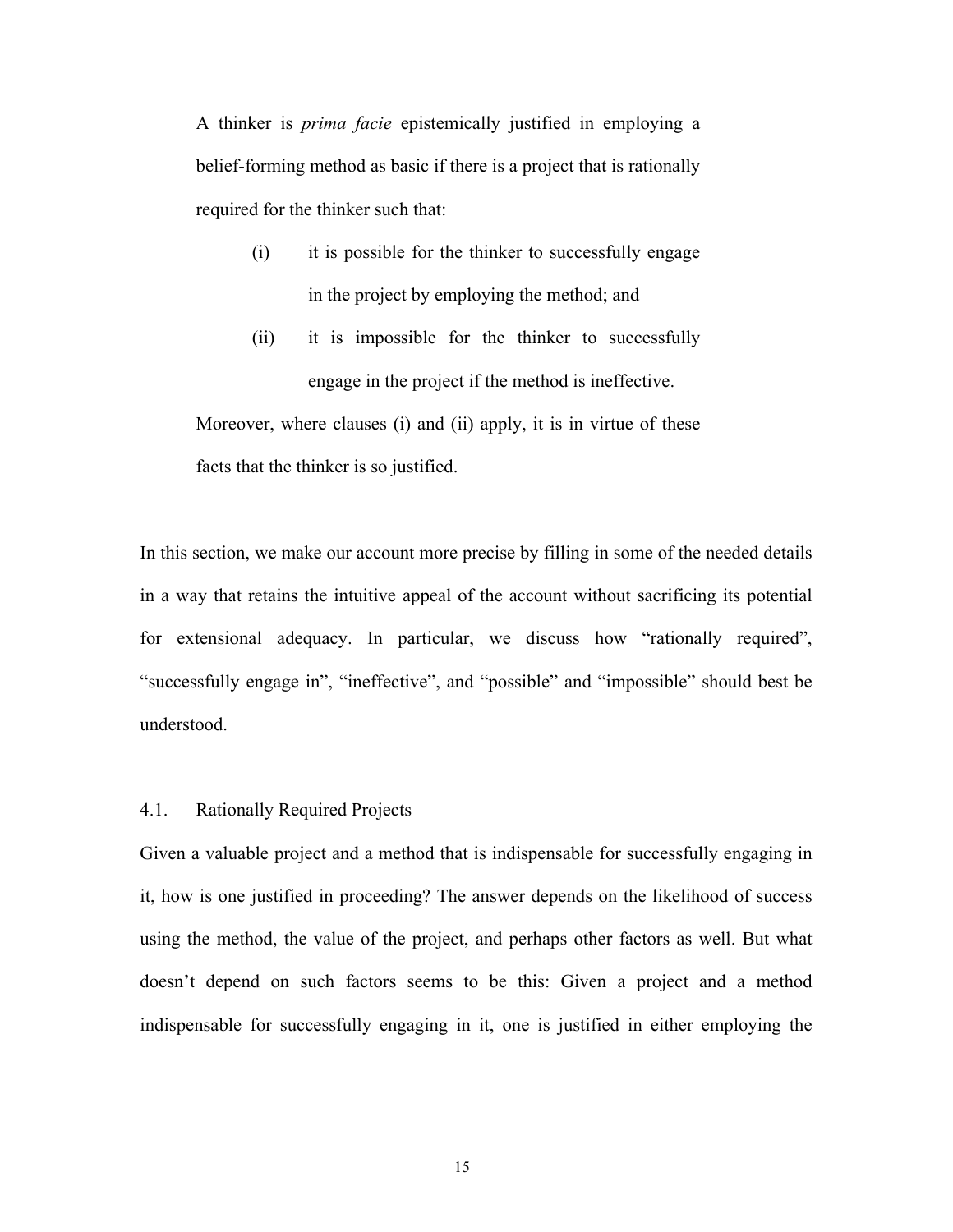method or discarding the project.<sup>16</sup> The pragmatic account makes use of rational requirements to block the second disjunct, leaving only the first. If a project is rationally required, discarding it is not an option. Employing the indispensable method is the only thing to  $do.<sup>17</sup>$ 

Seeing that this is the intuitive role of the rational requirement condition, how can it be more precisely characterized? There is a clear case in which discarding a project is not a rationally available option: If a project is such that any rational agent ought to engage in it (and, presumably, ought to try to successfully engage in it), then it is rationally required. This suggestion has a natural generalization: If a project is such that a particular agent rationally ought to engage in it given the facts of her constitution and general abilities, then it is rationally required for her.<sup>18</sup>

 There may be other ways to satisfy the rational requirement condition. For instance, it may be that projects that are unavoidable – projects that the relevant agent (psychologically, or perhaps metaphysically) cannot discard – are rationally required in the relevant sense. It may be that projects that are constitutive of rationality – projects that a being must engage in to qualify as a rational agent – are also rationally required.

 $16$  This claim needs to be amended. If we falsely but justifiably believe that we can successfully engage in a project without using a given method, we may be justified in holding on to the project and not employing the method. This point does not impact the heuristic use we make of the claim in the text.

<sup>&</sup>lt;sup>17</sup> Notice that we do not restrict the account to *epistemically* or *theoretically* rationally required projects. It is true that adding such a restriction would make it easier to rebut the charge that we conflate epistemic and pragmatic justification. On the other hand, adding such a restriction would result in an explanation of epistemic justification in terms of epistemically required projects. Even if the resulting account were not vacuous or objectionably circular, it still would lose much of its explanatory power. Furthermore, adding such a restriction would compromise the account's extensional adequacy. Not all belief-forming methods we are justified in employing as basic are plausibly indispensable to epistemic or theoretical projects. (Consider, for instance, reliance on normative intuitions.) Finally, as Owens (2003, 294) argues, there are reasons to doubt the possibility of isolating a purely epistemic set of goals. We thank an anonymous referee for pressing us on this issue.

<sup>&</sup>lt;sup>18</sup> Are there projects that are rationally required for certain rational agents and not others? There is some pull to the idea that rational requirements satisfy an ought-implies-can principle. The greater an agent's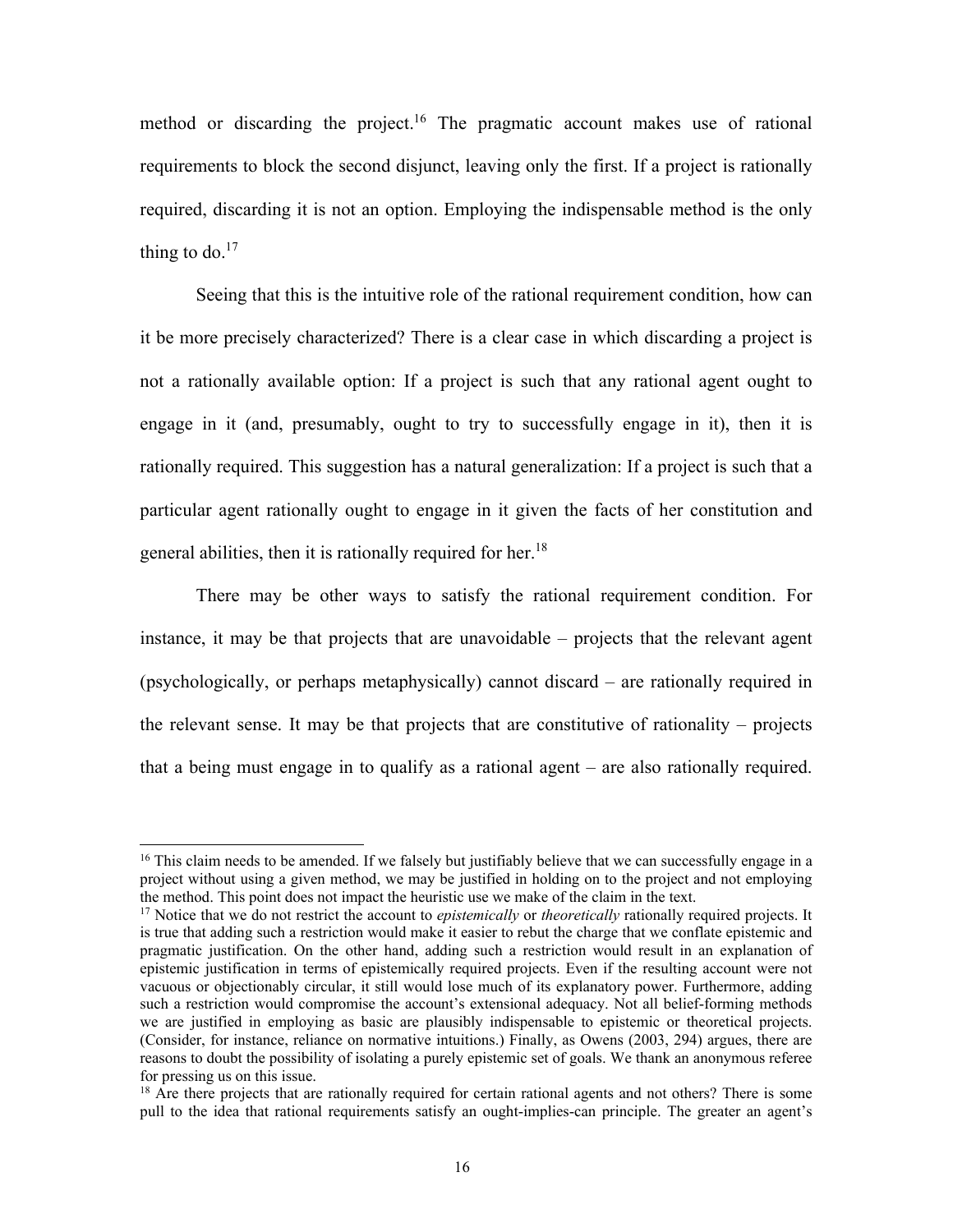For the purposes of this paper, however, we will restrict "rationally required" so that only projects that thinkers rationally ought to engage in given their constitution and general abilities will count as rationally required.

We realize, of course, that this is not a very informative unpacking of what it is for a project to be rationally required. We think, however, that it may be impossible to do better. Rational requirement may be a basic normative status, unexplainable in more fundamental normative terms.

 Thus understood, then, which projects are we rationally required to engage in? This is a big question, one that we cannot fully answer here. For our purposes, however, it is enough to note that there is something intuitively very problematic with thinkers like us who fail to engage in the projects we have so far mentioned – the explanatory project, the deliberative project, the project of planning for the future, and the project of selfevaluation. This suggests that we rationally ought to engage in all of them.

## 4.2. Successfully Engaging in a Project

How should "successfully engaging in a project" be understood if the pragmatic account is to retain its intuitive appeal without losing its extensional adequacy?

 Clearly, what is needed to successfully engage in a particular project is more than whatever is needed to count as engaging in the project at all. Not much is needed in order to count as engaging in a project. And the intuitions underlying our account support a stronger reading. Perhaps, for instance, you cannot play chess without trying to win; arguably, if you don't even try to win, you don't count as playing chess. Then trying to

cognitive abilities, the more rational requirements she might face. If a thinker is constitutively incapable of planning for future contingencies, for instance, the thinker may not be rationally required to do so.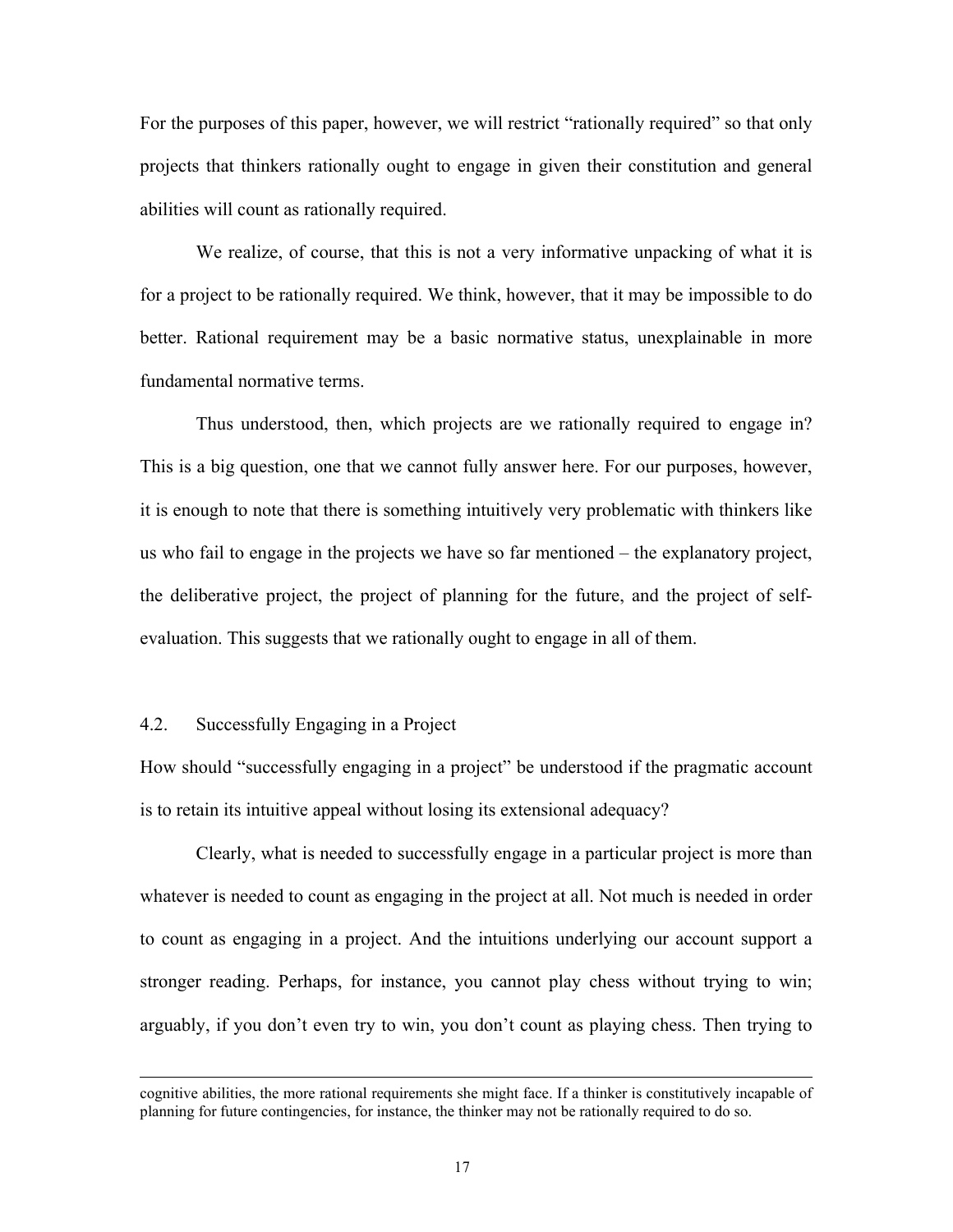win is necessary for engaging in the project of playing chess. However, *succeeding in engaging* in that project – managing to satisfy whatever conditions are necessary to qualify as engaging in the project – is not all that is needed to *successfully engage* in the project. So, if, in addition, sacrificing a knight were the only move that may possibly result in victory in a given game, you would be justified in sacrificing it in virtue of an otherwise-all-is-lost kind of argument. In failing to sacrifice the knight, you might succeed in playing chess, but you would not be successfully playing the game.<sup>19</sup>

 The motivation for our account does not, however, support understanding successful engagement as achieving perfection. One can successfully engage in the explanatory project, for instance, without having available a full and perfect explanation of everything – whatever that may mean. One needs only to be a pretty good explainer. Indeed, even if perfection is impossible to achieve, one can still achieve success in a sense that supports the claim that one rationally ought to pursue it.

 Merely engaging in a project, then, is too weak as an understanding of successful engagement, and achieving perfection is too strong. What is the appropriate middle ground? We suggest that the middle ground is project- and thinker-sensitive. What it is to successfully engage in a project is determined by the nature of the relevant project and the reason the relevant thinker has to engage in it in the first place.

Consider, for instance, the project for which relying on perception is arguably indispensable – the project, roughly speaking, of finding one's way in the world, of learning about one's surrounding in order to better guide one's actions. Given the nature of this project and the reasons there are for engaging in it, it is clear that success need not

<sup>&</sup>lt;sup>19</sup> Compare: The project Reichenbach's blind man is engaging in is that of trying to survive. Following the path is not necessary for engaging in this project. It is necessary for successfully engaging in the project.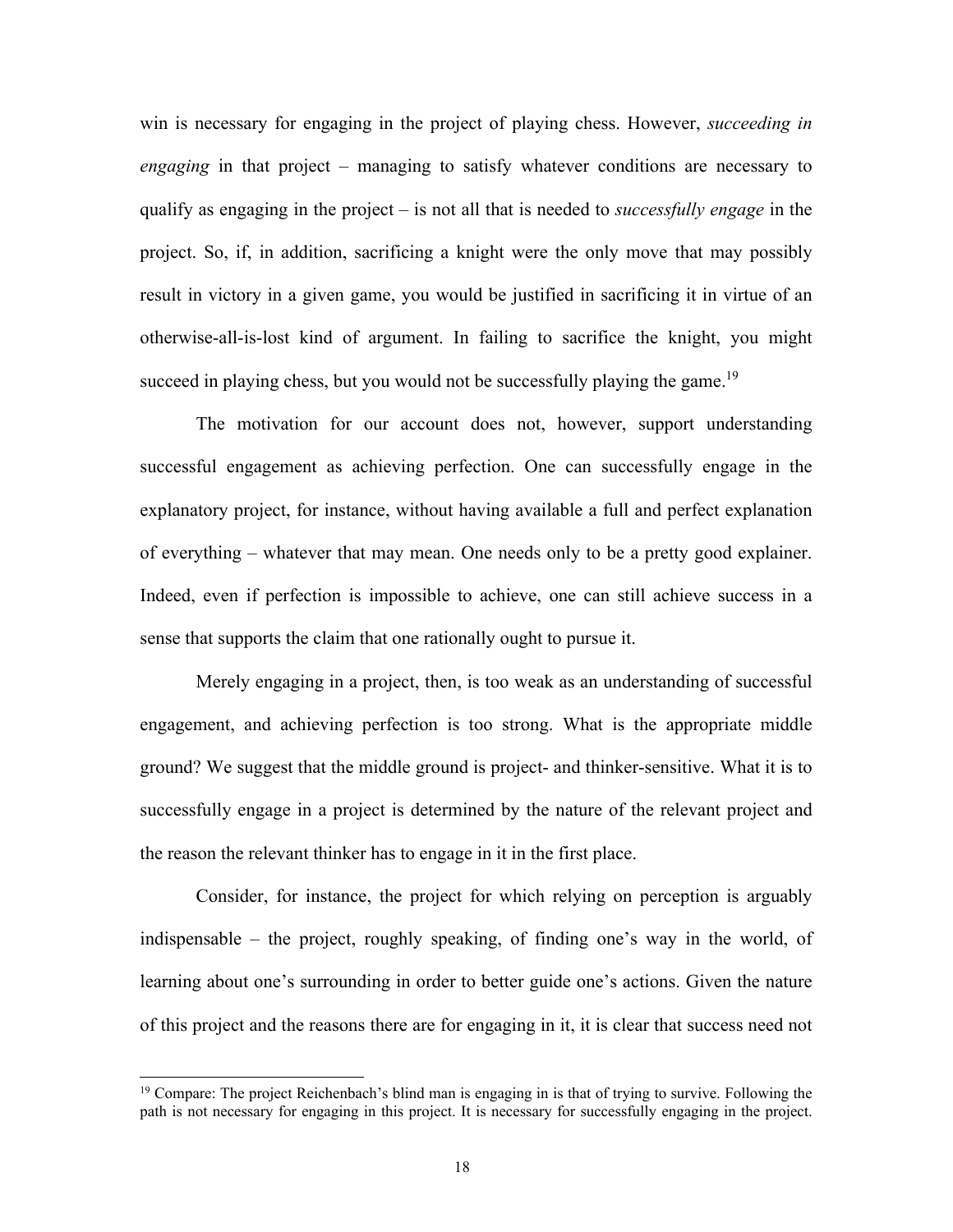entail perfect perception of, say, very far or very small objects, or even infallibility concerning nearby medium-size objects. It is enough to be a pretty good perceiver of relevant objects. Similarly, consider the deliberative project, the project of deciding what to do. Perhaps what makes the deliberative project important is the role deliberation plays in allowing one to shape one's life according to what one thinks is of value instead of merely being pulled and tugged by circumstances. Arguably, if our normative intuitions are radically unreliable, engaging in whatever is left of the deliberative project is not nearly as important. There seems little value in doing what one thinks is best if there is no connection between what one thinks is best and what really is best.<sup>20</sup> On the other hand, perfect reliability is not required for engaging in the deliberative project to be of value; one can lead one's own life and not merely be the location of happenings involving one's body, even if one is sometimes mistaken in one's normative judgments. This does not, of course, determine a precise point at which unreliability of our normative intuitions undermines the possibility of successfully engaging in the deliberative project, but it does give an idea of how "successfully engaging" should best be understood.

 To successfully engage in a project, then, is to satisfy enough of the aims of the project – constitutive or otherwise – to make engaging in the project worthwhile.

#### 4.3. The Effectiveness of a Method

The intuition underlying the pragmatic account is that a thinker is justified in employing a method when it is such that if even it fails, the thinker cannot successfully engage in the relevant rationally required project. This intuitive idea can be understood as involving

That is, it is necessary for surviving.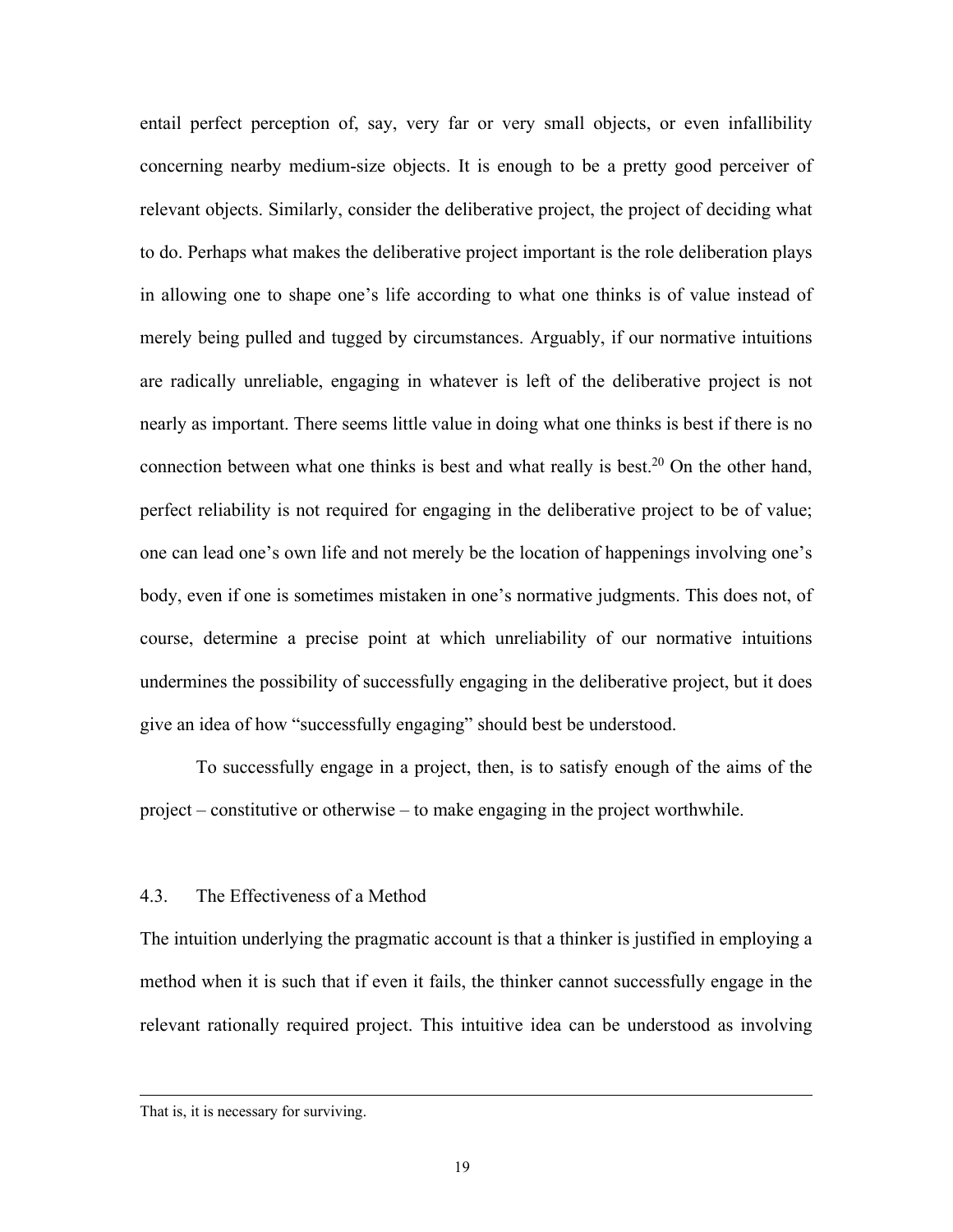two requirements: First, employing the relevant method, it must be possible to successfully engage in the relevant project. Second, it must be impossible to successfully engage in the project if even that method fails. Or, as we put it in the statement of the view above, it must be impossible to successfully engage in the project if the method is ineffective.

 This second clause should not be understood to mean that it is impossible to successfully engage in the project without employing the given method. There is no intuitive requirement that every other methods would fail. Rather, it is sufficient that if any method yields success, this one does.<sup>21</sup>

How, then, are we to understand the notion of a method being effective or ineffective? We propose the following straightforward definition: A belief-forming method is effective with respect to a thinker and a project just in case the thinker is able to successfully engage in the project by employing the method. It is ineffective otherwise. Given this definition, the second clause of our account is equivalent to the claim that it is impossible for the thinker to successfully engage in the project but be unable to successfully engage in the project by employing the method.

### 4.4. The Relevant Modalities

In the statement of the account, two modal notions are used. The relevant method must be such that it is *possible* to successfully engage in the relevant project by employing it, and such that it is *impossible* to successfully engage in the project if the method is ineffective.

 $20$  A detailed examination of the deliberative project in this spirit can be found in Enoch (2003). For an outline, see Enoch (2006).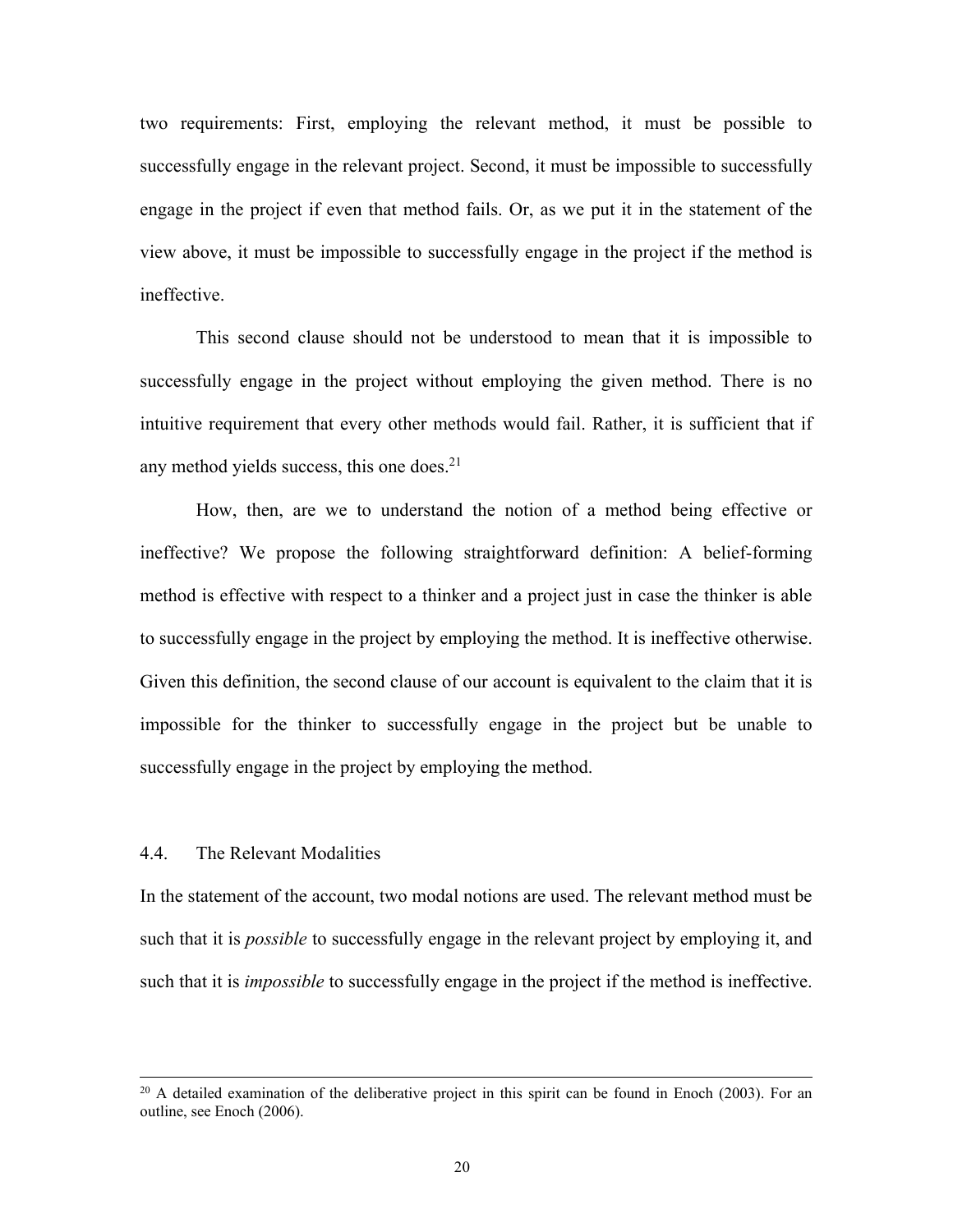It is evident that, for these requirements to be made explicit, something should be said about the nature of the modalities involved.

 It might be thought that the modal notions at issue are epistemic modalities. Think again of Reichenbach's blind man: In order for him to be justified in employing the method of groping his way step by step along the path it seems sufficient that *as far as he knows* it may lead to safety, and that *he knows* (or justifiably believes) that if even that method fails all is lost. It is thus important to note that, in the context of the pragmatic account, reading both modalities as epistemic is unpromising. It is not entirely clear how epistemic modalities should best be understood, but they seem to involve claims about justification or about knowledge (and thus indirectly about justification). Relying upon facts about epistemic justification in an account of the epistemic justification of employing basic belief-forming methods would render the account vacuous or otherwise objectionable. So the modalities involved in the pragmatic account cannot be epistemic modalities.

 A further constraint on the relevant modalities is as follows: The impossibility of success if the relevant method is ineffective must be at least as strong as psychological impossibility. Surely, if it is not ruled out by the laws of physics and psychology that I can successfully engage in the explanatory project even if IBE is ineffective, then IBE is not indispensable in the sense required for the pragmatic account.

 Other than these two constraints on the relevant modalities – they cannot be epistemic, and the relevant impossibility must be at least psychological – it is not entirely

<sup>&</sup>lt;sup>21</sup> Compare Reichenbach's pragmatic justification of Enumerative Induction: What Reichenbach attempted to show was not that no other method of prediction can possibly work, but rather that if any method is effective so is Enumerative Induction.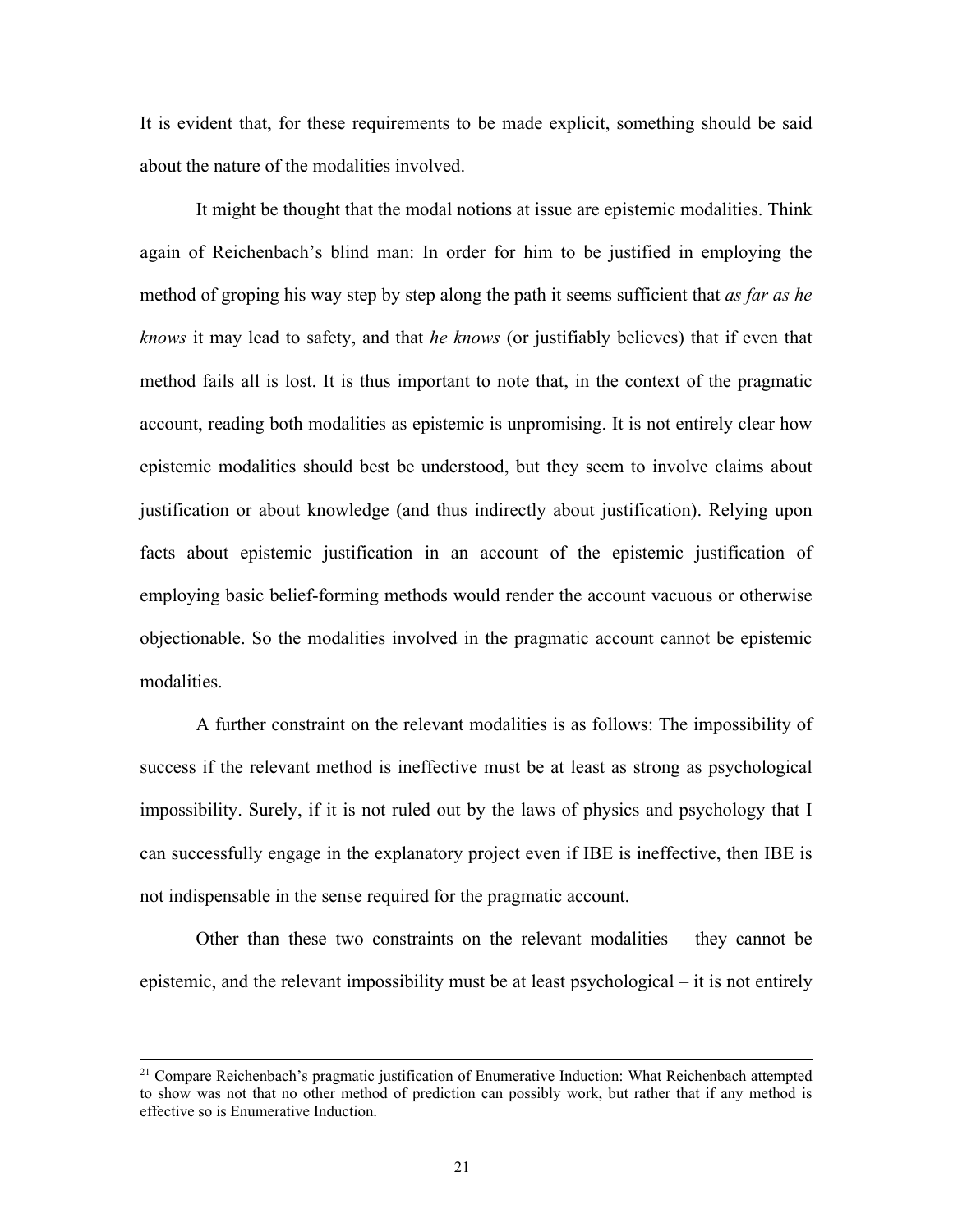clear to us how best to characterize them.22 Let us nevertheless make a concrete suggestion here, one that is somewhat vague but not, we think, too vague, and one that manages, we hope, to avoid extensional inadequacies and maintain the intuitive appeal of the account. The thought is that the modal notions in question are closely related to the can of ability, the modal notion that best captures the meaning of such locutions as "I can do A" or "he is able to do A", in the sense in which my abilities remain fixed even as the circumstances in which I find myself change. This is the sense in which can-do locutions capture something more about me than about the world with which I interact. What I can do, in this sense, is thus a matter of my dispositions.

Using the lingo of possible worlds, we can say that the two modalities should be understood in terms of sufficiently close possible worlds. Thus, we suggest, it is possible for a thinker to successfully engage in a project by employing a given method just in case she can successfully engage in that project by employing the method, or, in the terms we now want to introduce, just in case there is a sufficiently close – a "pragmatically relevant" – possible world at which the thinker successfully engages in that project by employing the method. It is impossible for a thinker to successfully engage in a project if the method is ineffective just in case there is no sufficiently close world at which the thinker successfully engages in the project but at which the method is ineffective.

The qualification to sufficiently close possible worlds is needed both for extensional adequacy and in order to maintain the initial intuitive appeal of the pragmatic account. Consider the case of IBE. It seems clear that there are some – far out – possible worlds at which we can successfully engage in the explanatory project by using a very

<sup>&</sup>lt;sup>22</sup> It is not even clear to us whether the two modalities ought to come apart. Perhaps, for instance, the best version of the pragmatic account invokes the metaphysical possibility of success (employing the method)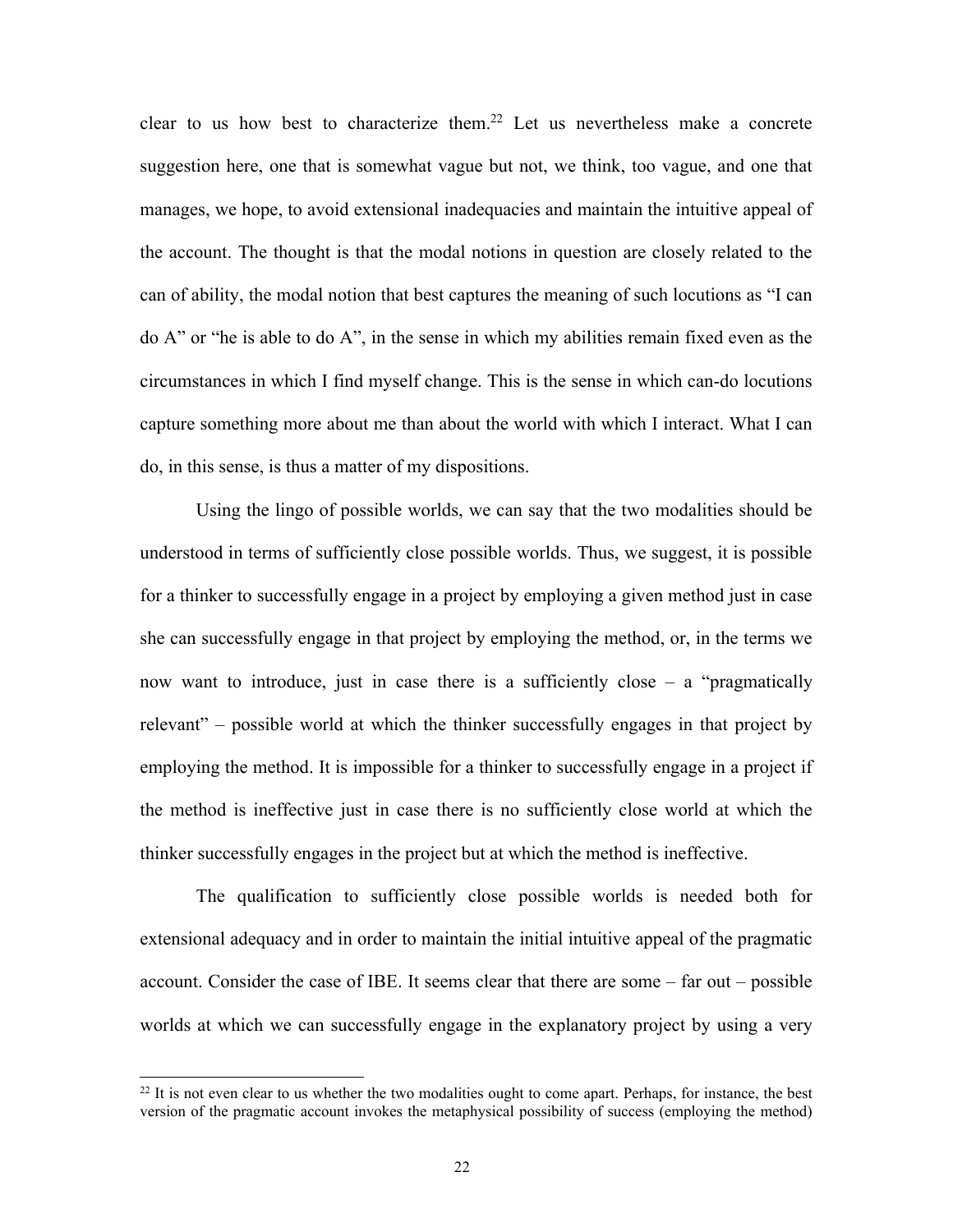different belief-forming method. Perhaps, for instance, there is a world at which everything can be made intelligible to us in a flash if we employ some version of mystical contemplation. But we want IBE to be a method we are justified in employing as basic. So if the pragmatic account is to be extensionally adequate, a qualification to sufficiently close possible worlds is needed. Moreover, the existence of such far out possible worlds is intuitively irrelevant to the motivations underlying our account. It does not show that we can – in a commonsensical sense – succeed in the explanatory project even if IBE is ineffective. So the qualification to sufficiently close worlds is needed to preserve the pragmatic account's intuitive appeal, as well.<sup>23</sup>

How is the "sufficiently close" qualifier to be understood? Unfortunately, we do not have a very detailed answer to this question. The sufficiently close qualifier is meant to capture an intuitive idea: The relevant worlds must be not so far out as to be pragmatically irrelevant, irrelevant to what we, in a liberal but everyday sense, can do. So, for instance, it is plausible that such worlds include only those worlds at which our constitution is held fixed. The idea of a sufficiently close world is imprecise, but it is not without content. And it will do, we think, for our purposes here.

### **5. Four Objections**

Now that the pragmatic account of the justification of basic belief-forming methods has been rendered at least somewhat precise we are in a position to discuss the most pressing objections to it.

and the "pragmatic" impossibility of success (if the method is ineffective).<br><sup>23</sup> Compare: There is a possible world at which it is the case that if the blind man jumps up and down three times, an eagle will swoop down and bring him to safety. Such a possibility does not reduce the intuitive pull of the claim that the blind man is pragmatically justified in taking the path.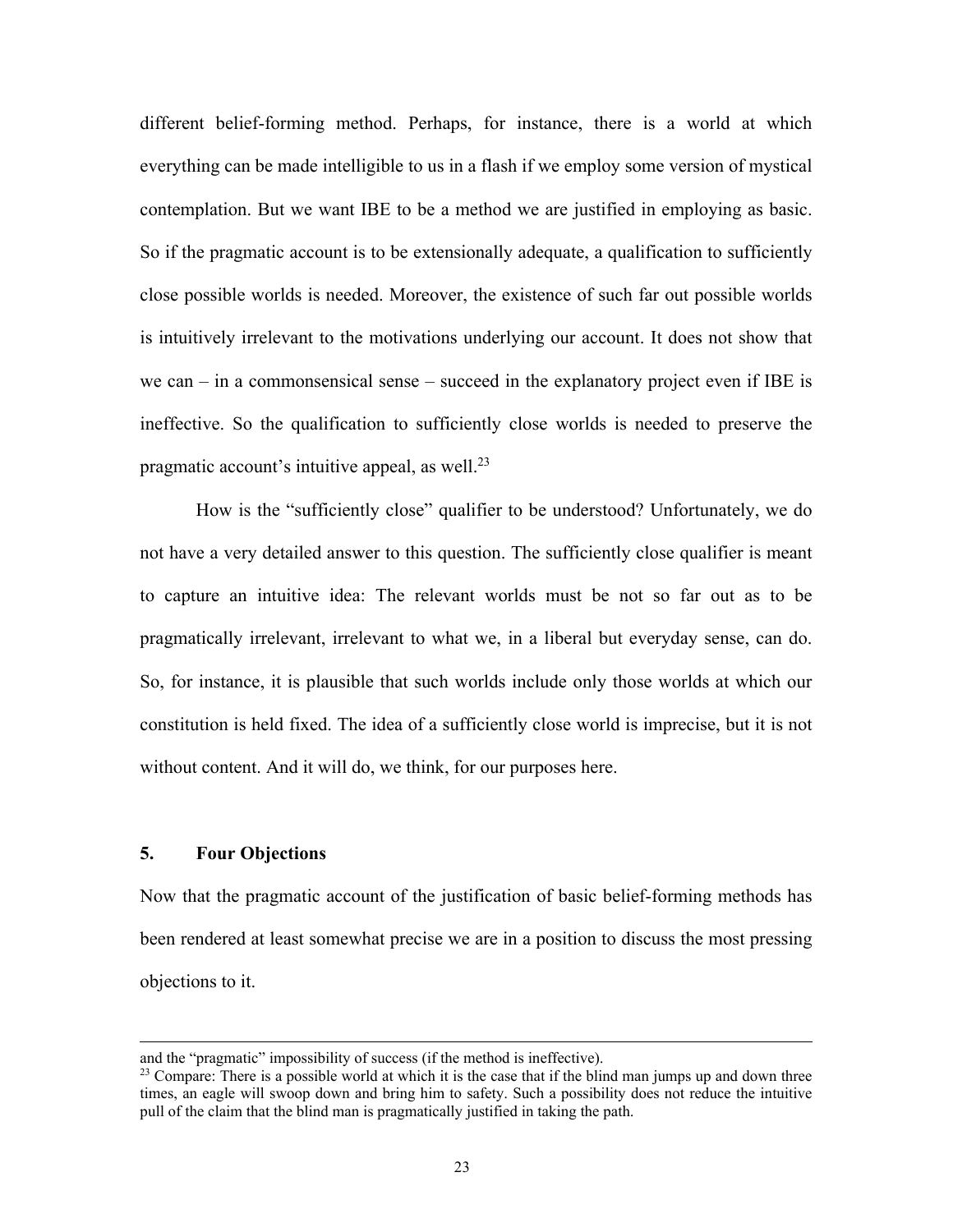### 5.1. Pragmatic and Epistemic Justification

One may concede that we are justified  $-$  in some sense  $-$  in using the methods picked out by the pragmatic account, without conceding that we are *epistemically* justified in employing them. The worry is that on the pragmatic account, the reason that we are justified in employing a belief-forming method is, roughly, that the method is very useful for achieving something of value. This seems to be a paradigmatic case of pragmatic justification, not epistemic justification.

This worry is strengthened by reflecting on Reichenbach's discussion of the blind man and on his account of the justification of Enumerative Induction, a precursor of our own view. Reichenbach's blind man is pragmatically justified in groping his way step by step as well as (arguably) in acting as if following this method will lead to his survival. But he is not epistemically justified in believing that it will. Why, then, is IBE epistemically justified? Furthermore, Reichenbach claimed that we are justified in employing Enumerative Induction because if any method will succeed in making correct predictions about the natural world, Enumerative Induction will do so. Reichenbach took this account only to show that we are pragmatically justified in employing Enumerative Induction and not that we are epistemically justified. What makes us think that we can do better?

There are two points to make in reply. First, it is important to be clear on exactly the role our account is playing.<sup>24</sup> In an important sense, the pragmatic account is not part of the epistemic story of our justification. Justifications do come to an end somewhere, and basic methods may very well be where they come to an end. Certainly, to be justified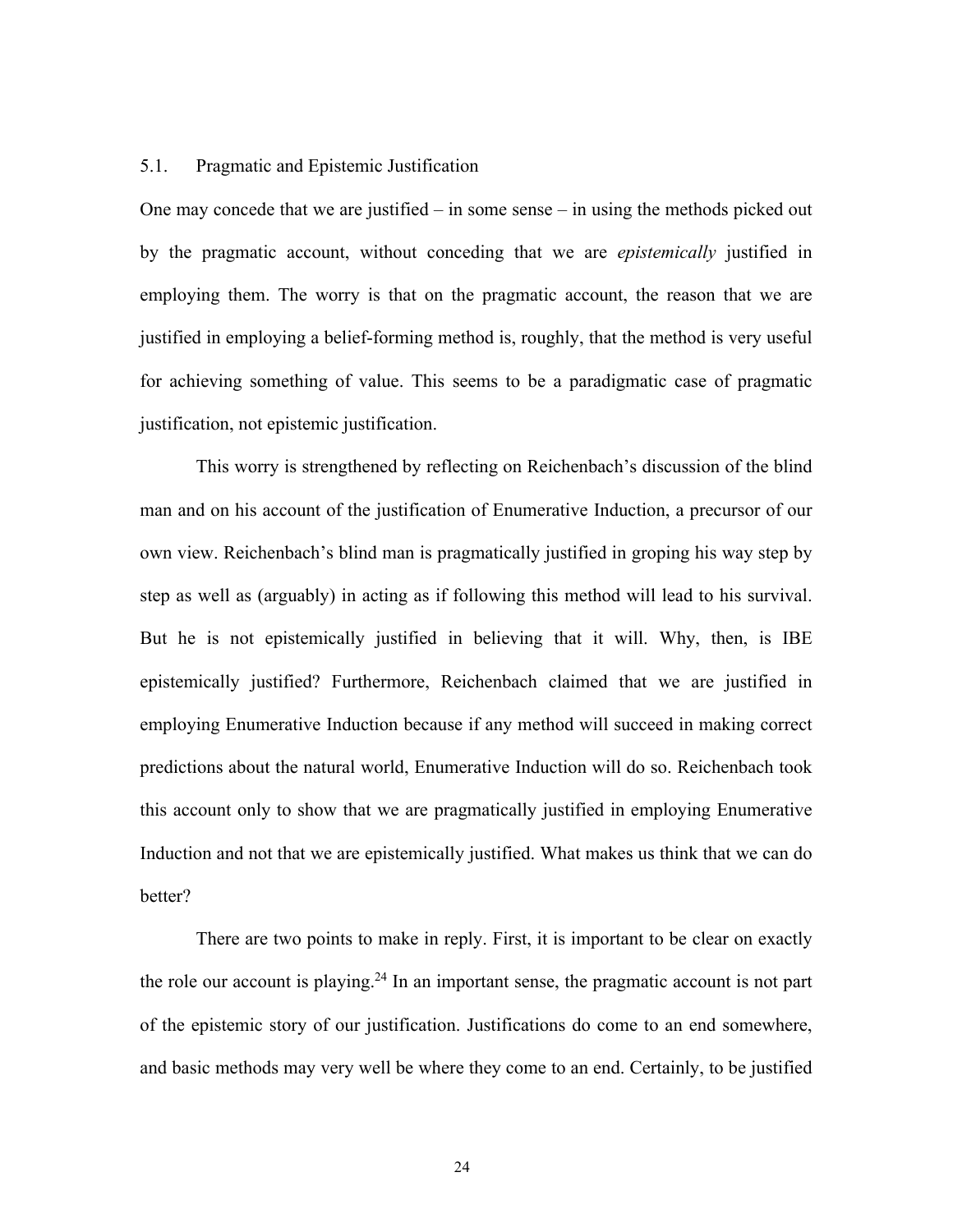in employing a belief-forming method, a thinker need not have knowledge of the pragmatic account. Nor must she know that the relevant method is indispensable to a rationally required project. It's just that even after realizing that justification comes to an end somewhere – or that some belief-forming methods are "default-reasonable" – there is a felt need for there to be some further theoretical story that explains the epistemic justification we have for employing certain basic belief-forming methods (and not others). There must be some substantive criterion that distinguishes epistemically justified basic methods from the rest. This is where the pragmatic account fits in. It provides a general, principled explanation of in virtue of what certain basic beliefforming methods are justified. Its role is not – we emphasize again – that of a justification that must be accessible to the relevant thinker, but rather that of a theorist's account of justification. It would be inappropriate to apply any intuitions that we have concerning how justifications that are accessible to a thinker must look to the pragmatic account.

 Second, it is important to recognize that our account is importantly different from the claim that a belief-forming method is epistemically justified if it is useful for achieving the aims of a project that is valued. Our account only applies to belief-forming methods that are employed as basic. The epistemic status of non-basic methods ultimately depends on whether or not they are vindicated by basic methods, and not on their usefulness. Perhaps more importantly, our account does not ground the vindication of basic methods in what is useful but, rather, in what is indispensable (in our somewhat technical sense). It does not ground the vindication of our basic methods in projects that are valued, but in projects that thinkers are rationally required to pursue. These differences are important. Employing a method that is indispensable for success in a

 $24$  Our thinking about such matters is indebted to the discussion in Lycan (1985).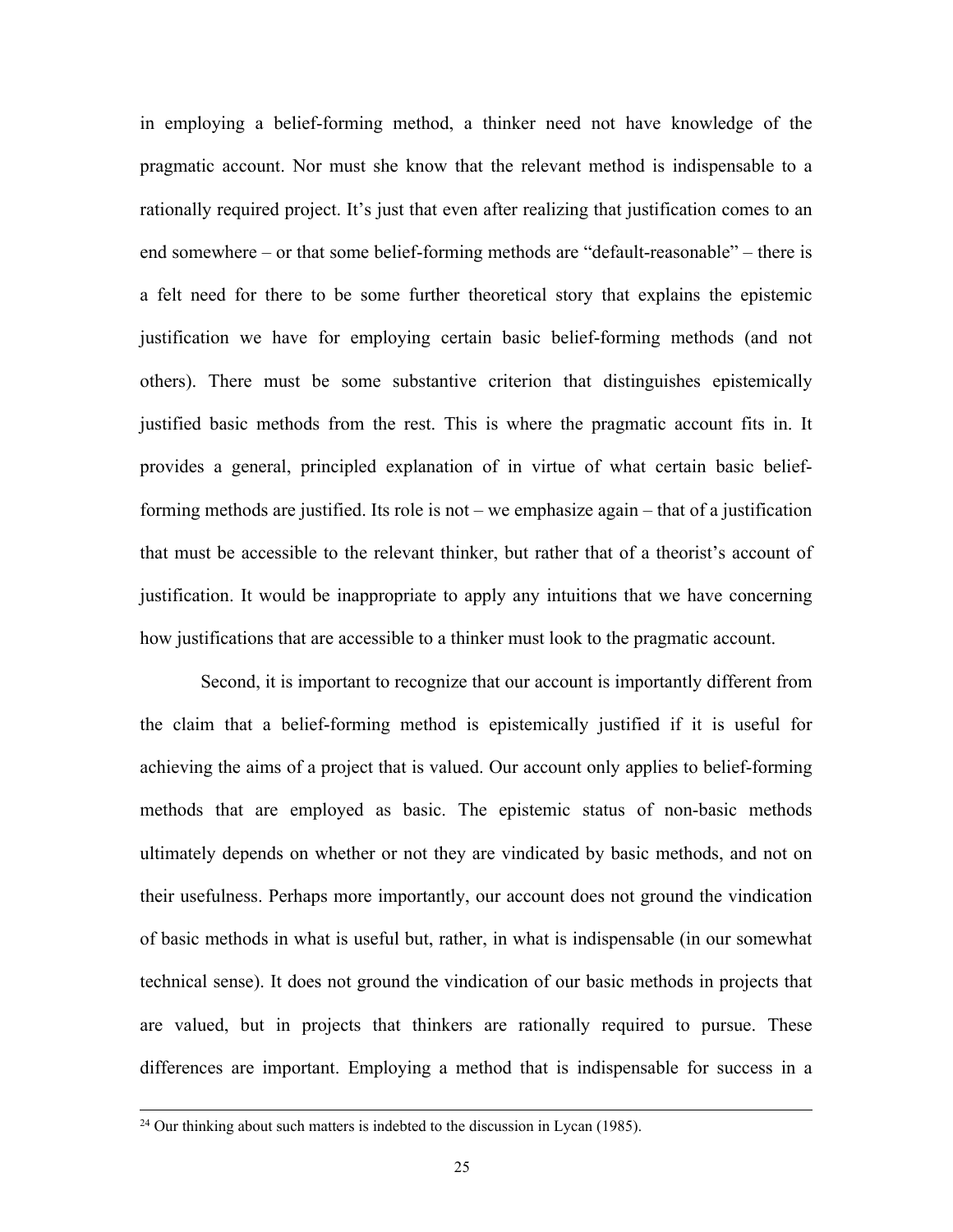rationally required project is much more closely related to the intuitive idea of being a responsible thinker than employing a method that is merely useful for some or other desired end.25

What, then, of Reichenbach's blind man and of his pragmatic justification of Enumerative Induction? Believing that following the path will lead to survival is not indispensable for survival, and survival is not a rationally required end. So there is no intuitive pull to the idea that the blind man is epistemically justified in believing that he will survive. Furthermore, Reichenbach claimed that there are no objective facts about which projects we ought to pursue, and in particular, whether we ought to engage in the predictive project. Given this view – a view we do not share – it is not surprising that he claimed that we are pragmatically, but not epistemically, justified in employing IBE.<sup>26</sup>

These points notwithstanding, it might be argued that our account is open to a possible counterexample along the following lines: Suppose I issue a reliable threat that unless you employ an otherwise unjustified belief-forming method, I will make it impossible for you to succeed in explaining and understanding the world (for instance, by ensuring that you systematically misperceive the world). Now, you may very well be pragmatically justified in employing that method, but surely we do not want to say that

 $25$  Perhaps there is a different worry lurking in the background, namely the worry that our view can only account for a kind of rational justification, not epistemic justification. The idea, I take it, is that epistemic justification is distinctively tied to truth, and the sort of justification that features in our account is not. In response, we'd like to make three general points. First, epistemic justification should not be taken to be solely concerned with truth. Pushed too far, such a view leads to reliablism, which as we discuss below, overly divorces justification and epistemic responsibility. Second, there are a host of other, clearly epistemic virtues such as explanatory significance and fruitfulness. Finally, there is a connection between the methods indispensable to a rationally required project and the truth. For instance, one does not count as a successful explainer if all of one's beliefs are manifestly off the mark.

<sup>&</sup>lt;sup>26</sup> Reichenbach is especially clear on this claim in his (1940). There are several other important dissimilarities between Reichenbach's account and the pragmatic account. We can only briefly mention two here: First, Reichenbach has a very different conception of success; he claims only that Enumerative Induction will succeed if any method will succeed *in the extremely long run*. Second, Reichenbach seems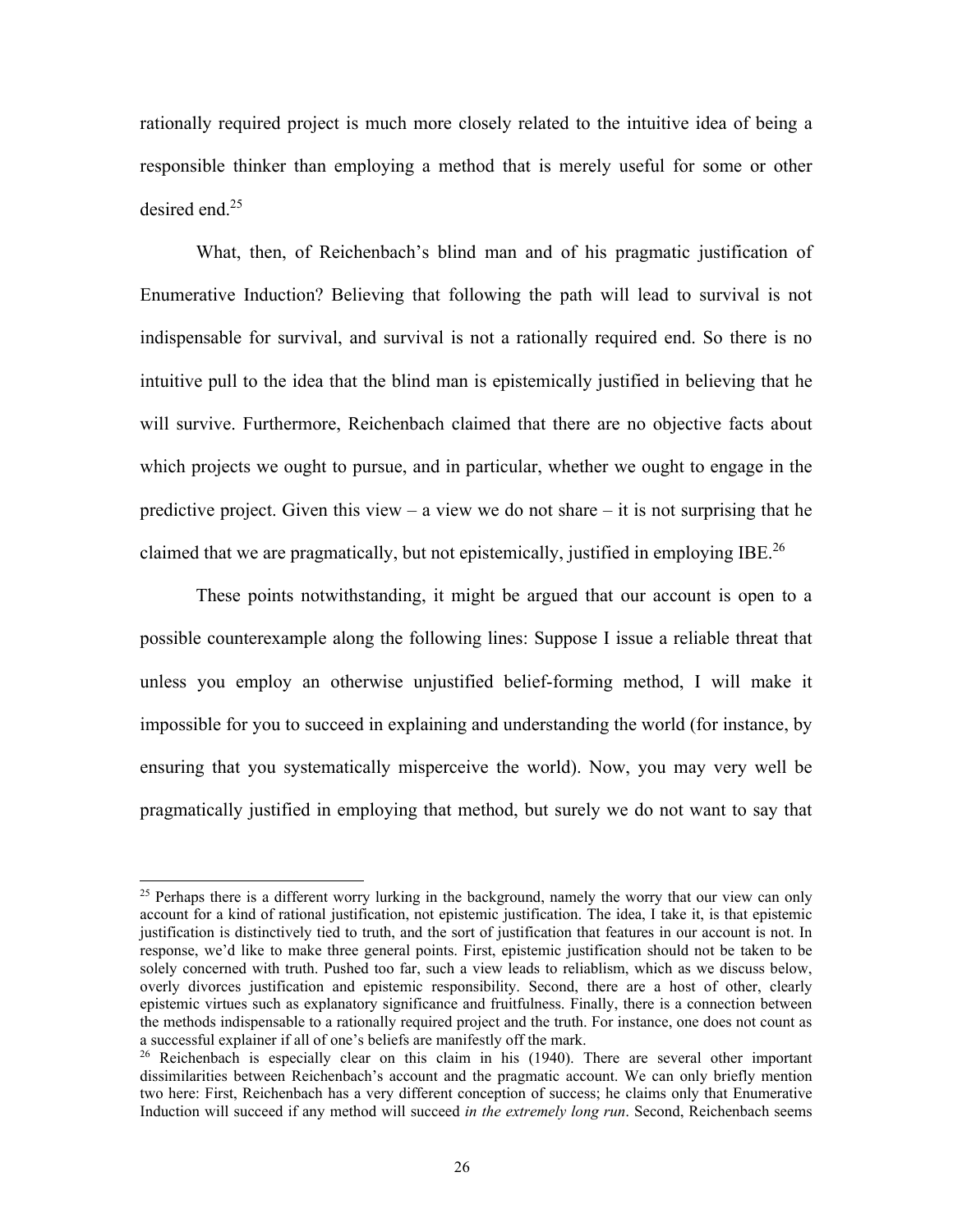you are *epistemically* justified – not even *prima facie* epistemically justified – in forming your beliefs in accordance with that method, do we? And the worry is that there is no way to avoid saying so consistently with our account and its underlying philosophical motivations.

Fortunately, however, this is not so. In the proposed counterexample, you come to employ the otherwise unjustified method because you've reasoned from the threat to the advisability of employing it. Thus, you cannot be employing it as basic. But our pragmatic account is explicitly restricted so as to apply only to basic methods. This is for good reason: The epistemic credentials of non-basic belief-forming methods should depend on the verdicts of more basic methods. So the purported counterexample fails to provide a genuine counterexample.

What if the scenario is modified to evade this response? Consider the following modification: Suppose you already employed the otherwise unjustified belief-forming method *as basic* when I made the threat. Do we then want to say that my having made the reliable threat makes it the case that you are (*prima facie*) epistemically justified in employing the method? Surely not.<sup>27</sup>

To see why this purported counterexample also fails, recall the two clauses of our account. You are epistemically justified in employing the otherwise unjustified method if both (i) it is possible for you to successfully engage in the explanatory project by employing the method; and (ii) it is impossible for you to successfully engage in the explanatory project if the method is ineffective. Neither clause applies. First, you cannot

to believe that a thinker needs to know the general outlines of his argument to be pragmatically justified in employing Enumerative Induction. We make no analogous claim.<br><sup>27</sup> We are grateful to two referees for *Philosophy and Phenomenological Research* for pressing us on these

issues.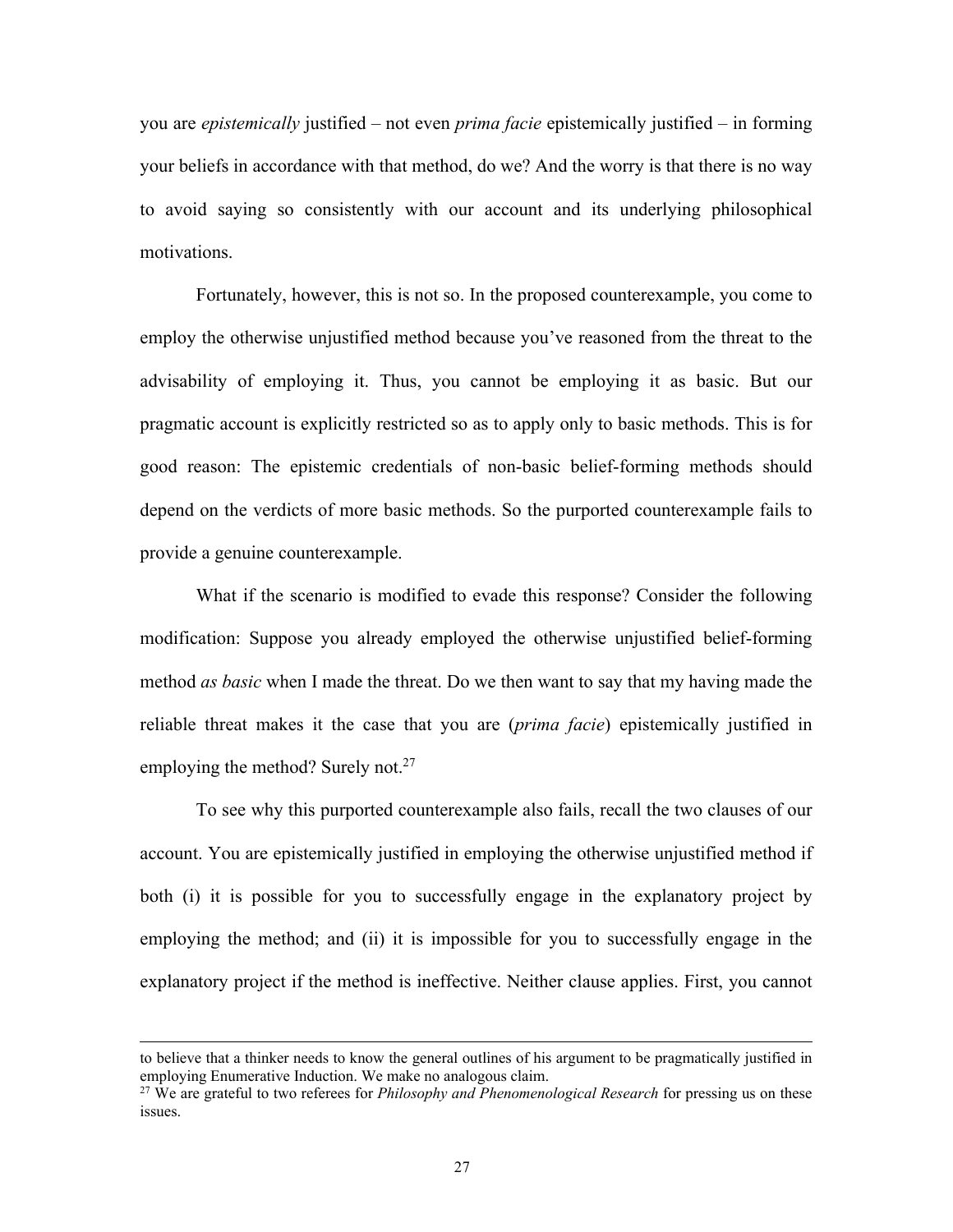successfully engage in this project *by* employing the method. Instead, successful engagement is a mere *side-effect* of your employment of the method. Second, in the described scenario, your pursuit of the explanatory project is doomed to failure if you do not employ the relevant method. What is required for the pragmatic account is that the project be doomed to failure *if the relevant method is ineffective*. And this is not the case. The otherwise unjustified method *is* ineffective; you cannot successfully engage in the project by employing it. But you can successfully engage in the explanatory project by employing IBE. The fact that I have issued a reliable threat does not strip you of this ability.28

Can the counterexample be modified so as to take these replies into account?Such an example would have to be one in which you can successfully engage in the explanatory project by employing the method and in which you cannot successfully engage in the project if the method is ineffective. Is there any such example? Here is one attempt: Suppose there is a jealous god (or angel or demon or mad scientist) such that, unbeknownst to you:

- (a) if you employ some otherwise unjustified belief-forming method say, a certain form of mystical contemplation – you will come to thereby believe many important and true explanations, and successfully engage in the explanatory project; and
- (b) if you do not employ this method, and employ IBE instead, the jealous being will ensure that you do not successfully engage in the explanatory project.

 $28$  Compare: Even if a quick painter will paint a certain stone red whenever it is brought into the light, still the stone is not disposed to look red in the light. See also Johnston's example of the shy but powerfully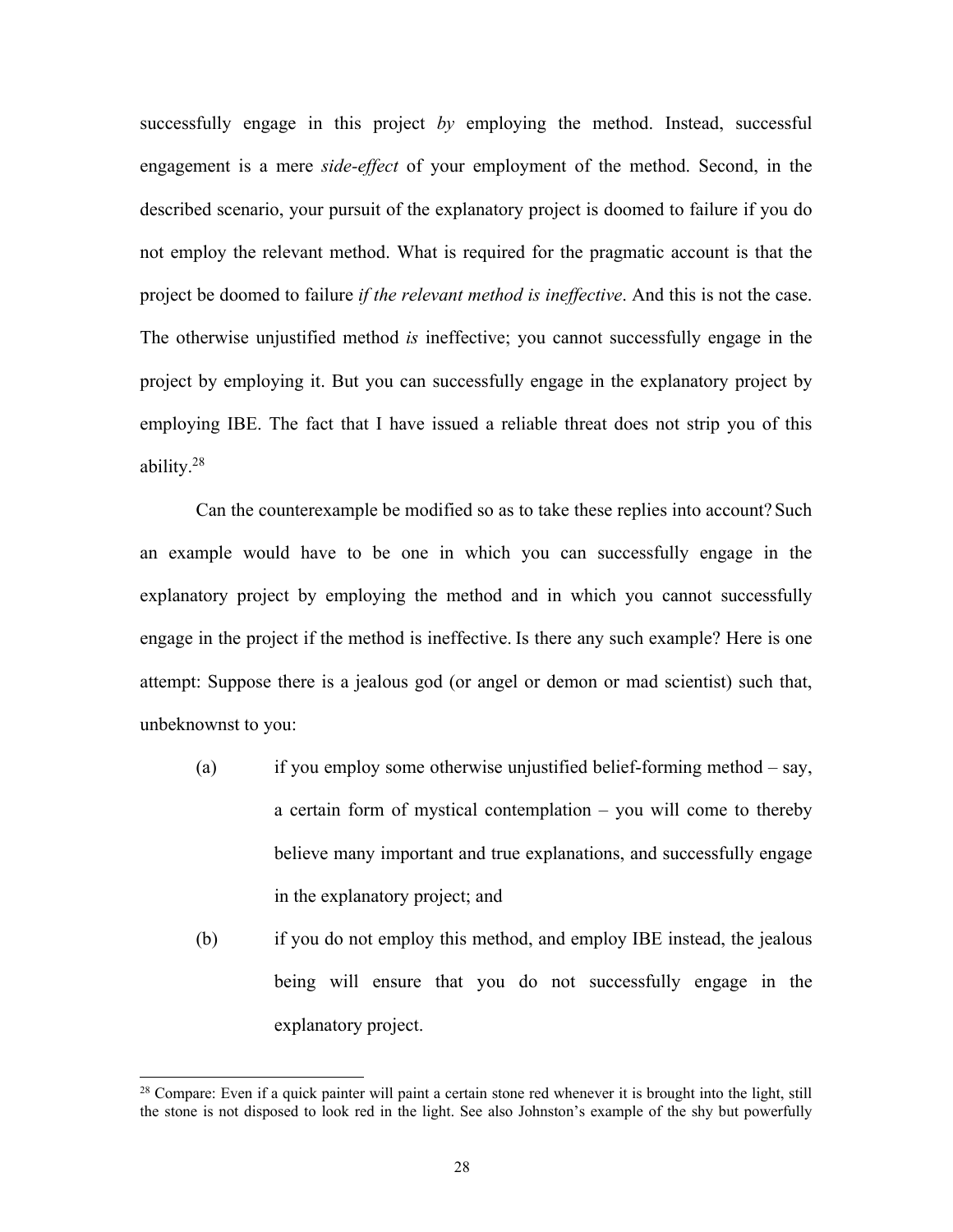Suppose, further, that you already employ the otherwise unjustified method. Surely, given these facts, you are not epistemically justified in so doing. Rather, you would still be epistemically justified in employing IBE.

 Notice that the purported counterexample is rather baroque, and it is not obviously very costly to bite the bullet here. Nevertheless, there are a few points that can be made in reply. It is not clear whether you can successfully engage in the explanatory project *by* employing the method. The answer to this question depends on the precise details of the case. If mystic contemplation is supposed to yield success only via the actions of another agent, then you cannot successfully engage in the project by employing the method. If mystic contemplation is instead supposed to resemble a form of perception, then perhaps you can successfully engage in the project by employing the method. But then it is by no means clear that you would be epistemically unjustified in so doing. And analogous points can be made on the issue of whether you can successfully engage in the explanatory project by employing IBE.

Much care is needed, then, to formulate an example where our view really is committed to the (*prima facie*) epistemic justification of employing a seemingly unjustified method. If such an example can be presented we will be forced to bite the bullet. But countenancing the existence of such an example would not have a great cost. And it would not demonstrate that the pragmatic account too closely links the pragmatic and the epistemic.

#### 5.2. Is the Pragmatic Account Objectionably Externalist?

intuitive chameleon in his (1994).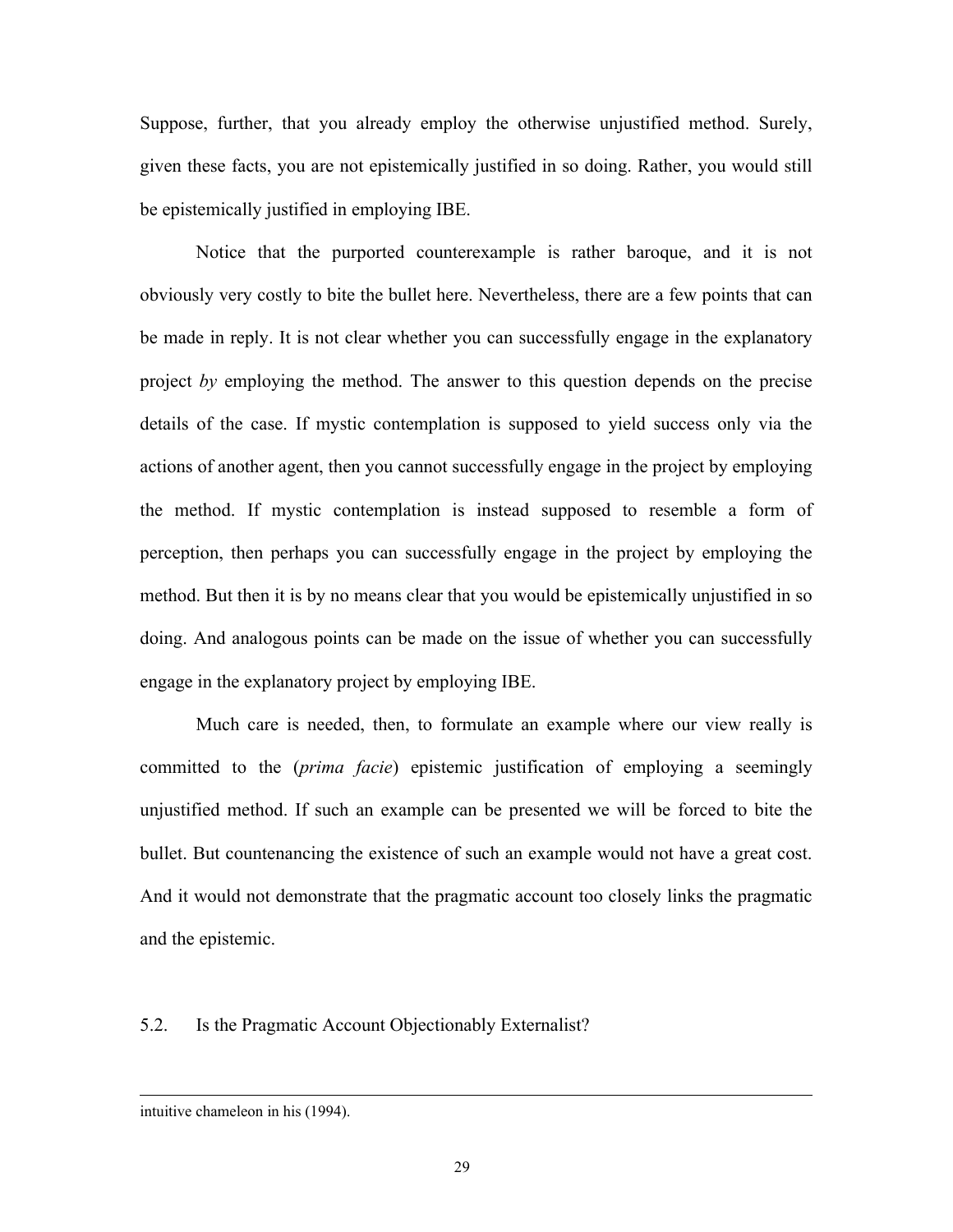We earlier emphasized that our account is intended to explain the sort of epistemic justification that is closely tied to epistemic responsibility. But it might be thought that our account must surely miss its target. The problem is that the connection with responsibility makes the kind of justification we are after internalist, or at least internalist in spirit, while the pragmatic account seems to be objectionably externalist.

This point may be developed by considering the so-called new evil demon problem.29 It seems to be a robust intuition that someone internally very much like you who is deceived by an evil demon (or mad scientist) is indistinguishable from you, at least so far as epistemic justification is concerned. Your deceived counterpart is epistemically justified in using IBE, say, or in relying on her perceptual faculties, just in case you are. And since you are justified in employing these methods as basic, so is she. The pragmatic account, however, does not obviously accommodate this result, for it isn't clear whether your deceived counterpart can successfully engage in the explanatory project by employing IBE. It is not clear, in other words, whether there are possible worlds sufficiently close to the demon's work at which your deceived counterpart successfully engages in the explanatory project by employing IBE.

In response we want to note that the pragmatic account is indeed externalist, but is only as externalist as any plausible account must be. It can accommodate much of what the internalist wants; it is not *objectionably* externalist. In order to make these points, it is necessary to discuss the internalist-externalist divide more generally.<sup>30</sup>

<sup>29</sup> See Cohen (1984).

<sup>&</sup>lt;sup>30</sup> Boghossian motivates his meaning-based account of the justification of basic belief-forming methods partly by presenting it as a plausible middle-ground between extreme versions of internalism and externalism. Naturally, we think that the pragmatic account is to be preferred to meaning-based accounts. Nevertheless, we are heavily indebted to Boghossian's discussion in his (2000; 2001; and 2003).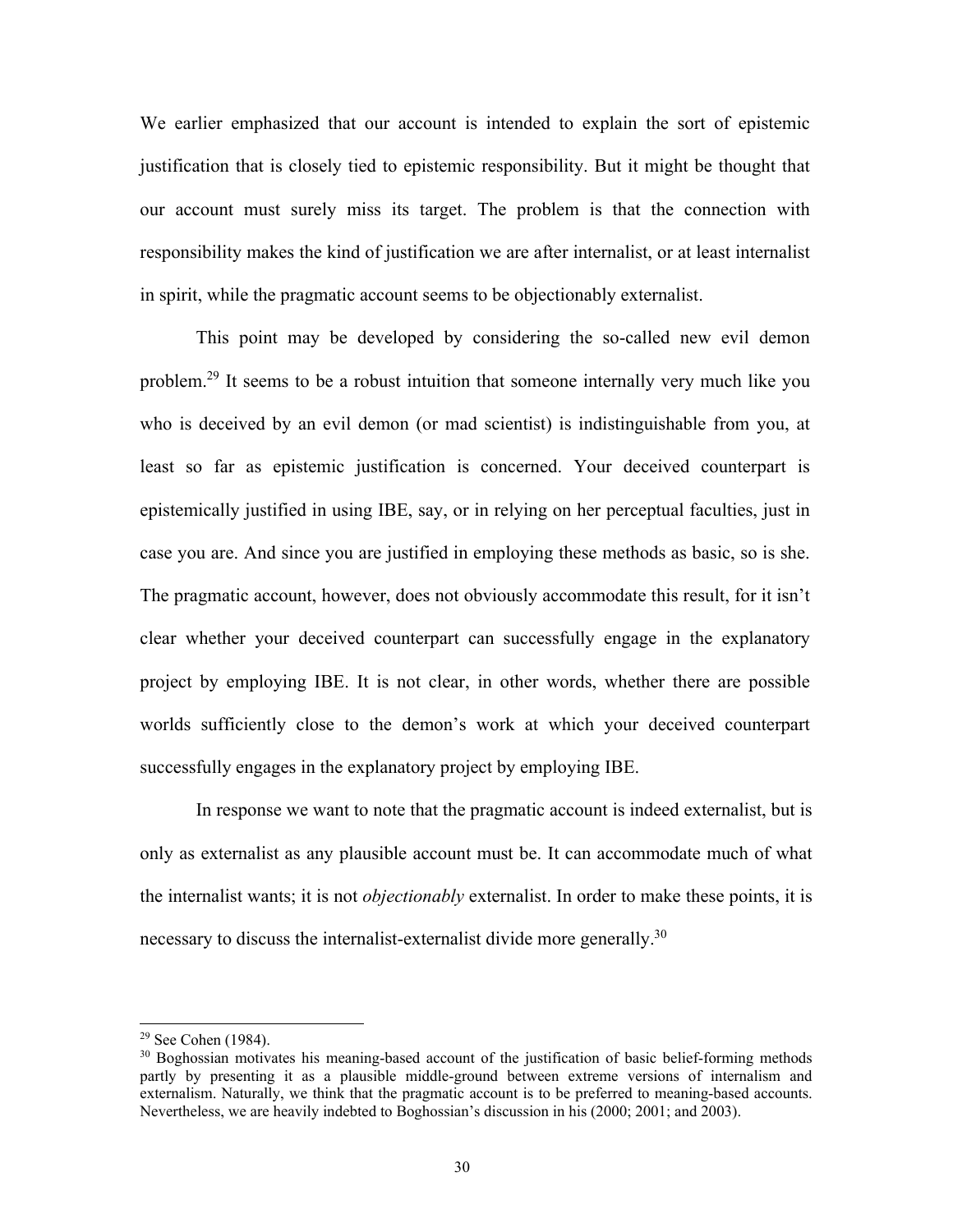One way to make the distinction between internalists and externalists reasonably precise is as follows: Internalists accept and externalists deny the claim that whether a thinker is epistemically justified in holding a belief (or in employing a belief-forming method) supervenes on what is cognitively accessible to the thinker by reflection alone.<sup>31</sup> Now, on the pragmatic account, whether a thinker is justified in employing a beliefforming method as basic depends (roughly) on its *being* indispensable for successfully engaging in a rationally required project, not on the relevant thinker's *believing* that it is. And, of course, the indispensability of a method and the rational requiredness of a project may not be accessible to thinker by reflection. So it seems possible for there to be two internally indistinguishable thinkers – that is, who have the same contents accessible by reflection alone – such that one is epistemically justified in employing a certain beliefforming method, and the other is unjustified in employing that method. The pragmatic account thus counts as an externalist account.<sup>32</sup>

A rather crude version of internalism is the one we'll call "extreme internalism".<sup>33</sup> According to extreme internalism, a thinker is only justified in employing a beliefforming method (or in holding a belief – from now on we will mention only the case of methods) if she possesses an explicit justification of the relevant method. This view is strongly motivated by the intuitions underlying internalism in general.<sup>34</sup> But, as we have already discussed, extreme internalism must be rejected: It doesn't allow relatively simple thinkers to be justified in employing belief-forming methods, and more generally,

<sup>&</sup>lt;sup>31</sup> This definition of "internalism" is what Pryor (2001, section 3) labels "simple internalism".<br><sup>32</sup> Strictly speaking, the pragmatic account is compatible with internalism. However, such a combination would entail imp

 $33$  This position is called "Simple Inferential Internalism" in Boghossian (2003).

<sup>&</sup>lt;sup>34</sup> Taken sufficiently seriously, being fully epistemically responsible seems to require that a thinker actually possess a justification, not that she merely be in a position to cook one up.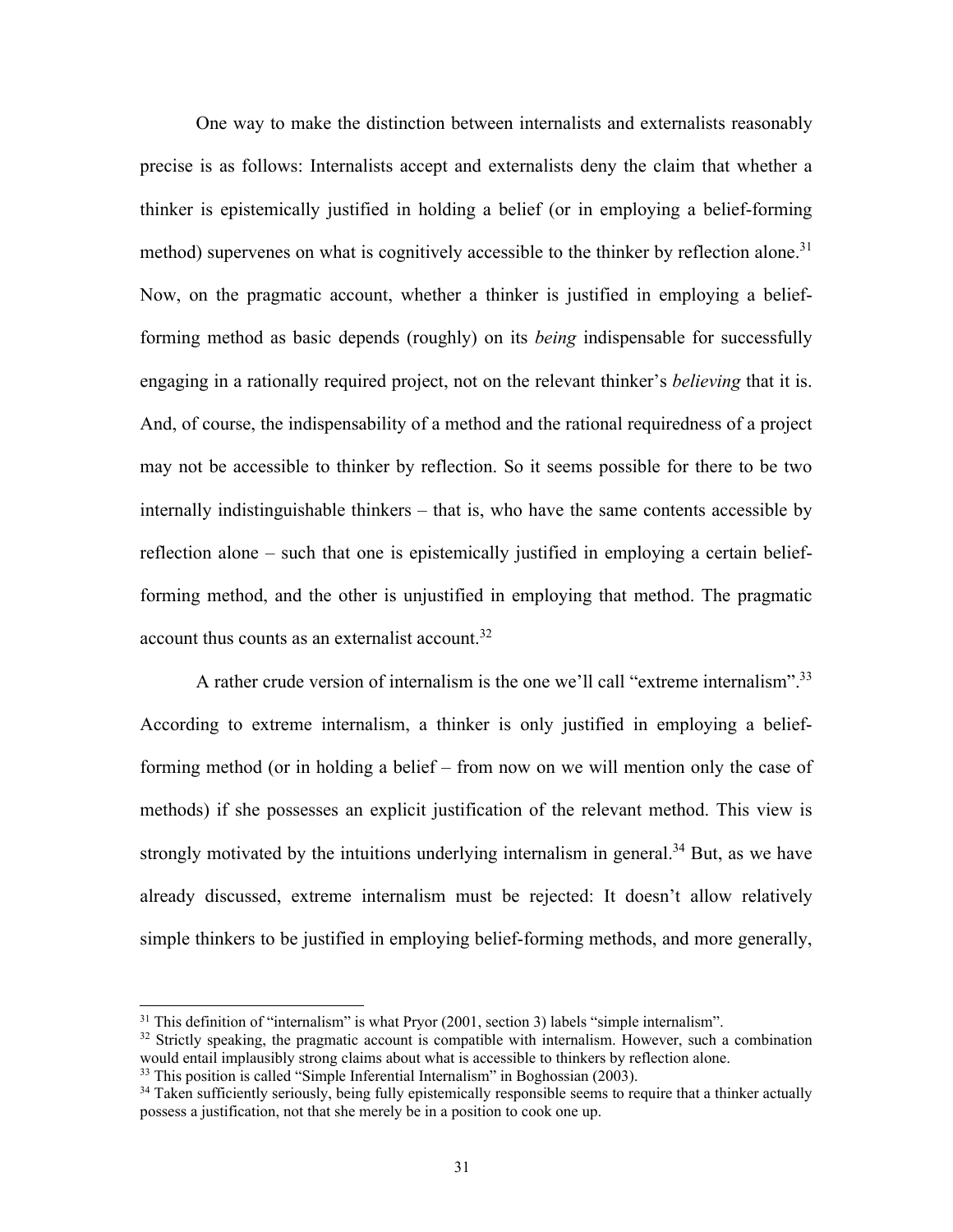it leads to either vicious circularities or infinite regresses (and so at least flirts with global skepticism).

So some external condition seems unavoidable. Having learned this lesson, extreme reliablists overreach. They claim that a thinker is epistemically justified in employing a belief-forming method just in case the method tends to be truth-preserving.<sup>35</sup> But reliablism, too, faces insurmountable problems. Intuitively, whether a thinker's reasoning counts as responsible does not depend on whether the thinker gets it right. It is, for instance, intuitively clear that one can be an epistemically responsible thinker, and still – through no epistemic fault of one's own – employ unreliable belief-forming methods. This is part of the point of the new evil demon scenario. Similarly, it is intuitively clear that one can be epistemically irresponsible despite the fact that one's beliefs are formed by reliable belief-forming methods. BonJour's famous example of the reliable clairvoyant who has no evidence in favor of using this faculty provides one case of this.<sup>36</sup> So, too, does the example of a thinker who reliably draws an extremely complex logically valid inference in a single step, without going through the requisite intermediate reasoning. Extreme reliablism thus misrepresents the connection between epistemic justification and epistemic responsibility. In doing so, it becomes a highly revisionist account of justification: Rather than doing anything else, it simply changes the subject.

It is thus important to note that the pragmatic account we suggest, though externalist, can to a large extent accommodate the internalist intuitions connecting

<sup>&</sup>lt;sup>35</sup> This position is labeled "Mad-Dog Reliabilism" in Dretske (2000, 595).<br><sup>36</sup> See BonJour (1985, 37–40).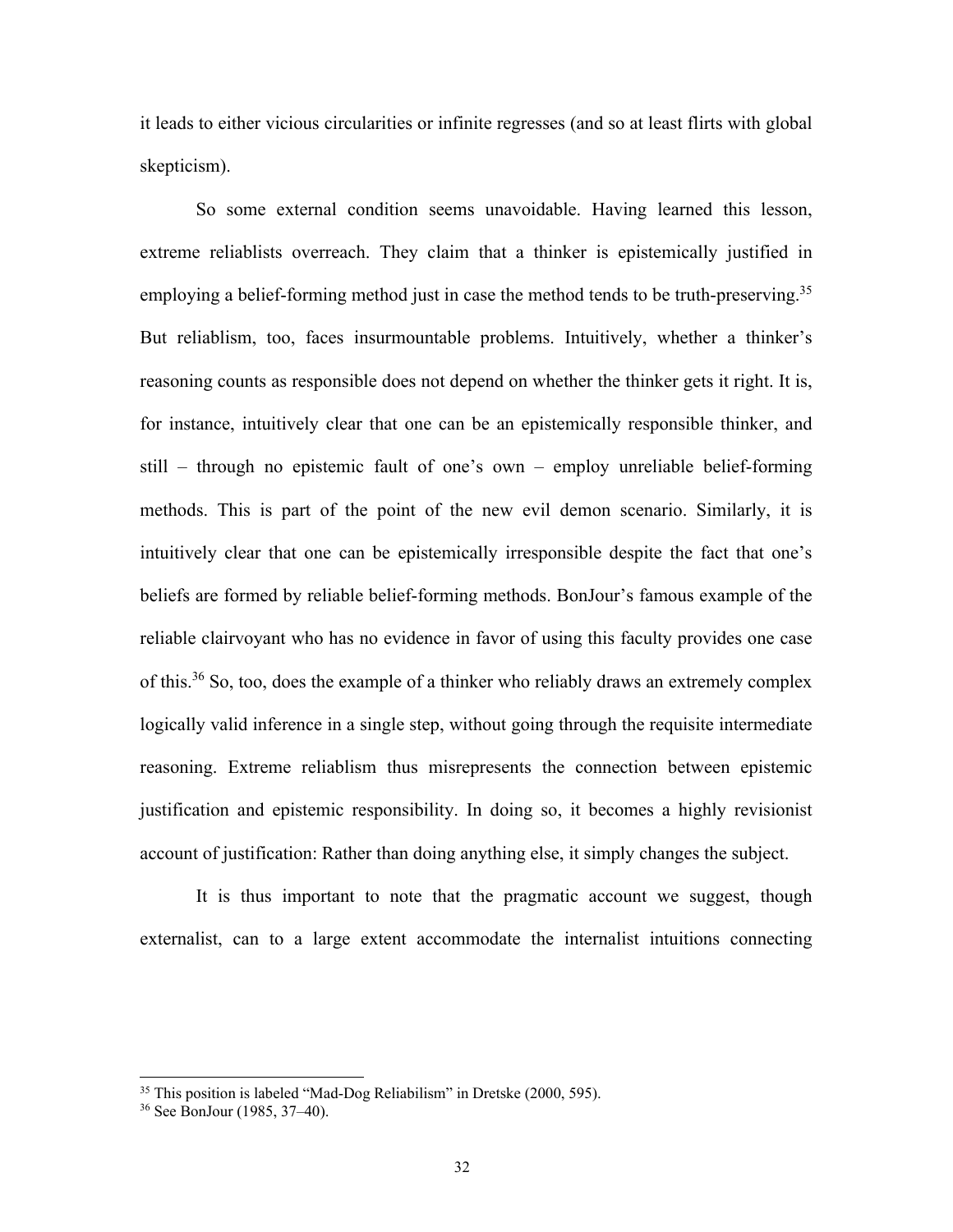responsibility with justification.<sup>37</sup> There is nothing intuitively irresponsible about a thinker who employs the only method that could yield success in pursuing a required project. Reichenbach's blind man counts as a responsible agent in groping his way along the path. So, too, do we count as responsible thinkers in employing belief-forming methods that are indispensable for successfully engaging in rationally required projects.

But let us not pretend that all is well. Problems remain. The new evil demon scenario still threatens, and we do seem committed to the claim that we are justified in employing IBE as basic and our internally-indistinguishable deceived counterparts are not. And cases analogous to BonJour's counterexamples to reliablism may exert further pressure on the pragmatic account. For we can imagine cases where, though a beliefforming method is indispensable to a rationally required project, the relevant thinker has no reason to believe that this is so, and perhaps even has reasons to believe that it is not so. In such cases, isn't the pragmatic account committed to intuitively implausible results?38

It is, of course, important to get the details of such purported counterexamples right, and it's not completely clear how much intuitive force survives the needed precisifications. Your deceived counterpart, for instance, may be a brilliant logician, and, depending on the exact details of the deception, may have other truths accessible to her as well. So the scope of the problem is limited. Moreover, it's not as if our account requires that for your counterpart to be justified in employing IBE as basic, IBE must yield success in her world. It is only required that it yield success in some world sufficiently

 $37$  At one point, Boghossian (2001, 29–30) suggests taking the connection between epistemic justification and responsibility to be the defining feature of internalism. If "internalism" is so understood, the pragmatic account plausibly counts as internalist.

<sup>38</sup> We thank Paul Boghossian for pressing us on this topic.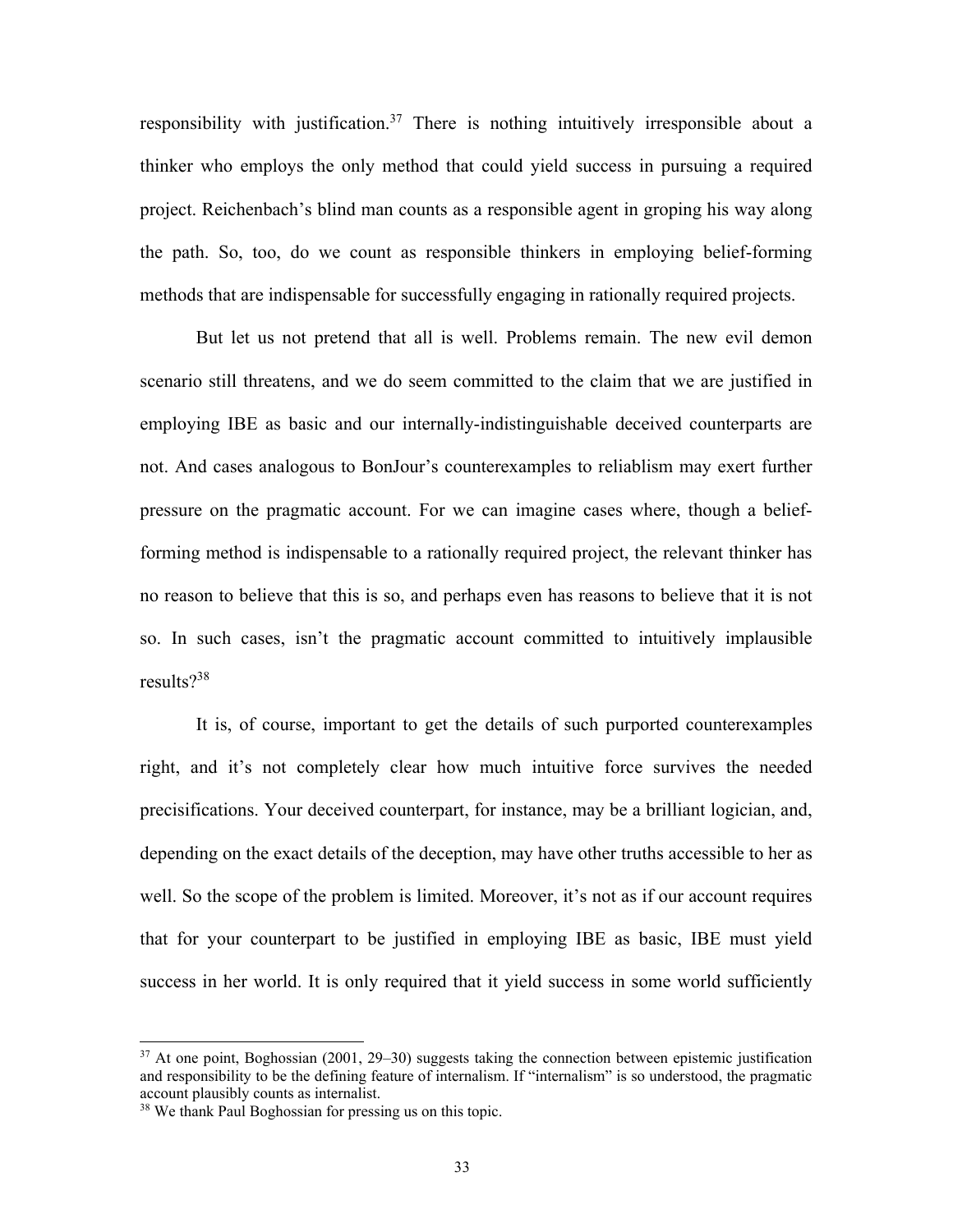close to hers. So again, the objection has less force than meets the eye. Furthermore, it's not completely clear that the analogues of the BonJour cases work very well against our account. Intuitively, it is not clear that a clairvoyant for whom relying on this faculty is indispensable for finding his way around the world is epistemically unjustified in relying on his clairvoyance. In such a case, clairvoyance might be relevantly similar to perception. And for both kinds of counterexamples, it should be remembered that our account is only meant as an account of *prima facie* epistemic justification. So the option remains of accounting for some purported counterexamples by noting the presence of defeaters.39

Let us concede, though, that even after such moves have been made, some counterintuitive flavor may remain. And this is a result we would have liked our account to avoid. But this is a bullet we are willing to bite. Given the conclusive arguments against simple internalism, similar bullets must be bitten by any other plausible view as well. Some wedge, for instance, is going to have to be driven between justification and blameworthiness, given that your deceived counterpart is certainly not blameworthy for the fact that she is using some belief-forming methods she is not – but you are – justified in employing. But, to repeat, such bullet-biting is unavoidable. And the pragmatic account's bullet is not harder – and is, quite possibly, easier – to bite than those of its alternatives.

 The pragmatic account thus avoids the pitfalls of extreme internalism, without collapsing into extreme reliablism (or another extreme version of externalism). And it accommodates – as much as is possible without endorsing extreme internalism – the benign underlying internalist intuitions. So the pragmatic account is not objectionably

 $39$  This part of our reply is also available to extreme reliabilists, as Boghossian (2003, 228) points out.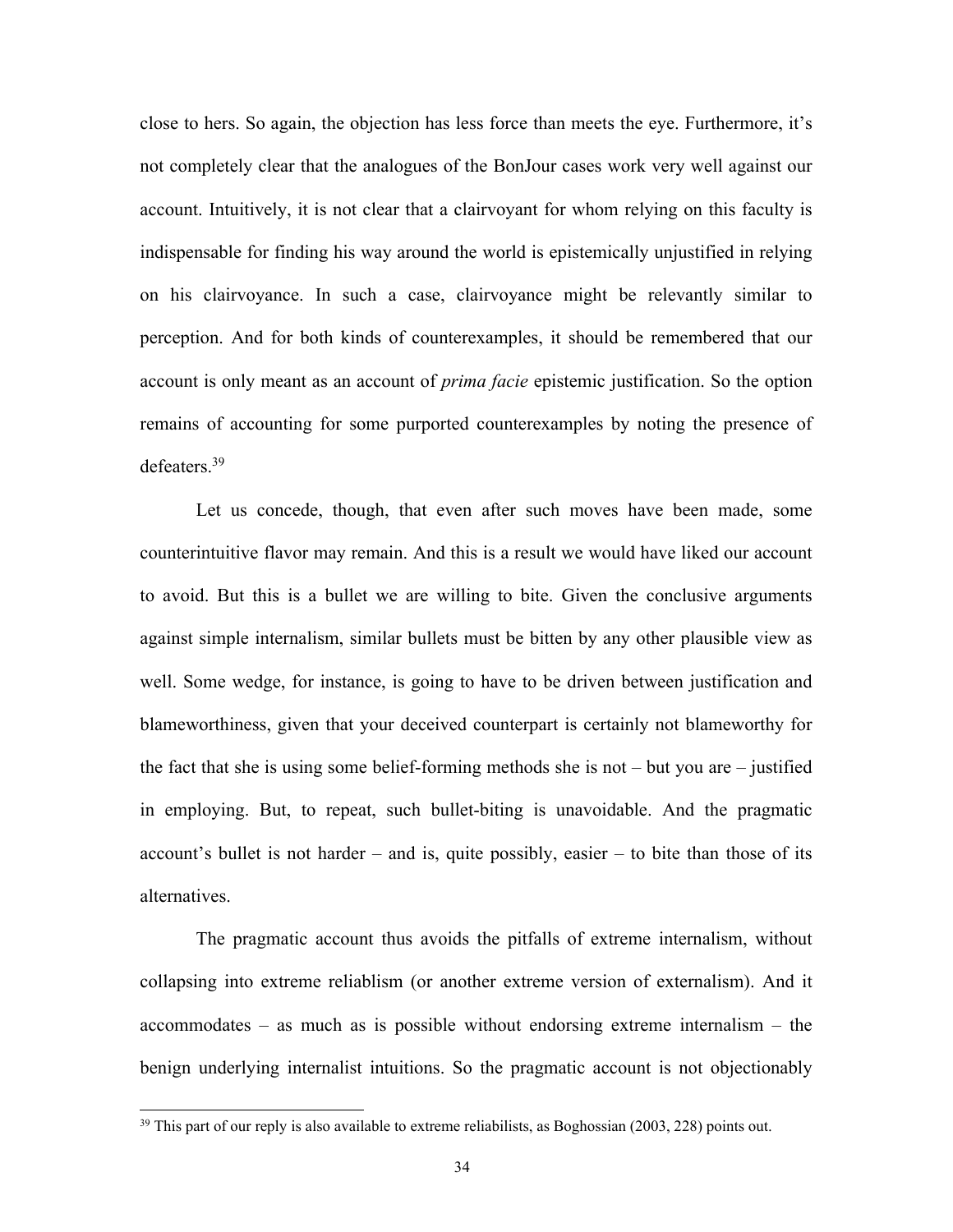externalist. Indeed, we believe that it fills a privileged intermediate position along the internalist/externalist spectrum.

#### 5.3. Reichenbach's Ghost

Reichenbach's pragmatic justification of induction is widely held to have failed, not so much because it delivers only pragmatic justification, but because of the following problem:40 Reichenbach argued that if any method of prediction can succeed, so can Enumerative Induction (at least in the very long run), and given that we want to predict, we are pragmatically justified in employing Enumerative Induction. In arguing in this way, Reichenbach hoped to vindicate a specific inductive rule of inference. But it was subsequently shown that Reichenbach's reasoning applies equally well to infinitely-many competing inductive rules. So, even if Reichenbach's reasoning was sufficient to show that we are pragmatically justified in using his inductive rule rather than not using any inductive rule at all, his reasoning did not support using his favored inductive rule over any of the many alternative inductive rules to which it also applies.

Our pragmatic account, it might be argued, falls prey to a similar problem.<sup>41</sup> Even if we are justified in employing IBE as opposed to using no ampliative rule of inference at all, are we justified in using IBE rather than other possible rules of ampliative inference? Such alternative rules include Inference to the Third Worst Explanation (IWE) and Inference to the Best\* Explanation (IB\*E), where the best\* explanation is best according to a slightly different way of evaluating putative explanations from the one we actually use. There is an obvious worry here: If IBE fails, perhaps not all is lost, since

<sup>40</sup> For discussion of this problem, see Salmon (1991).

<sup>&</sup>lt;sup>41</sup> We are indebted to Hartry Field for pressing us on this matter.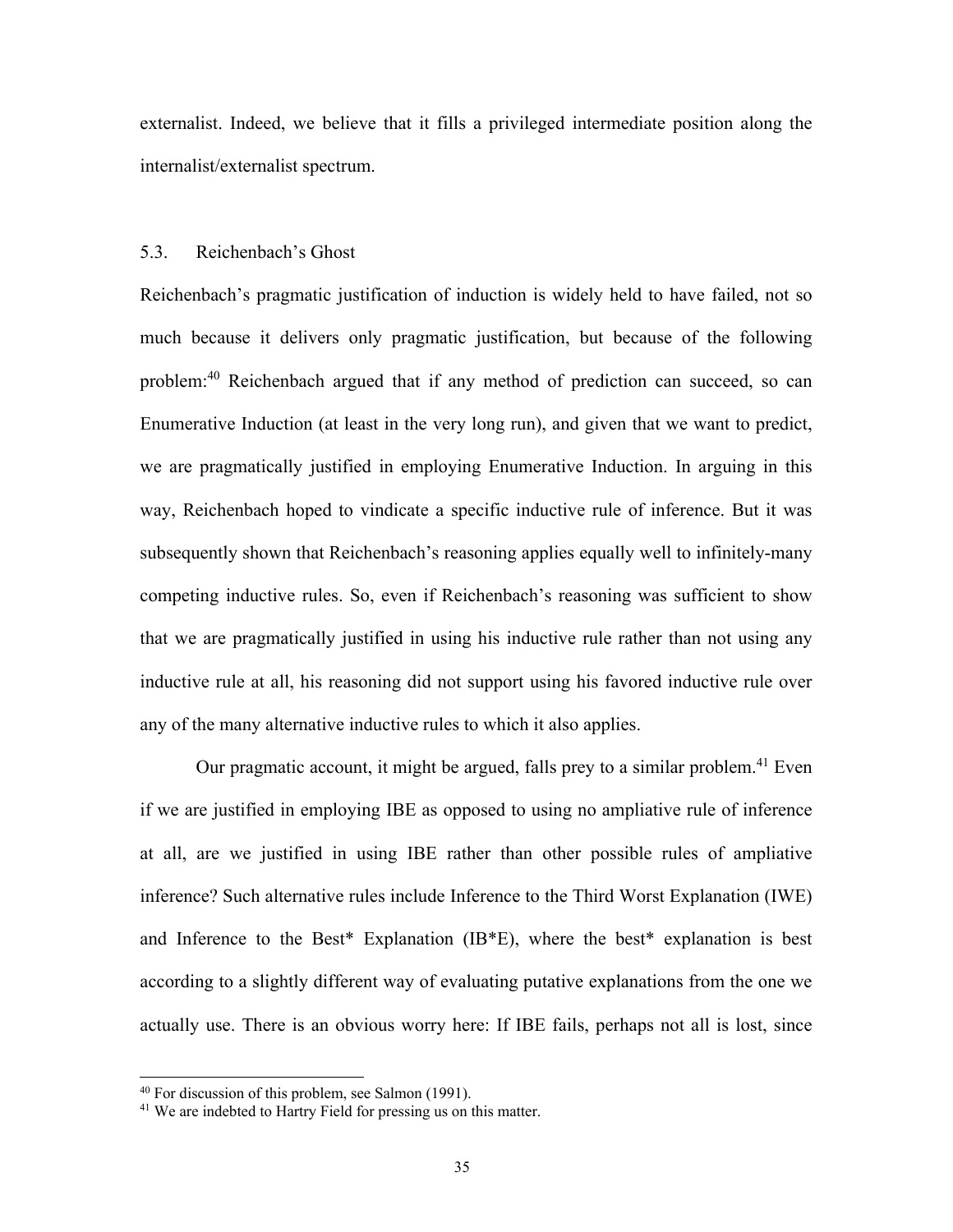IWE, or perhaps IB\*E, or perhaps IB\*\*E, may succeed. If so, IBE is not indispensable in the relevant sense after all, and the pragmatic account does not yield the result that we are justified in employing IBE as basic. Indeed, it is difficult to see how the pragmatic account can distinguish between IBE on one side and IB\*E and IWE on the other. But without such a distinction surely the account fails to properly explain our justification for employing IBE. And analogous problems can be raised, it seems, concerning other basic belief-forming methods.

 Our reply consists in the combined weight of two separate points, one regarding methods that are reasonably close to the justified methods we employ (such as IB\*E), and one regarding far crazier methods (such as IWE). With regard to the former, we want to emphasize that we are in some ways less ambitious than Reichenbach was. He wanted, remember, to justify a *specific* inductive rule. We settle for less: We want to account for the *prima facie* justification of employing certain belief-forming methods as basic, IBE included. In doing that, it is not clear that we need to claim that we wouldn't be *prima facie* justified in employing IB\*E. Since IB\*E is a belief-forming method that is closely related to IBE, it is plausible that if IBE were ineffective – if it did not enable a thinker to successfully engage in the explanatory project  $-$  IB\*E would be ineffective, too. Hence, the possibility of success using IB\*E does not threaten the *prima facie* justification of IBE on our account. Indeed, that we are *prima facie* justified in using either IBE or IB\*E is not intuitively very worrying, given the close relationship between the two methods. $42$ Moreover, it is still possible that *all-things-considered*, IBE is to be preferred to IB\*E (because, for instance, we have some other belief-forming methods that guide us in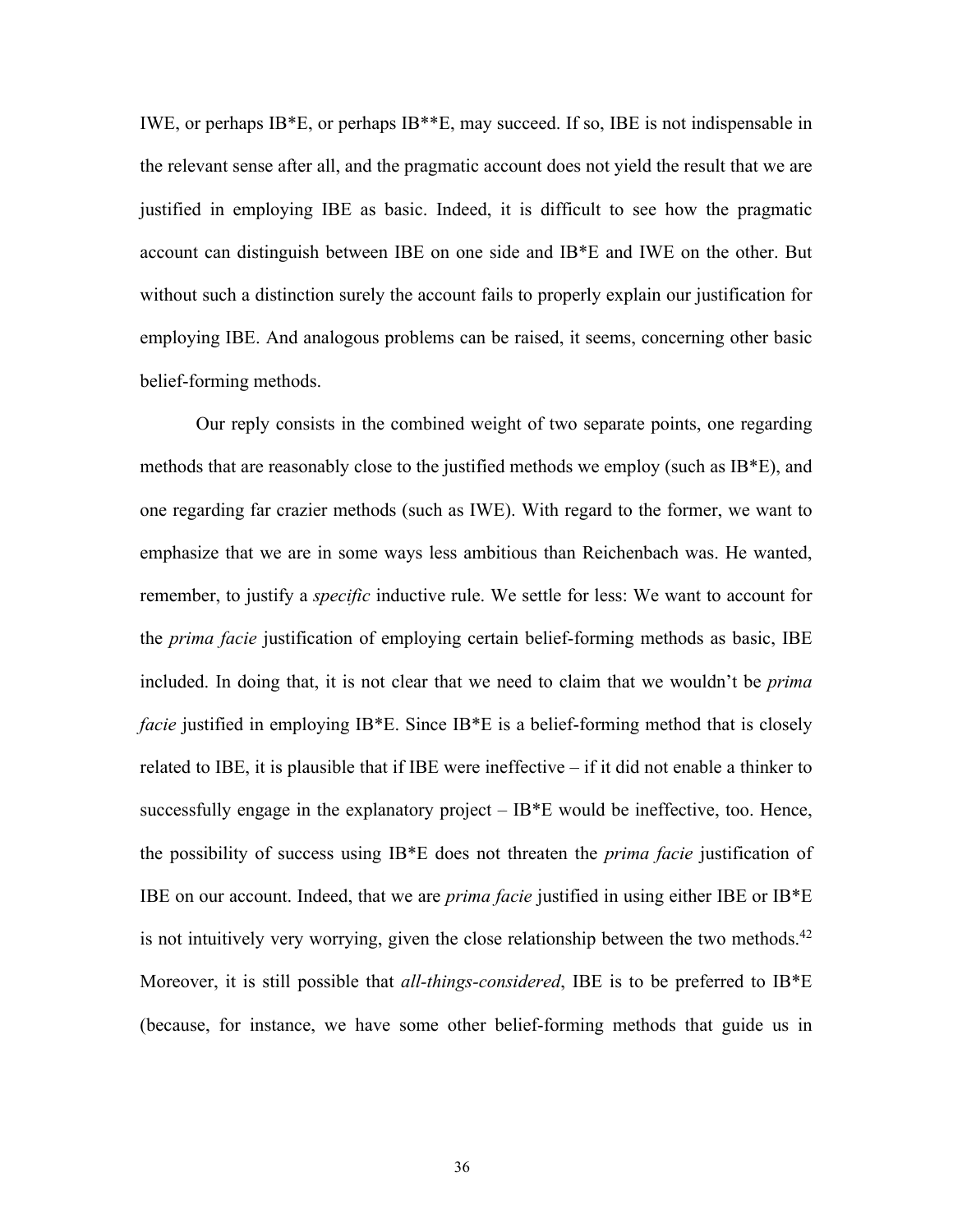choosing among the different explanatory methods,<sup>43</sup> or because IB\*E gets into trouble with other belief-forming methods we are *prima facie* justified in employing, and so on). But even if this is not so, our account can yield *prima facie* justification for employing IBE. For Reichenbach this would not have been enough. But for us it is.

 How about crazier methods, such as IWE? If our account cannot distinguish between IBE and IWE this *does* count heavily against it. Now it is true, of course, that even if such crazy methods are *prima facie* justified, nevertheless they might be defeated later on – by other methods, or in some cases perhaps even by themselves – and so would lack all-things-considered justification. But unlike for the case of IB\*E, for the case of IWE this is not a satisfying response. Intuitively, IWE is not even *prima facie* justified.

In reply, let us just note that it is extremely difficult to see how IWE can satisfy the requirements of our account: While it might be pragmatically possible to engage in the explanatory project by employing IWE, it seems that it is pragmatically impossible to *successfully* engage in this project using IWE. So IWE does not come out as *prima facie* justified, and our account does not deliver the threatened counterintuitive result.

 In order to make the objection against Reichenbach's justification of Enumerative Induction into an equally devastating objection to our account what is needed is an example of a method that avoids both parts of our reply. What is needed, in other words, is a method that is sufficiently close to justified methods to make success possible, but that is sufficiently crazy to make unacceptable the suggestion that we are *prima facie*

 $42$  Even if IBE and IB\*E were not equally effective in all pragmatic possibilities, a natural generalization of our account can be used to generate the result that we are *prima facie* justified in employing the disjunctive method.

 $43$  Among these methods may be one that calls upon us to give more weight, all other things equal, to a method that "comes more naturally" to us. Such a line of thought echoes a well-known reply to Goodman's "new riddle" of induction: It may be reasonable to prefer inducing on blue and green rather than grue and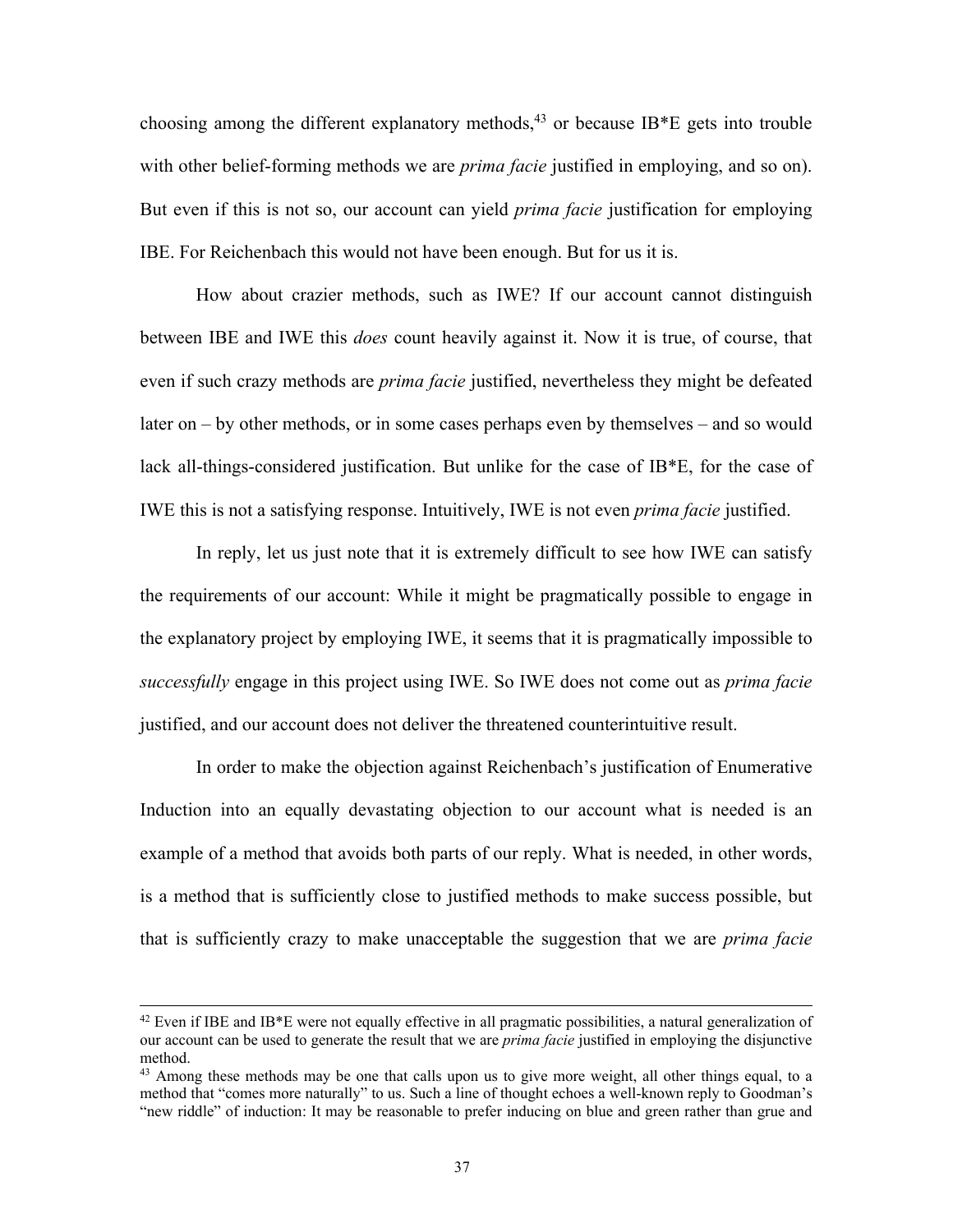justified in employing it. We cannot think of such an example, and we speculate that none is to be found.

#### 5.4. Objectivity

Imagine a community of thinkers very different from us. The basic belief-forming methods they employ are very different from ours. Perhaps, for instance, they employ some rule of Counter-Induction as basic. Granted, it is difficult to fill in the details of such a community: What do they believe? What do their social practices look like? How have they survived?<sup>44</sup> But it is still more difficult to rule out such a community as metaphysically impossible. And even if a community of counter-inductors is impossible, surely it is not impossible for there to be a community of thinkers who employ an explanatory method very different from IBE, or who have highly unusual perceptual practices, and so on. Let's proceed, then, on the assumption that it is possible for such a community to exist. Now add a further assumption: Given the centrality of Counter-Induction to their reasoning practices, if Counter-Induction fails, they cannot successfully engage in the predictive or explanatory projects.

Now, it is intuitive that we are *objectively* justified in employing Enumerative Induction, that this method is universally epistemically justified. It is also intuitive that it is objective that employing Counter-Induction is unjustified, that Counter-Induction is universally epistemically unjustified. And, however exactly these intuitions should be

bleen simply because, roughly speaking, blue and green come more naturally to us. See, for instance, Quine (1970).

<sup>44</sup> There is a legitimate concern – based, perhaps, on principle-of-charity considerations – that even if we were to encounter these people, we would not attribute to them Counter-Induction. We would either interpret them as employing different basic belief-forming methods, or we would fail to recognize them as thinkers at all. However, that we would not attribute these methods to any community does not suffice to show that it is impossible for such a community to exist.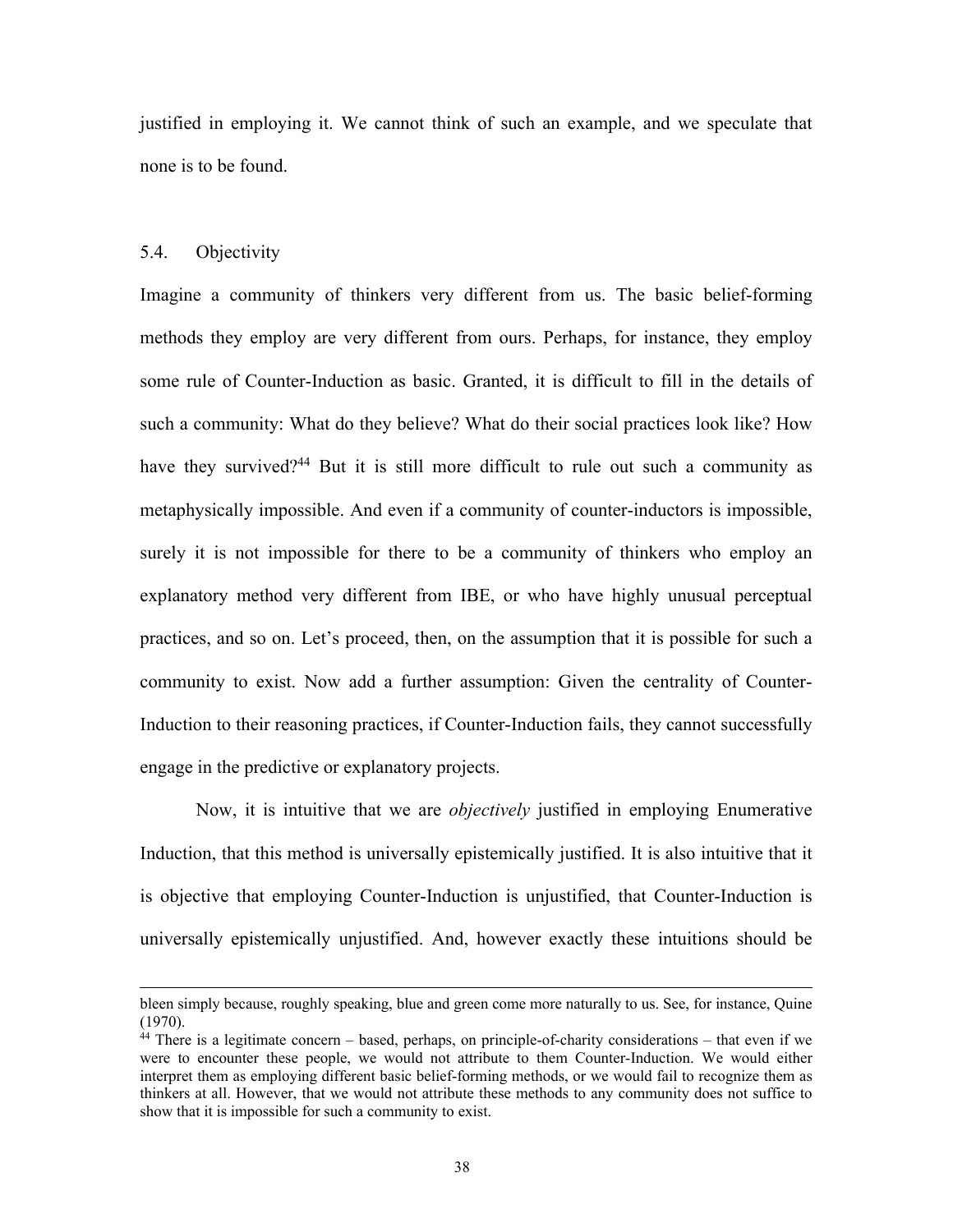made sense of, they seem to entail that no thinker is epistemically justified in employing Counter-Induction rather than Enumerative Induction. Given our account, however, it may be difficult to see how this claim can be maintained. It seems that the deviant community will come out as epistemically justified in employing Counter-Induction. The counter-inductors are different from us in a way that the pragmatic account seems to render relevant. The worry, then, is that our account makes the justificatory status of basic belief-forming methods relative (or subjective, or local) in an objectionable way.45

Before we address this worry, we need to make a general point about objectivity. The objectivity of a norm is not threatened by its sensitivity to circumstances. So, for instance, that we are sometimes morally required to tell the truth but at other times morally permitted to tell a lie doesn't show that moral norms are not objective. Rather, moral norms are sensitive to circumstances: It is objectively true that in some circumstances one ought to tell the truth, and that in other circumstances one is permitted to lie.

In some cases, an apparent failure of objectivity is a matter of the sensitivity to circumstances rather than being a genuine failure of objectivity. Creatures with very different perceptual organs, for instance, are presumably justified in relying on whatever perceptual capabilities they – not we – have. This is no threat to the objectivity of the justification of relying on (say) visual perception; it is simply a benign case of the sensitivity of the ultimate epistemic norms to circumstances.

In sufficiently weird cases, though, this line does not seem promising: We are not willing to concede that the counter-inductors are just as justified as we are, and that this is

<sup>&</sup>lt;sup>45</sup> We take it for granted here that play with rigidification – modifying the account so that whether a thinker is justified depends on what we *actually* do – is no serious cure to worries about the absence of objectivity.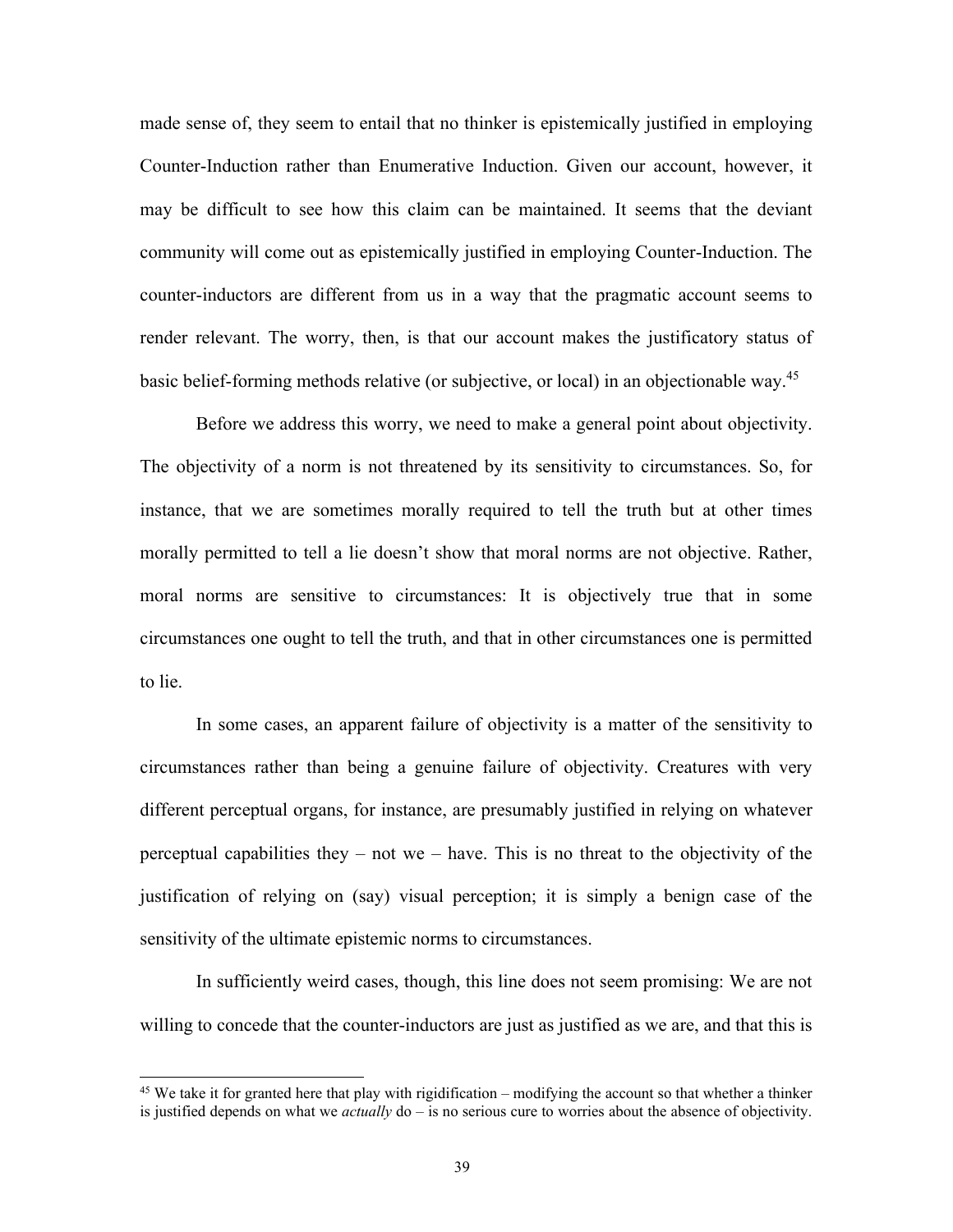merely a case of benign sensitivity to circumstances. Fortunately, then, we have available to us a stronger reply. For even if it is true that if Counter-Induction fails the counterinductors cannot successfully engage in the predictive or explanatory projects, this doesn't suffice to satisfy the conditions of our pragmatic account. It is also necessary that by using Counter-Induction, it is possible for them to succeed. And this is simply false. The counter-inductors suffer from an extreme case of bad epistemic luck; they cannot successfully engage in the predictive or the explanatory projects, irrespective of their use of Counter-Induction. Our pragmatic account, then, does not vindicate their use of Counter-Induction.

As in the case of Reichenbach's Ghost, to pose a genuine problem, what is needed is an example that manages to tread the line between these two replies – a case where a community uses a belief-forming method as basic, where the method is sufficiently crazy to make it highly implausible that it is justified for them to use, but where the method is not so crazy as to render success in the relevant project unattainable. Once again, we conjecture that no such example can be found.

#### **6. Conclusion**

Quite plausibly, basic belief-forming methods are where the need for a justification comes to an end. But that does not show that the question of in virtue of what we are epistemically justified in employing basic belief-forming methods has no answer. As we have argued, the epistemic justification of basic belief-forming methods is grounded in their indispensability to rationally required projects. Our pragmatic account provides an explanation of the epistemic justification of those belief-forming methods that we pre-

For an especially clear statement of the general problem with such moves, see Lewis (1989, 89).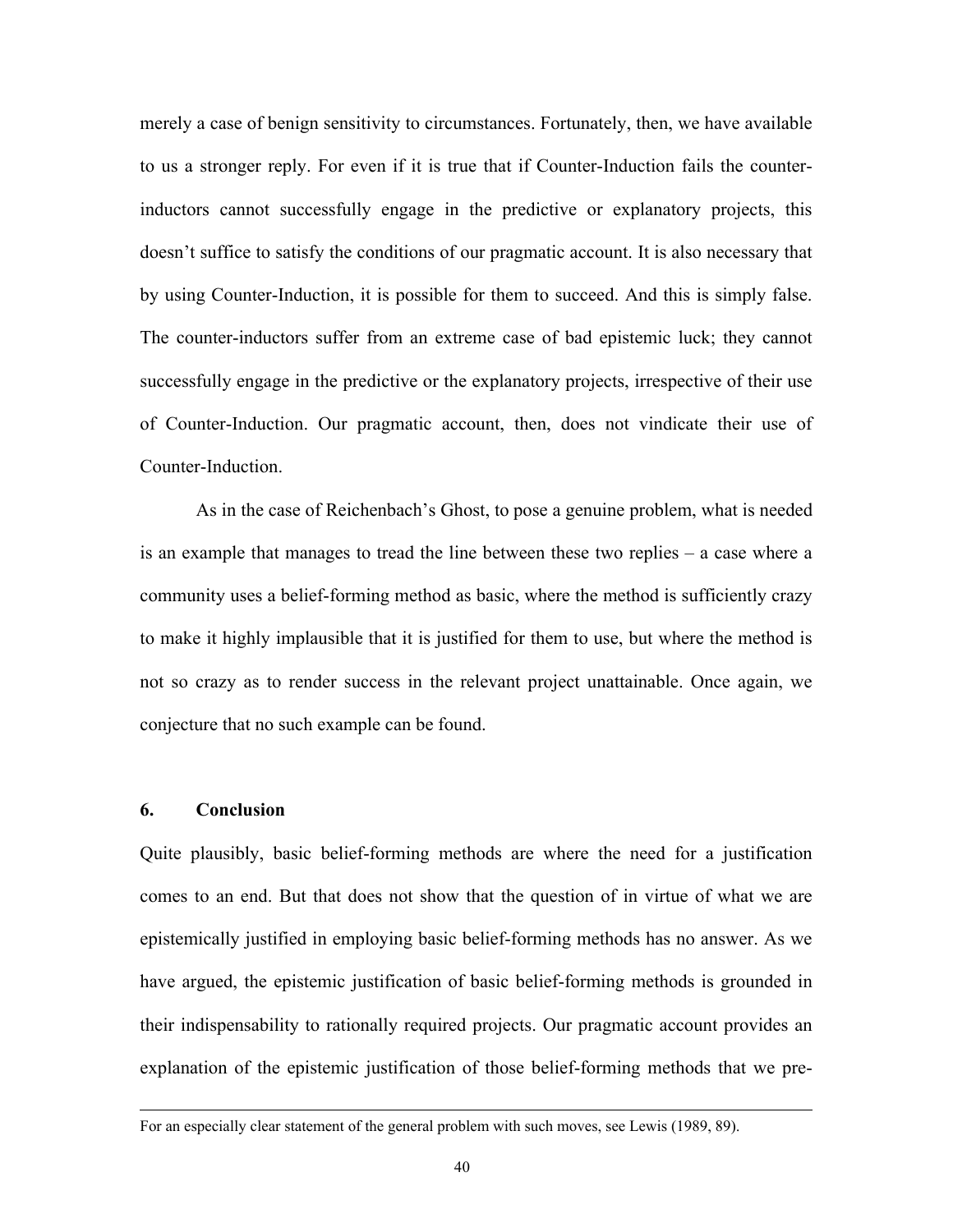theoretically think we are justified in employing as basic. It presents a unified picture of the justification of basic belief-forming methods, emphasizing what is had in common by such otherwise diverse belief-forming methods as inferring to the best explanation, using MP, relying on perception, and relying on normative and modal intuitions. And the feature all of these methods have in common – indispensability to a rationally required project – is one that presents them in a rationally positive light.

The pragmatic account is also theoretically productive. We have already discussed how it bears on the internalism-externalism debate. Let us quickly note two other places where the pragmatic account provides interesting epistemological payoffs.

Arguably, if any beliefs or belief-forming methods are to be justified, there must be some "default reasonable" belief-forming methods – methods that are justified without being in need of anything like an explicit justification. For, it might be argued, circular "justifications" and infinite regresses cannot generate genuine justification; justifications must start somewhere; and so they must start with default reasonable methods and beliefs.<sup>46</sup> Now, basic belief-forming methods are natural candidates for being defaultreasonable. And our account of their justification does not deprive them of this status; we have not argued that a thinker needs an explicit justification of a basic belief-forming method to be justified in employing it. Indeed, the pragmatic account can serve to answer an initially powerful objection to making use of the idea of default reasonableness in a solution to the problem of justifying basic belief-forming methods. As Boghossian (2000) writes, if some beliefs or methods count as default-reasonable and others do not, there must be some explanation of why the former are and the latter are not default-reasonable.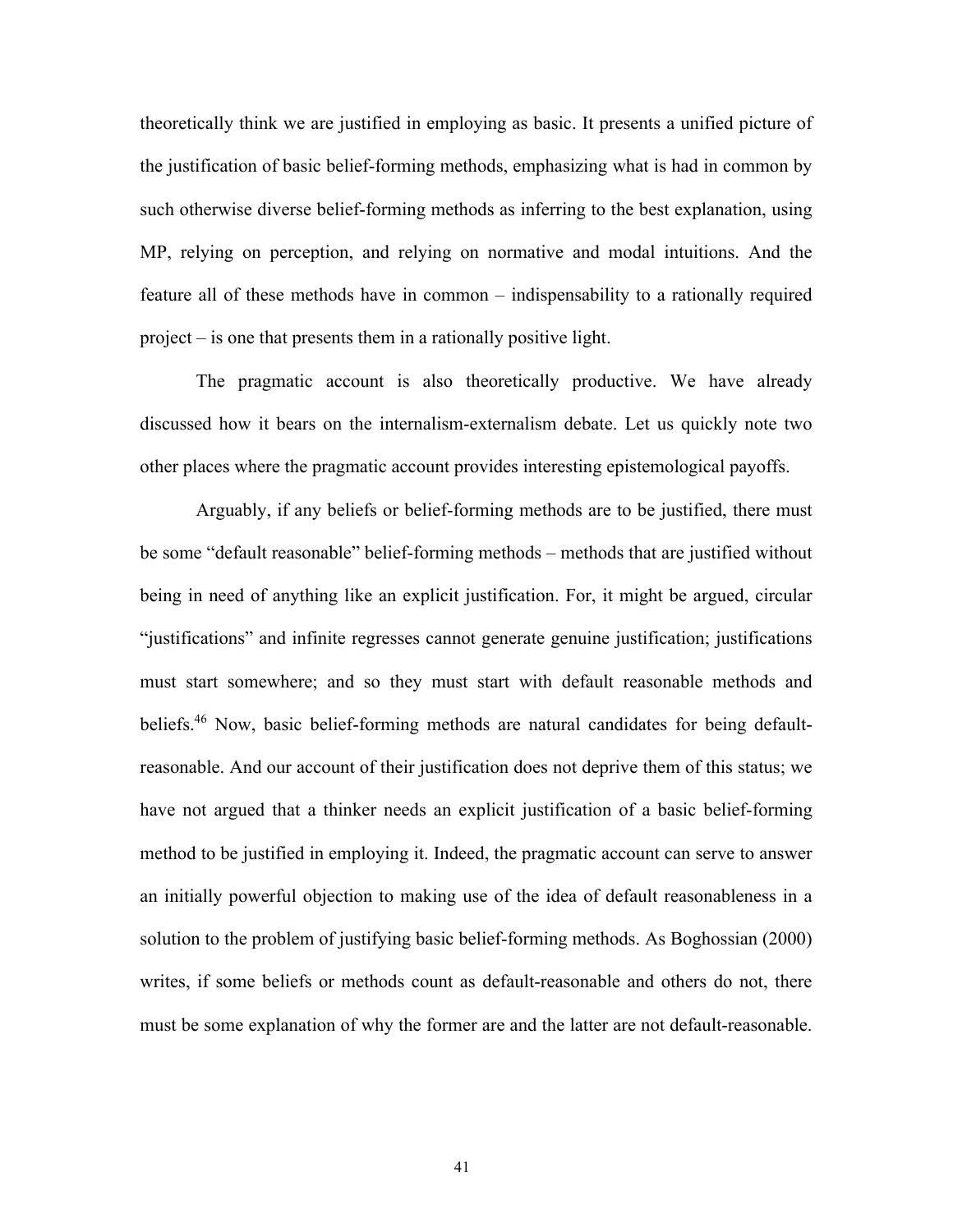In other words, there must be a principled way of drawing the line between the defaultreasonable and the non-default-reasonable. Rejecting the ways of coping with this challenge he considers, Boghossian concludes that making use of the idea of default reasonableness is a mistake. But our pragmatic account – an account Boghossian doesn't consider – can supply a way of coping with the challenge. Belief-forming methods qualify as good epistemic starting points – are default-reasonable – if they satisfy the two clauses of our account. The pragmatic account can thus help in developing an adequate account of default-reasonableness. Indeed, it may be thought of simply *as* such an account.

Next consider the following argument:

- (i) We use IBE, both when doing science and in our everyday commonsensical reasoning.
- (ii) Our scientific and commonsensical reasoning have been tremendously successful.
- (iii) If IBE had not been reliable, this success would have been utterly mysterious.
- (iv) Therefore, IBE is reliable.

This argument is initially very promising. Upon reflection, however, a problem quickly appears: The move from (iii) to (iv) is, when made fully explicit, an instance of IBE. This

 $46$  A version of this argument can be found in Field (2000, 120–124). As we state below, we believe some rule-circular justifications are unobjectionable. The argument in the text should be modified to take this fact into account.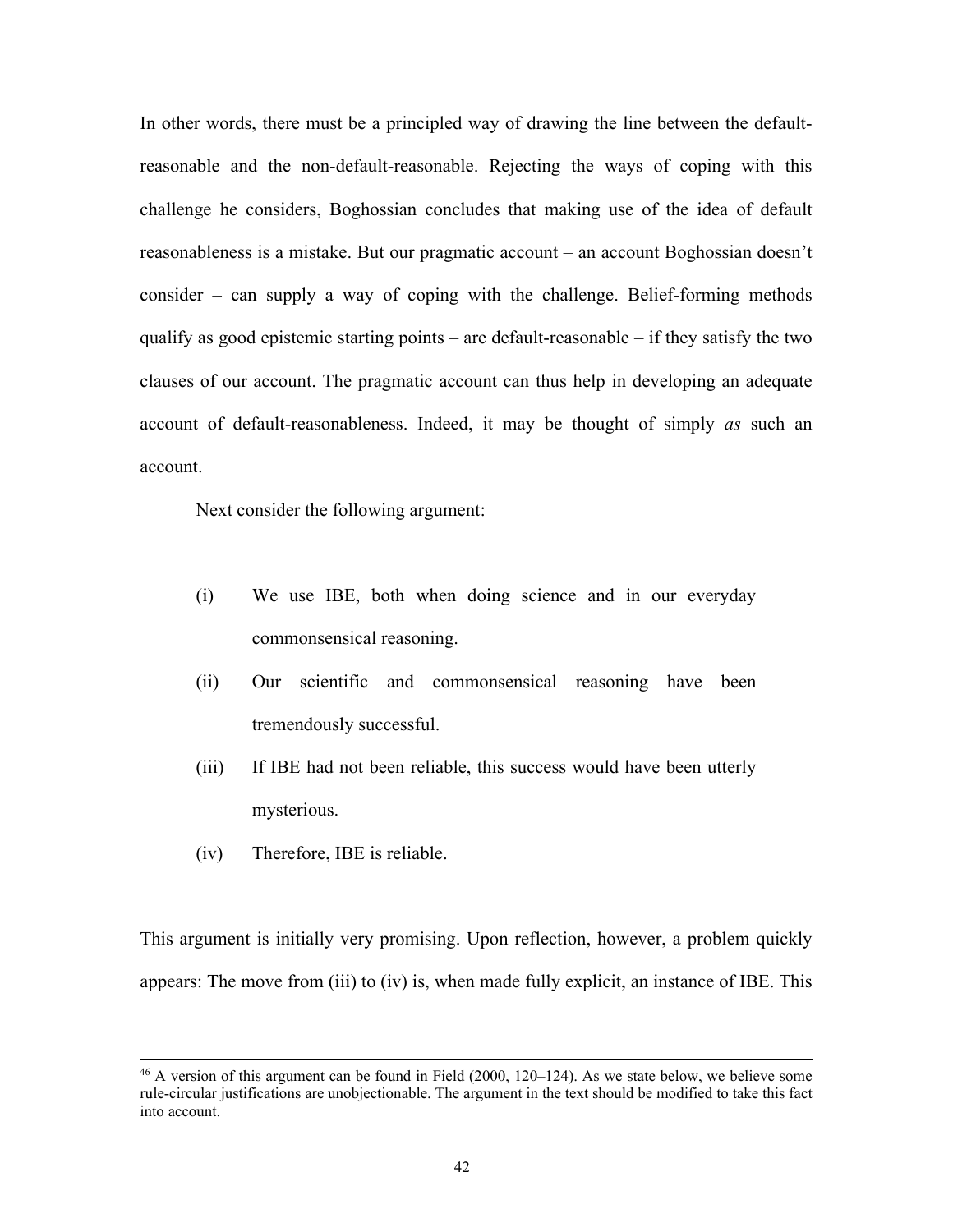argument, then, is rule-circular. It argues for the reliability of a rule of inference by employing that very rule.

Rule-circular arguments are, of course, problematic. This can be seen from the abundance of rule-circular arguments we clearly want to reject (such as an argument "establishing" the reliability of astrological methods that itself depends on the use of astrological methods), and by the strong feeling that such arguments beg the question against anyone who wasn't already convinced of the reliability of the relevant method.<sup>47</sup> Nevertheless, the idea that some rule-circular arguments are cogent is not without philosophical appeal. We want to note, then, that our account can accommodate this idea. What makes rule-circular arguments problematic is that one is typically justified in following a rule of inference only if one is antecedently justified in believing that it is at least reasonably reliable. When this is so, the rule-circular argument is only available to someone already justified in believing its conclusion. So if there is to be any hope for rule-circular arguments, there must be cases in which one's justification for following the relevant rule of inference does not depend on being antecedently justified in believing it reliable.<sup>48</sup> But the justified employment of a basic belief-forming method does not, on the pragmatic account, depend on any antecedent justified belief about it or its reliability. So the pragmatic account can explain how it is that some, and not all, rule-circular arguments are of value. And the pragmatic account seems to draw the line between acceptable and vicious rule-circular arguments in an intuitively appealing place.

<sup>&</sup>lt;sup>47</sup> For discussions of rule-circular justifications, see Alston (1986) and van Cleve (1979). For an elaborate and sympathetic discussion of a rule-circular justification of MP, see Boghossian (2000; 2001). The two problems for rule-circular justifications we discuss draw upon Boghossian (2000, 254–8).<br><sup>48</sup> This point is made in Boghossian (2001, 12).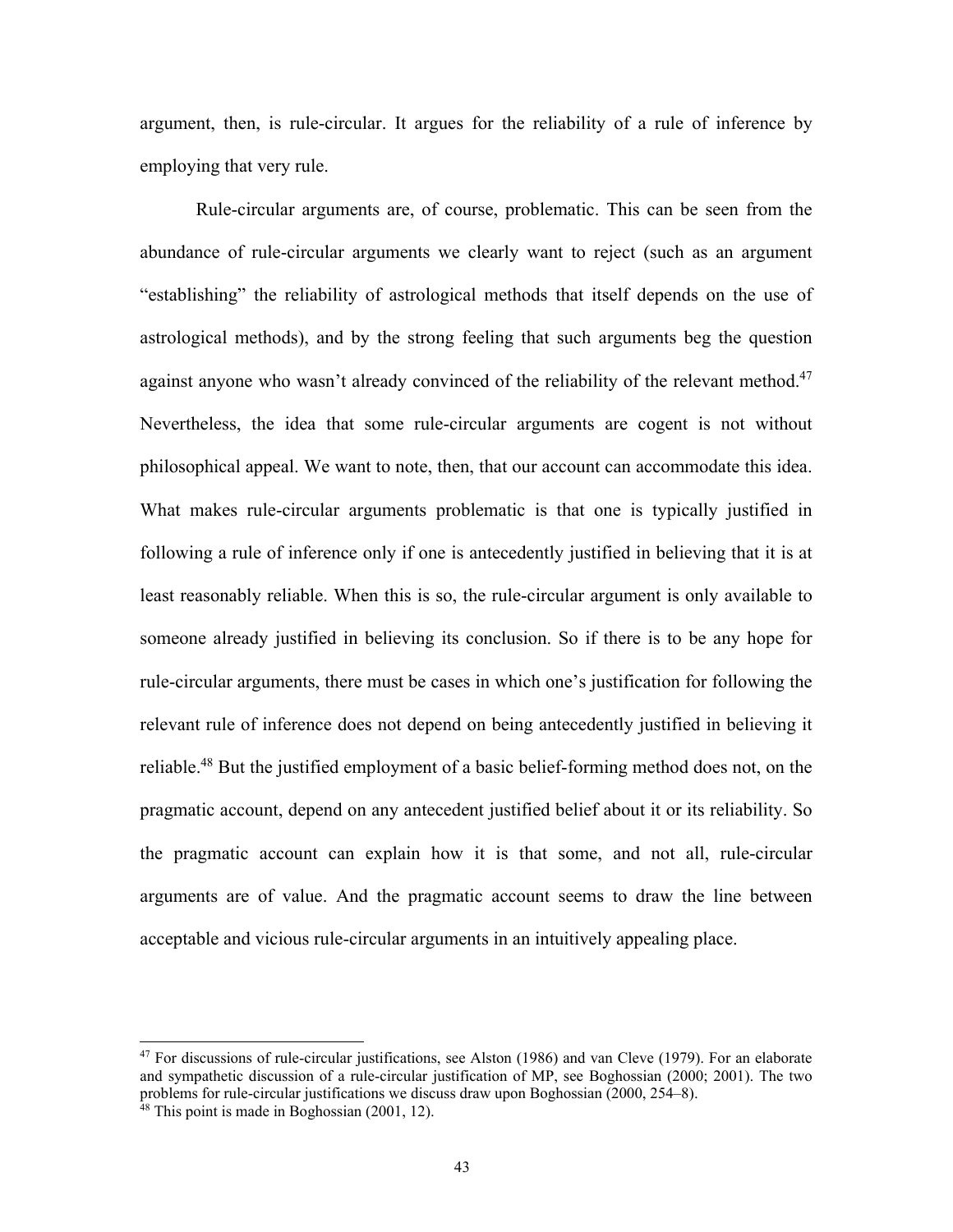This is all very quick, of course. Much more needs to be said on each of these issues. But enough has been said, we hope, to appreciate some of the theoretical potential of the pragmatic account.

You may not be fully convinced by some of the details of our pragmatic account. We, too, are more confident in the general picture than we are in the specific details developed here. But the advantages of the pragmatic account are so significant, and its shortcomings so unavoidable, that something like it must be true.<sup>49</sup>

<sup>&</sup>lt;sup>49</sup> The authors contributed equally to this paper. Our pragmatic account was developed by reflecting on Boghossian's meaning-based account of justification in Boghossian (2000) and (2001). The present paper is a descendent of our manuscript, "Epistemic Justification, Pragmatically Justified", written in the spring of 2001. In that paper, we provided objections to meaning-based accounts of justification, argued that a Reichenbach-inspired pragmatic account could answer the objections, and developed our pragmatic account in detail. The discussion of meaning-based accounts later became Schechter and Enoch (2006). We are very grateful to Paul Boghossian for his valuable advice and criticism at each stage of this project. We would also like to thank Cian Dorr, Greg Epstein, Hartry Field, Paul Horwich, Anna-Sara Malmgren, Derek Parfit, Christopher Peacocke, Karl Schafer, Ernie Sosa, Crispin Wright, and Masahiro Yamada for their comments and conversation.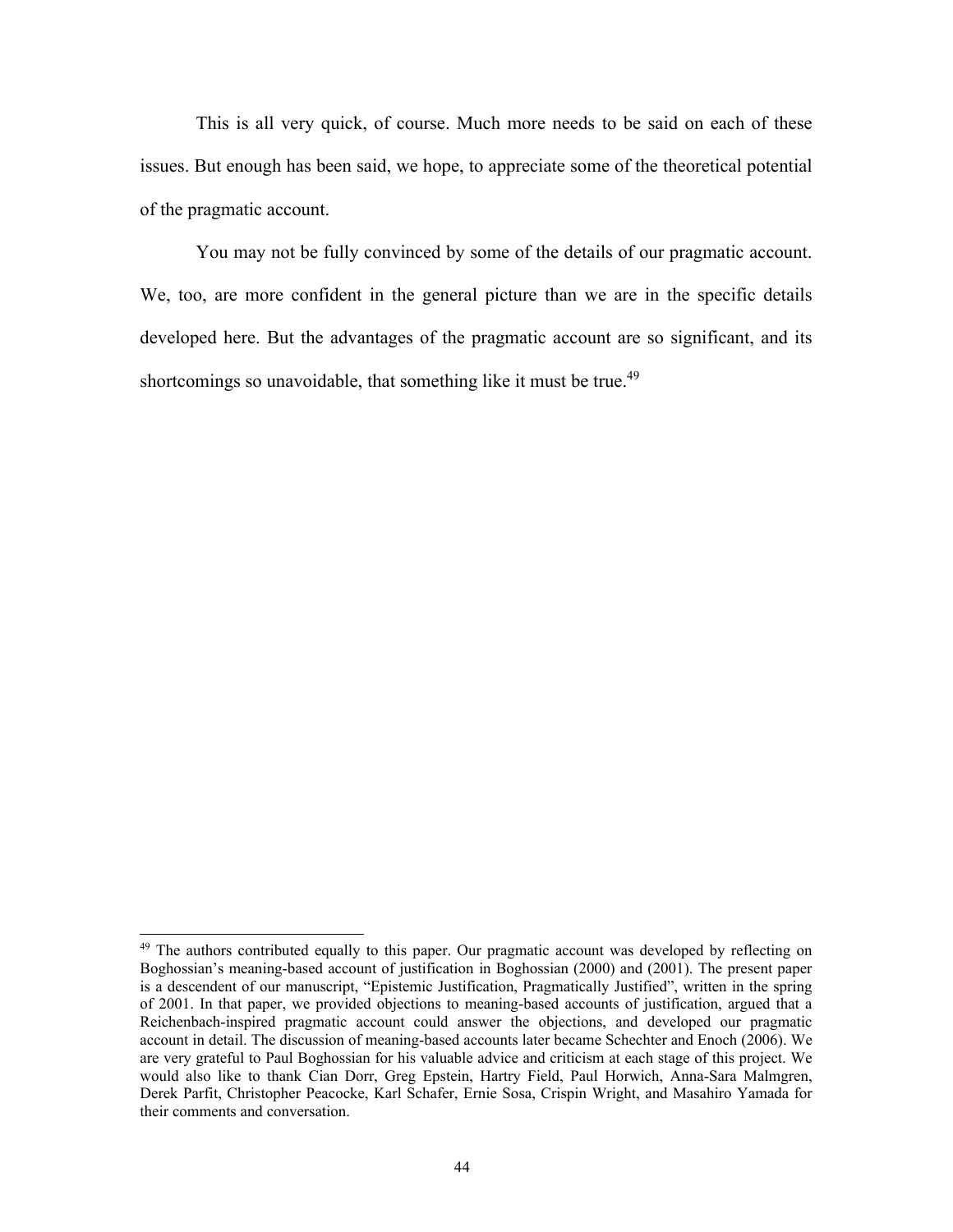#### **References**

- Alston, William. 1986. "Rule Circularity." *Philosophy and Phenomenological Research* 41: 1–30.
- Boghossian, Paul. 2000. "Knowledge of Logic." In *New Essays on the Apriori*, edited by Paul Boghossian and Christopher Peacocke. Oxford: Clarendon Press, 229–255.
- Boghossian, Paul. 2001. "How are Objective Epistemic Reasons Possible?" *Philosophical Studies* 106: 1–40.
- Boghossian, Paul. 2003. "Blind Reasoning." *Proceedings of the Aristotelian Society, Supplementary Volume* 77: 225–248.
- BonJour, Laurence. 1985. *The Structure of Empirical Knowledge*. Cambridge, MA: Harvard University Press.
- Burge, Tyler. 1993. "Content Preservation." *The Philosophical Review* 102: 457–488.
- Carnap, Rudolph. 1950. "Empiricism, Semantics, and Ontology." *Revue Internationale de Philosophie* 4: 20–40.
- Carroll, Lewis. 1895. "What the Tortoise Said to Achilles." *Mind* 4: 278–280.
- Cohen, Stewart. 1984. "Justification and Truth." *Philosophical Studies* 46: 279–295.
- Colyvan, Mark. 2001. *The Indispensability of Mathematics*. Oxford: Oxford University Press.
- Dretske, Fred. 2000. "Entitlement: Epistemic Rights without Epistemic Duties?" *Philosophy and Phenomenological Research* 60: 591–606.
- Enoch, David. 2003. *An Argument for Robust Metanormative Realism*, Dissertation, New York University.
- Enoch, David. 2006. "An Outline of an Argument for Robust Metanormative Realism", forthcoming in *Oxford Studies in Metaethics* 2.
- Feigl, Herbert. 1952. "Validation and Vindication: An Analysis of the Nature and Limits of Ethical Argument." In *Readings in Ethical Theory*, edited by Wilfrid Sellars and John Hospers. New York: Appleton-Centur-Crofts.
- Feigl, Herbert. 1954. "Scientific Method without Metaphysical Presuppositions." *Philosophical Studies* 5: 17–29.
- Feigl, Herbert. 1963. "De Principiis Non Disputandum…? On the Meaning and the Limits of Justification." In *Philosophical Analysis, A Collection of Essays*, edited by Max Black. Englewood Cliffs, NJ: Prentice Hall.
- Field, Hartry. 2000. "Apriority as an Evaluative Notion." In *New Essays on the Apriori*, edited by Paul Boghossian and Christopher Peacocke. Oxford: Clarendon Press.
- Goldman, Alvin. 1986. *Epistemology and Cognition*. Cambridge, MA: Harvard University Press.
- Horwich, Paul. 2006. "Meaning Constitution and Epistemic Norms." Chapter six in his *Reflections on Meaning*. Oxford: Oxford University Press.
- Johnston, Mark. 1994. "Objectivity Refigured: Pragmatism without Verificationism." In *Reality, Representation and Projection*, edited by John Haldane and Crispin Wright. Oxford: Oxford University Press, 85–130.
- Lewis, David. 1989. "Dispositional Theories of Value." *Proceedings of the Aristotelian Society, Supplementary Volume* 63: 113–137.
- Lycan, William. 1985. "Epistemic Value." *Synthese* 64: 137–164.
- Nagel, Thomas. 1997. *The Last Word*. Oxford: Oxford University Press.